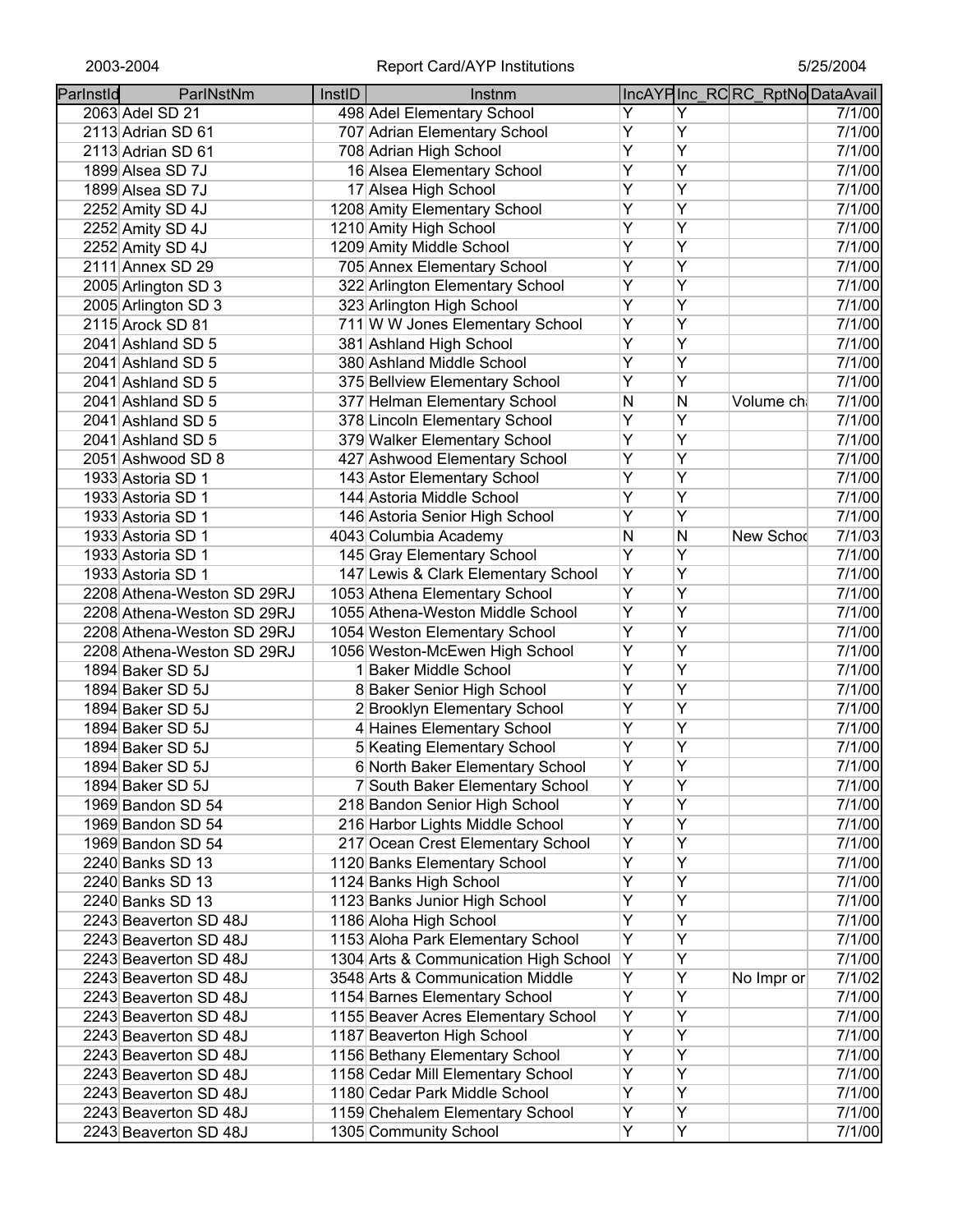| Parlnstld | ParlNstNm                       | InstID | Instnm                                 |                |   |              | IncAYPInc_RCRC_RptNoDataAvail |
|-----------|---------------------------------|--------|----------------------------------------|----------------|---|--------------|-------------------------------|
|           | 2243 Beaverton SD 48J           |        | 1319 Conestoga Middle School           | Y              | Y |              | 7/1/00                        |
|           | 2243 Beaverton SD 48J           |        | 1160 Cooper Mountain Elementary        | Υ              | Ÿ |              | 7/1/00                        |
|           | 2243 Beaverton SD 48J           |        | 1162 Elmonica Elementary School        | Ÿ              | Ÿ |              | 7/1/00                        |
|           | 2243 Beaverton SD 48J           |        | 1161 Errol Hassell Elementary School   | Υ              | Ÿ |              | 7/1/00                        |
|           | 2243 Beaverton SD 48J           |        | 1370 Findley Elementary                | Y              | Ÿ |              | 7/1/00                        |
|           | 2243 Beaverton SD 48J           |        | 1163 Fir Grove Elementary School       | Ÿ              | Ÿ |              | 7/1/00                        |
|           | 2243 Beaverton SD 48J           |        | 1181 Five Oaks Middle School           | $\overline{Y}$ | Υ |              | 7/1/00                        |
|           | 2243 Beaverton SD 48J           |        | 1157 Greenway Elementary School        | $\overline{Y}$ | Ÿ |              | 7/1/00                        |
|           | 2243 Beaverton SD 48J           |        | 1164 Hazeldale Elementary School       | Υ              | Υ |              | 7/1/00                        |
|           | 2243 Beaverton SD 48J           |        | 1184 Highland Park Middle School       | Ÿ              | Ÿ |              | 7/1/00                        |
|           | 2243 Beaverton SD 48J           |        | 1165 Hiteon Elementary School          | Y              | Ÿ |              | 7/1/00                        |
|           | 2243 Beaverton SD 48J           |        | 3437 Jacob Wismer Elementary School    | Ϋ              | Ÿ |              | 7/1/01                        |
|           | 2243 Beaverton SD 48J           |        | 1166 Kinnaman Elementary School        | Ÿ              | Ÿ |              | 7/1/00                        |
|           | 2243 Beaverton SD 48J           |        | 1168 McKay Elementary School           | $\overline{Y}$ | Ÿ |              | 7/1/00                        |
|           | 2243 Beaverton SD 48J           |        | 1169 McKinley Elementary School        | Y              | Ÿ |              | 7/1/00                        |
|           | 2243 Beaverton SD 48J           |        | 1182 Meadow Park Middle School         | Ϋ              | Ÿ |              | 7/1/00                        |
|           | 2243 Beaverton SD 48J           |        | 3587 Merlo Station Night School        | Υ              | Υ | No Impr, $B$ | 7/1/02                        |
|           | 2243 Beaverton SD 48J           |        | 1170 Montclair Elementary School       | Ϋ              | Ÿ |              | 7/1/00                        |
|           | 2243 Beaverton SD 48J           |        | 1183 Mountain View Middle School       | Ÿ              | Ÿ |              | 7/1/00                        |
|           | 2243 Beaverton SD 48J           |        | 1303 Nancy Ryles Elementary School     | Ÿ              | Ÿ |              | 7/1/00                        |
|           | 2243 Beaverton SD 48J           |        | 1171 Oak Hills Elementary School       | Y              | Ÿ |              | 7/1/00                        |
|           | 2243 Beaverton SD 48J           |        | 1172 Raleigh Hills Elementary School   | Y              | Ÿ |              | 7/1/00                        |
|           | 2243 Beaverton SD 48J           |        | 1173 Raleigh Park Elementary School    | Y              | Ÿ |              | 7/1/00                        |
|           | 2243 Beaverton SD 48J           |        | 1174 Ridgewood Elementary School       | Y              | Ÿ |              | 7/1/00                        |
|           | 2243 Beaverton SD 48J           |        | 1175 Rock Creek Elementary School      | Y              | Ÿ |              | 7/1/00                        |
|           | 2243 Beaverton SD 48J           |        | 2781 Scholls Heights Elementary School | Y              | Ÿ |              | 7/1/00                        |
|           | 2243 Beaverton SD 48J           |        | 1314 School of Science & Technology    | Ϋ              | Ÿ |              | 7/1/00                        |
|           | 2243 Beaverton SD 48J           |        | 1270 Sexton Mountain Elementary        | Ÿ              | Ÿ |              | 7/1/00                        |
|           | 2243 Beaverton SD 48J           |        | 2783 Southridge High School            | Ÿ              | Ÿ |              | 7/1/00                        |
|           | 2243 Beaverton SD 48J           |        | 2782 Stoller Middle School             | Ÿ              | Ÿ |              | 7/1/00                        |
|           |                                 |        |                                        | Ÿ              | Ÿ |              | 7/1/00                        |
|           | 2243 Beaverton SD 48J           |        | 1188 Sunset High School                | Y              | Υ |              | 7/1/00                        |
|           | 2243 Beaverton SD 48J           |        | 1176 Terra Linda Elementary School     | Υ              | Υ |              | 7/1/00                        |
|           | 2243 Beaverton SD 48J           |        | 1177 Vose Elementary School            |                | Υ |              |                               |
|           | 2243 Beaverton SD 48J           |        | 1178 West Tualatin View Elementary     | Υ<br>Υ         | Ÿ |              | 7/1/00                        |
|           | 2243 Beaverton SD 48J           |        | 1320 Westview High School              |                |   |              | 7/1/00                        |
|           | 2243 Beaverton SD 48J           |        | 1185 Whitford Middle School            | Υ              | Y |              | 7/1/00                        |
|           | 2243 Beaverton SD 48J           |        | 1179 William Walker Elementary School  | Υ              | Υ |              | 7/1/00                        |
|           | 1976 Bend-LaPine Administrative |        | 1324 Amity Creek Elementary School     | Υ              | Ÿ |              | 7/1/00                        |
|           | 1976 Bend-LaPine Administrative |        | 241 Bear Creek Elementary School       | Ϋ              | Ÿ |              | 7/1/00                        |
|           | 1976 Bend-LaPine Administrative |        | 251 Bend Senior High School            | Y              | Ÿ |              | 7/1/00                        |
|           | 1976 Bend-LaPine Administrative |        | 250 Buckingham Elementary School       | Υ              | Ÿ |              | 7/1/00                        |
|           | 1976 Bend-LaPine Administrative |        | 242 Cascade Middle School              | Υ              | Υ |              | 7/1/00                        |
|           | 1976 Bend-LaPine Administrative |        | 1308 Elk Meadow Elementary School      | Υ              | Ÿ |              | 7/1/00                        |
|           | 1976 Bend-LaPine Administrative |        | 1309 High Desert Middle School         | Ÿ              | Ÿ |              | 7/1/00                        |
|           | 1976 Bend-LaPine Administrative |        | 3218 High Lakes Elementary School      | Ϋ              | Ÿ |              | 7/1/00                        |
|           | 1976 Bend-LaPine Administrative |        | 3219 Highland School at Kenwood        | Υ              | Ÿ |              | 7/1/00                        |
|           | 1976 Bend-LaPine Administrative |        | 246 Juniper Elementary School          | Ϋ              | Ÿ |              | 7/1/00                        |
|           | 1976 Bend-LaPine Administrative |        | 245 LaPine Elementary School           | Υ              | Ÿ |              | 7/1/00                        |
|           | 1976 Bend-LaPine Administrative |        | 1310 LaPine Middle School              | Ϋ              | Ÿ |              | 7/1/00                        |
|           | 1976 Bend-LaPine Administrative |        | 253 LaPine Senior High School          | Υ              | Υ |              | 7/1/00                        |
|           | 1976 Bend-LaPine Administrative |        | 1317 Lava Ridge Elementary School      | Υ              | Υ |              | 7/1/00                        |
|           | 1976 Bend-LaPine Administrative |        | 1338 Marshall High School              | Y              | Υ |              | 7/1/00                        |
|           | 1976 Bend-LaPine Administrative |        | 252 Mountain View Senior High School   | Y              | Υ |              | 7/1/00                        |
|           | 1976 Bend-LaPine Administrative |        | 3662 Oregon Challenge High School      | Υ              | Y |              | 1/29/03                       |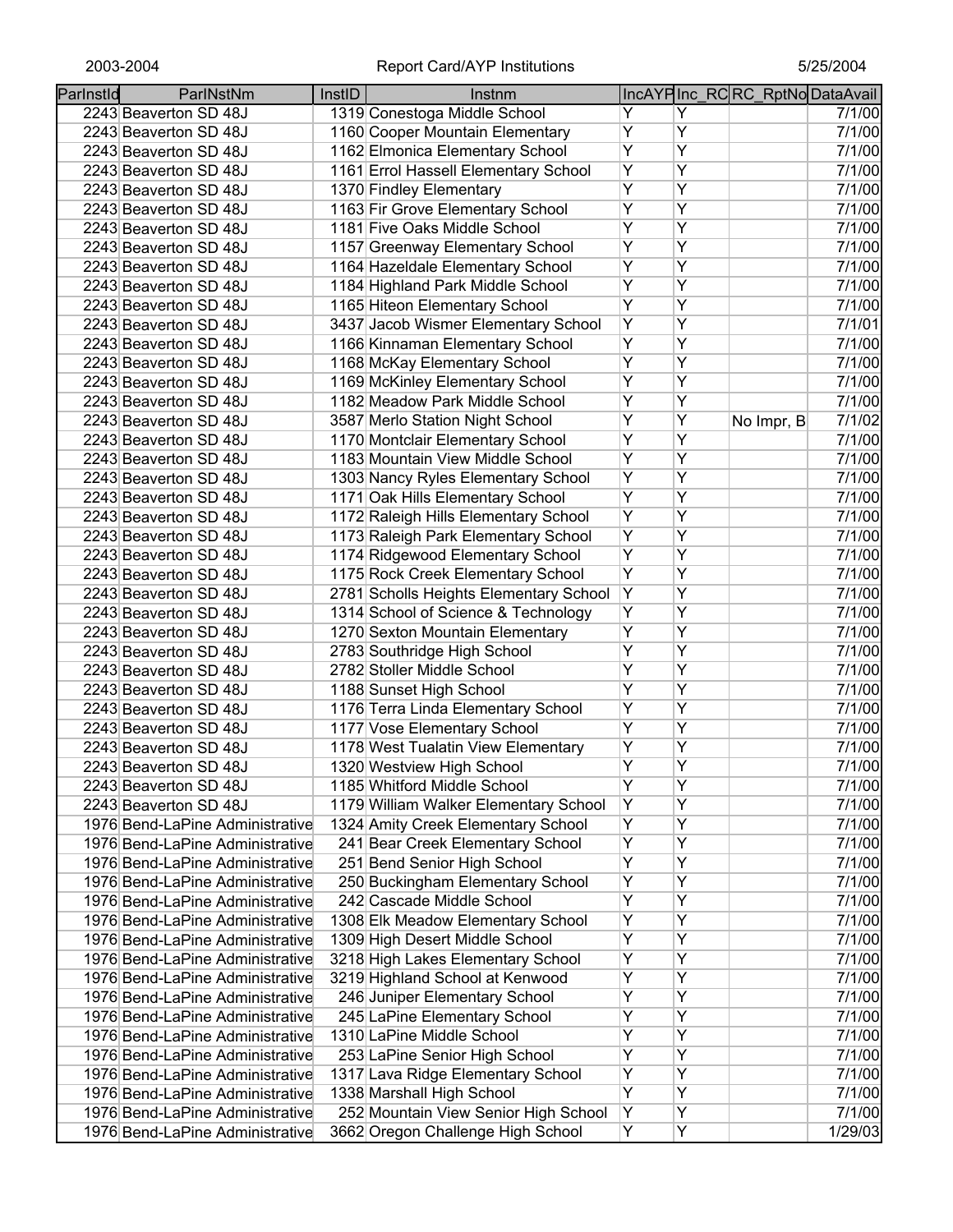| Parlnstld | ParlNstNm                       | InstID | Instnm                                  |                |   | IncAYPInc_RCRC_RptNoDataAvail |        |
|-----------|---------------------------------|--------|-----------------------------------------|----------------|---|-------------------------------|--------|
|           | 1976 Bend-LaPine Administrative |        | 249 Pilot Butte Middle School           | Y              | Y |                               | 7/1/00 |
|           | 1976 Bend-LaPine Administrative |        | 3947 Pine Ridge Elem                    | N              | N | New schoo                     | 7/1/03 |
|           | 1976 Bend-LaPine Administrative |        | 247 R E Jewell Elementary School        | Ÿ              | Ÿ |                               | 7/1/00 |
|           | 1976 Bend-LaPine Administrative |        | 3448 Rimrock Academy                    | $\overline{Y}$ | Ÿ |                               | 7/1/01 |
|           | 1976 Bend-LaPine Administrative |        | 3217 Sky View Middle School             | Ÿ              | Ÿ |                               | 7/1/00 |
|           | 1976 Bend-LaPine Administrative |        | 3216 Summit High School                 | Ÿ              | Ÿ |                               | 7/1/00 |
|           | 1976 Bend-LaPine Administrative |        | 1266 Three Rivers Elementary School     | Υ              | Ÿ |                               | 7/1/00 |
|           | 1976 Bend-LaPine Administrative |        | 3221 Westside Village Magnet School at  | Υ              | Υ |                               | 7/1/00 |
|           | 2088 Bethel SD 52               |        | 581 Cascade Middle School               | Ÿ              | Y |                               | 7/1/00 |
|           | 2088 Bethel SD 52               |        | 582 Clear Lake Elementary School        | Ÿ              | Y |                               | 7/1/00 |
|           | 2088 Bethel SD 52               |        | 583 Danebo Elementary School            | Ÿ              | Ÿ |                               | 7/1/00 |
|           | 2088 Bethel SD 52               |        | 584 Fairfield Elementary School         | Y              | Ÿ |                               | 7/1/00 |
|           | 2088 Bethel SD 52               |        | 585 Irving Elementary School            | Ÿ              | Ÿ |                               | 7/1/00 |
|           |                                 |        | 3566 Kalapuya High School               | Y              | Υ |                               | 7/1/02 |
|           | 2088 Bethel SD 52               |        | 586 Malabon Elementary School           | Y              | Ÿ | No Impr, $B$                  | 7/1/00 |
|           | 2088 Bethel SD 52               |        | 2264 Meadow View School                 | Ÿ              | Ÿ |                               | 7/1/00 |
|           | 2088 Bethel SD 52               |        |                                         | Ÿ              | Ÿ |                               |        |
|           | 2088 Bethel SD 52               |        | 3567 Prairie Mountain School            |                | Ÿ | No Impr or                    | 7/1/02 |
|           | 2088 Bethel SD 52               |        | 587 Shasta Middle School                | Y              |   |                               | 7/1/00 |
|           | 2088 Bethel SD 52               |        | 588 Willamette High School              | $\overline{Y}$ | Ÿ |                               | 7/1/00 |
|           | 2095 Blachly SD 90              |        | 3401 Triangle Lake School               | $\overline{Y}$ | Ÿ |                               | 7/1/00 |
|           | 2052 Black Butte SD 41          |        | 428 Black Butte Elementary School       | $\overline{Y}$ | Ÿ |                               | 7/1/00 |
|           | 1974 Brookings-Harbor SD 17C    |        | 235 Azalea Middle School                | Ÿ              | Ÿ |                               | 7/1/00 |
|           | 1974 Brookings-Harbor SD 17C    |        | 237 Brookings-Harbor High School        | $\overline{Y}$ | Ÿ |                               | 7/1/00 |
|           | 1974 Brookings-Harbor SD 17C    |        | 236 Kalmiopsis Elementary School        | Ÿ              | Ÿ |                               | 7/1/00 |
|           | 1979 Brothers SD 15             |        | 265 Brothers Elementary School          | Ÿ              | Y |                               | 7/1/00 |
|           | 1896 Burnt River SD 30J         |        | 3347 Burnt River School                 | $\overline{Y}$ | Y |                               | 7/1/00 |
|           | 2046 Butte Falls SD 91          |        | 405 Butte Falls Elementary School       | Ÿ              | Ÿ |                               | 7/1/00 |
|           | 2046 Butte Falls SD 91          |        | 406 Butte Falls High School             | Ÿ              | Ÿ |                               | 7/1/00 |
|           | 1995 Camas Valley SD 21J        |        | 3400 Camas Valley School                | Ÿ              | Ÿ |                               | 7/1/00 |
|           | 1929 Canby SD 86                |        | 123 Ackerman Middle School              | Υ              | Υ |                               | 7/1/00 |
|           | 1929 Canby SD 86                |        | 140 Canby High School                   | Υ              | Ÿ |                               | 7/1/00 |
|           | 1929 Canby SD 86                |        | 92 Carus School                         | Υ              | Y |                               | 7/1/00 |
|           | 1929 Canby SD 86                |        | 1307 Cecile Trost Elementary School     | Y              | Y |                               | 7/1/00 |
|           | 1929 Canby SD 86                |        | 124 Howard Eccles Elementary School     | Υ              | Y |                               | 7/1/00 |
|           | 1929 Canby SD 86                |        | 127 Ninety-One School                   | Ÿ              | Ÿ |                               | 7/1/00 |
|           | 1929 Canby SD 86                |        | 122 William Knight Elementary School    | Υ              | Υ |                               | 7/1/00 |
|           | 2139 Cascade SD 5               |        | 719 Aumsville Elementary School         | Ÿ              | Ÿ |                               | 7/1/00 |
|           | 2139 Cascade SD 5               |        | 810 Cascade Junior High School          | Ÿ              | Ÿ |                               | 7/1/00 |
|           | 2139 Cascade SD 5               |        | 811 Cascade Senior High School          | Y              | Y |                               | 7/1/00 |
|           | 2139 Cascade SD 5               |        | 806 Cloverdale Elementary School        | Υ              | Ÿ |                               | 7/1/00 |
|           | 2139 Cascade SD 5               |        | 727 Marion Elementary School            | Y              | Ÿ |                               | 7/1/00 |
|           | 2139 Cascade SD 5               |        | 790 Turner Elementary School            | Y              | Y |                               | 7/1/00 |
|           | 2139 Cascade SD 5               |        | 3555 West Stayton Alternative Education | Υ              | Y | No Impr, B                    | 7/1/02 |
|           | 2185 Centennial SD 28J          |        | 3649 Butler Creek Elementary School     | N              | Ν | New schoo                     | 7/1/03 |
|           | 2185 Centennial SD 28J          |        | 967 Centennial High School              | Υ              | Y |                               | 7/1/00 |
|           | 2185 Centennial SD 28J          |        | 1367 Centennial Learning Center         | Ϋ              | Y |                               | 7/1/00 |
|           | 2185 Centennial SD 28J          |        | 960 Centennial Middle School            | Υ              | Υ |                               | 7/1/00 |
|           | 2185 Centennial SD 28J          |        | 962 Harold Oliver Intermediate Center   | Υ              | Υ |                               | 7/1/00 |
|           | 2185 Centennial SD 28J          |        | 963 Harold Oliver Primary School        | Y              | Υ |                               | 7/1/00 |
|           | 2185 Centennial SD 28J          |        | 959 Lynch Meadows Elementary School     | Y              | Υ |                               | 7/1/00 |
|           | 2185 Centennial SD 28J          |        | 964 Lynch View Elementary School        | Y              | Y |                               | 7/1/00 |
|           | 2185 Centennial SD 28J          |        | 965 Lynch Wood Elementary School        | Y              | Ÿ |                               | 7/1/00 |
|           | 2185 Centennial SD 28J          |        | 966 Pleasant Valley Elementary School   | Y              | Υ |                               | 7/1/00 |
|           | 1972 Central Curry SD 1         |        | 232 Agness Elementary School            | Y              | Y |                               | 7/1/00 |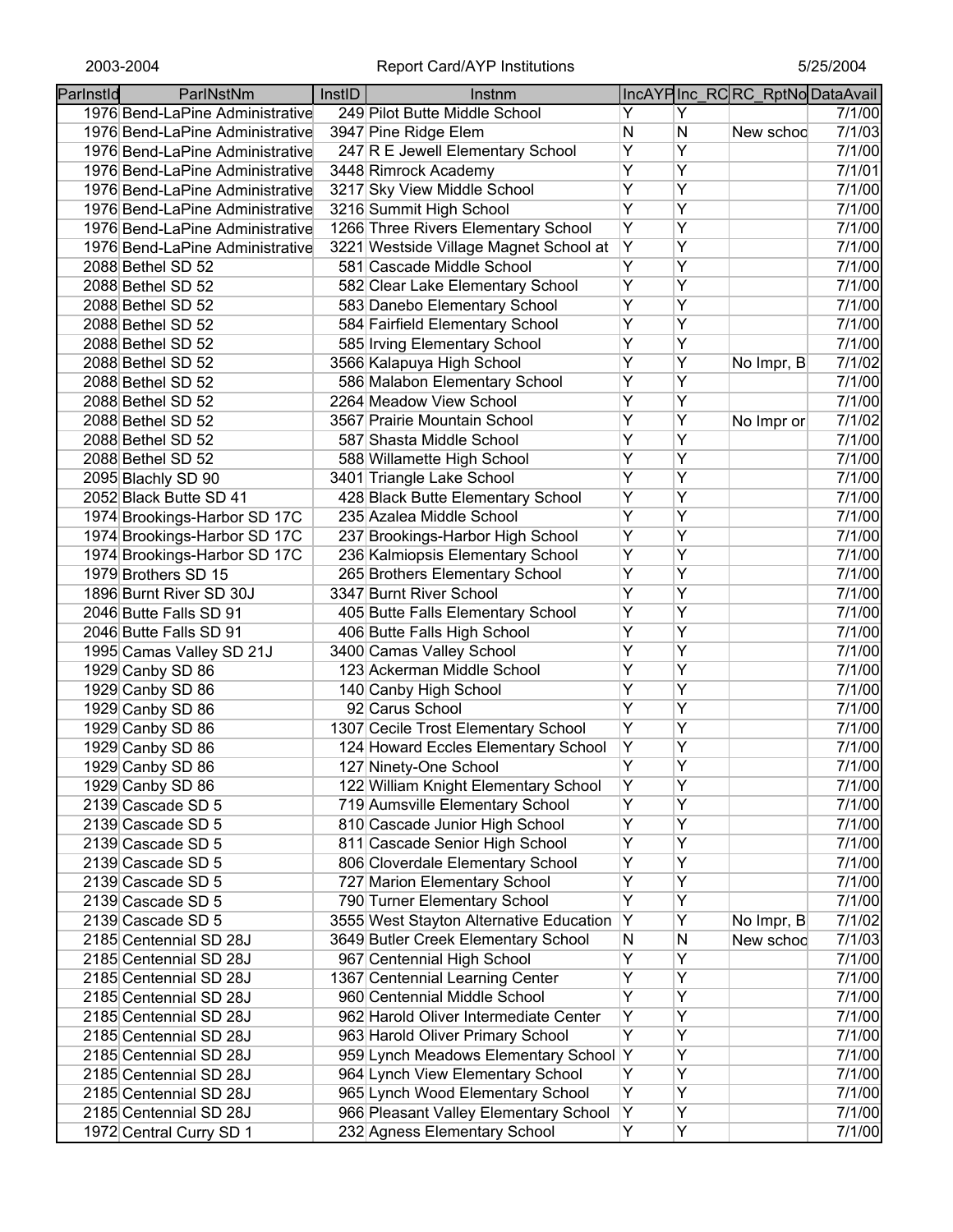| Parlnstld | ParlNstNm                | InstID | Instnm                                     |                         |                | IncAYPInc_RCRC_RptNoDataAvail |        |
|-----------|--------------------------|--------|--------------------------------------------|-------------------------|----------------|-------------------------------|--------|
|           | 1972 Central Curry SD 1  |        | 239 Gold Beach High School                 | Y                       | Y              |                               | 7/1/00 |
|           | 1972 Central Curry SD 1  |        | 4070 Gold Beach Technology Charter         | N                       | N              | New Schod                     | 7/1/03 |
|           | 1972 Central Curry SD 1  |        | 231 Riley Creek Elementary School          | $\overline{Y}$          | $\overline{Y}$ |                               | 7/1/00 |
|           | 2105 Central Linn SD 552 |        | 1311 Central Linn Elementary School        | $\overline{Y}$          | $\overline{Y}$ |                               | 7/1/00 |
|           | 2105 Central Linn SD 552 |        | 687 Central Linn High School               | $\overline{Y}$          | $\overline{Y}$ |                               | 7/1/00 |
|           | 2042 Central Point SD 6  |        | 382 Central Point Elementary School        | $\overline{Y}$          | $\overline{Y}$ |                               | 7/1/00 |
|           | 2042 Central Point SD 6  |        | 389 Crater High School                     | $\overline{Y}$          | $\overline{Y}$ |                               | 7/1/00 |
|           | 2042 Central Point SD 6  |        | 387 Hanby Middle School                    | $\overline{Y}$          | $\overline{Y}$ |                               | 7/1/00 |
|           | 2042 Central Point SD 6  |        | 383 Jewett Elementary School               | $\overline{Y}$          | $\overline{Y}$ |                               | 7/1/00 |
|           | 2042 Central Point SD 6  |        | 384 Patrick Elementary School              | $\overline{Y}$          | $\overline{Y}$ |                               | 7/1/00 |
|           | 2042 Central Point SD 6  |        | 385 Richardson Elementary School           | $\overline{Y}$          | $\overline{Y}$ |                               | 7/1/00 |
|           | 2042 Central Point SD 6  |        | 386 Sams Valley Elementary School          | $\overline{Y}$          | $\overline{Y}$ |                               | 7/1/00 |
|           | 2042 Central Point SD 6  |        | 388 Scenic Middle School                   | $\overline{\mathsf{Y}}$ | $\overline{Y}$ |                               | 7/1/00 |
|           | 2191 Central SD 13J      |        | 3464 Ash Creek Intermediate School         | $\overline{Y}$          | $\overline{Y}$ | No Impr or                    | 7/1/02 |
|           | 2191 Central SD 13J      |        | 1002 Central High School                   | $\overline{Y}$          | Υ              |                               | 7/1/00 |
|           | 2191 Central SD 13J      |        | 997 Henry Hill Elementary School           | $\overline{Y}$          | Ÿ              |                               | 7/1/00 |
|           | 2191 Central SD 13J      |        | 998 Independence Elementary School         | Y                       | $\overline{Y}$ |                               | 7/1/00 |
|           | 2191 Central SD 13J      |        | 999 Monmouth Elementary School             | $\overline{Y}$          | $\overline{Y}$ |                               | 7/1/00 |
|           | 2191 Central SD 13J      |        | 1001 Talmadge Middle School                | $\overline{Y}$          | $\overline{Y}$ |                               | 7/1/00 |
|           | 2226 Chenowith SD 9      |        | 1093 Chenowith Elementary School           | $\overline{Y}$          | $\overline{Y}$ |                               | 7/1/00 |
|           | 2226 Chenowith SD 9      |        | 1094 Chenowith Middle School               | $\overline{Y}$          | $\overline{Y}$ |                               | 7/1/00 |
|           | 2226 Chenowith SD 9      |        | 1095 Mosier Community School               | $\overline{Y}$          | $\overline{Y}$ | No Impr or                    | 7/1/02 |
|           | 2226 Chenowith SD 9      |        | 1096 Wahtonka High School                  | $\overline{Y}$          | $\overline{Y}$ |                               | 7/1/00 |
|           | 1902 Clackamas ESD       |        | 1929 Canby SD 86                           | $\overline{Y}$          | $\overline{Y}$ |                               | 7/1/00 |
|           | 1902 Clackamas ESD       |        | 1927 Colton SD 53                          | $\overline{Y}$          | $\overline{Y}$ |                               | 7/1/00 |
|           | 1902 Clackamas ESD       |        | 1930 Estacada SD 108                       | Ÿ                       | $\overline{Y}$ |                               | 7/1/00 |
|           | 1902 Clackamas ESD       |        | 1931 Gladstone SD 115                      | $\overline{Y}$          | $\overline{Y}$ |                               | 7/1/00 |
|           | 1902 Clackamas ESD       |        | 1923 Lake Oswego SD 7J                     | $\overline{Y}$          | $\overline{Y}$ |                               | 7/1/00 |
|           | 1902 Clackamas ESD       |        | 1925 Molalla River SD 35                   | Ÿ                       | $\overline{Y}$ |                               | 7/1/00 |
|           | 1902 Clackamas ESD       |        | 1924 North Clackamas SD 12                 | Y                       | $\overline{Y}$ |                               | 7/1/00 |
|           | 1902 Clackamas ESD       |        | 1928 Oregon City SD 62                     | Y                       | Y              |                               | 7/1/00 |
|           | 1902 Clackamas ESD       |        | 1926 Oregon Trail SD 46                    | Υ                       | Υ              |                               | 7/1/00 |
|           | 1902 Clackamas ESD       |        | 1922 West Linn-Wilsonville SD 3J           | Y                       | Y              |                               | 7/1/00 |
|           | 1945 Clatskanie SD 6J    |        | 163 Clatskanie Elementary School           | Υ                       | Υ              |                               | 7/1/00 |
|           | 1945 Clatskanie SD 6J    |        | 168 Clatskanie Middle/High School          | $\overline{Y}$          | $\overline{Y}$ |                               | 7/1/00 |
|           | 1927 Colton SD 53        |        | 103 Colton Elementary School               | Υ                       | Υ              |                               | 7/1/00 |
|           | 1927 Colton SD 53        |        | 104 Colton High School                     | $\overline{Y}$          | Ÿ              |                               | 7/1/00 |
|           | 1927 Colton SD 53        |        | 1248 Colton Middle School                  | Ÿ                       | Ÿ              |                               | 7/1/00 |
|           | 2006 Condon SD 25J       |        | 325 Condon Elementary School               | Ÿ                       | Ÿ              |                               | 7/1/00 |
|           | 2006 Condon SD 25J       |        | 326 Condon High School                     | Ÿ                       | $\overline{Y}$ |                               | 7/1/00 |
|           | 1965 Coos Bay SD 9       |        | 192 Blossom Gulch Elementary School        | Ÿ                       | Ÿ              |                               | 7/1/00 |
|           | 1965 Coos Bay SD 9       |        | 193 Bunker Hill Elementary School          | Y                       | Ÿ              | No Impr or                    | 7/1/02 |
|           | 1965 Coos Bay SD 9       |        | 3227 Destinations Public Charter School    | Y                       | $\overline{Y}$ |                               | 7/1/00 |
|           | 1965 Coos Bay SD 9       |        | 196 Madison Elementary School              | Y                       | Y              |                               | 7/1/00 |
|           | 1965 Coos Bay SD 9       |        | 201 Marshfield Senior High School          | Y                       | $\overline{Y}$ |                               | 7/1/00 |
|           | 1965 Coos Bay SD 9       |        | 197 Millicoma Intermediate School          | Υ                       | Y              | No Impr or                    | 7/1/02 |
|           | 1965 Coos Bay SD 9       |        | 4079 Resource Link Charter School          | N                       | N              | New Schod                     | 7/1/03 |
|           | 1965 Coos Bay SD 9       |        | 199 Sunset Middle School                   | Υ                       | Υ              | No Impr or                    | 7/1/02 |
|           | 1964 Coquille SD 8       |        | 191 Coquille High School                   | Y                       | Υ              |                               | 7/1/00 |
|           | 1964 Coquille SD 8       |        | 4025 Coquille Valley Intermediate School N |                         | N              | New Schod                     | 7/1/03 |
|           | 1964 Coquille SD 8       |        | 186 Coquille Valley Middle School          | Y                       | Υ              |                               | 7/1/00 |
|           | 1964 Coquille SD 8       |        | 189 Lincoln Elementary School              | Y                       | Y              |                               | 7/1/00 |
|           | 2186 Corbett SD 39       |        | 968 Corbett Grade School                   | Y                       | Y              |                               | 7/1/00 |
|           | 2186 Corbett SD 39       |        | 971 Corbett High School                    | Y                       | $\overline{Y}$ |                               | 7/1/00 |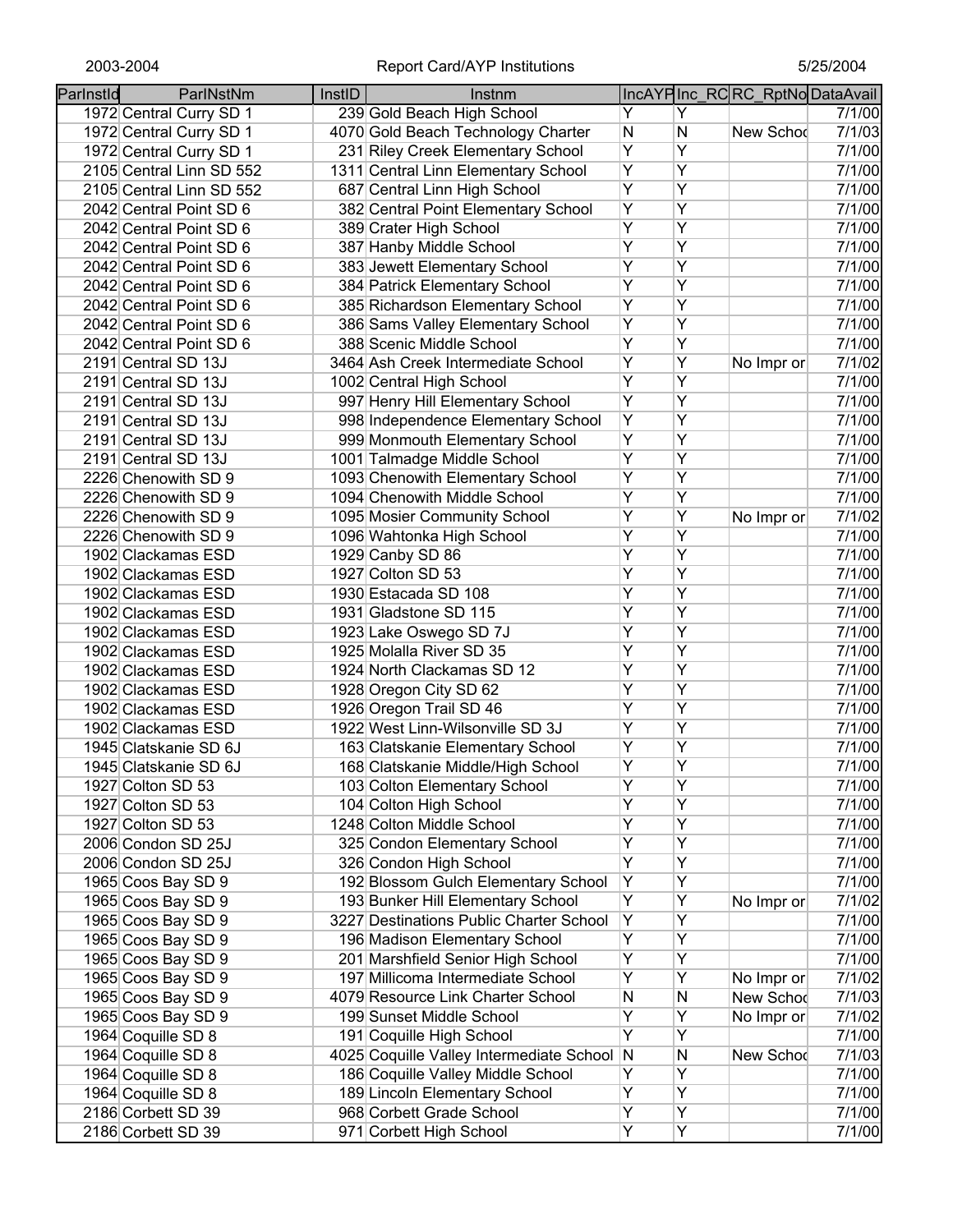| 969 Corbett Middle School<br>7/1/00<br>2186 Corbett SD 39<br>Y<br>Y<br>Ÿ<br>Υ<br>7/1/00<br>1901 Corvallis SD 509J<br>27 Adams Elementary School<br>$\overline{Y}$<br>28 Cheldelin Middle School<br>Υ<br>1901 Corvallis SD 509J<br>7/1/00<br>$\overline{Y}$<br>Ÿ<br>1901 Corvallis SD 509J<br>40 Corvallis High School<br>7/1/00<br>$\overline{Y}$<br>Ÿ<br>1901 Corvallis SD 509J<br>41 Crescent Valley High School<br>Ÿ<br>Ÿ<br>1322 Franklin School<br>7/1/00<br>1901 Corvallis SD 509J<br>$\overline{Y}$<br>Υ<br>1901 Corvallis SD 509J<br>30 Garfield Elementary School<br>7/1/00<br>$\overline{Y}$<br>Υ<br>1901 Corvallis SD 509J<br>33 Hoover Elementary School<br>7/1/00<br>$\overline{Y}$<br>Υ<br>34 Inavale Elementary School<br>1901 Corvallis SD 509J<br>7/1/00<br>Y<br>Υ<br>35 Jefferson Elementary School<br>1901 Corvallis SD 509J<br>7/1/00<br>$\overline{Y}$<br>Ÿ<br>36 Lincoln Elementary School<br>1901 Corvallis SD 509J<br>$\overline{Y}$<br>Y<br>37 Mt View Elementary School<br>7/1/02<br>No Impr or<br>1901 Corvallis SD 509J<br>$\overline{Y}$<br>Y<br>38 Westland Middle School<br>7/1/02<br>1901 Corvallis SD 509J<br>No Impr or<br>Y<br>Y<br>7/1/00<br>39 Wilson Elementary School<br>1901 Corvallis SD 509J<br>Y<br>Y<br>3434 Cove School<br>7/1/00<br>2216 Cove SD 15<br>Y<br>570 Creslane Elementary School<br>Υ<br>7/1/00<br>2086 Creswell SD 40<br>Y<br>Ÿ<br>572 Creswell High School<br>7/1/00<br>2086 Creswell SD 40<br>Ÿ<br>Ÿ<br>571 Creswell Middle School<br>7/1/00<br>2086 Creswell SD 40<br>Y<br>Ÿ<br>1337 Cecil Sly Elementary School<br>7/1/00<br>1970 Crook County Unit SD<br>$\overline{Y}$<br>Y<br>225 Crook County High School<br>1970 Crook County Unit SD<br>7/1/00<br>$\overline{Y}$<br>$\overline{Y}$<br>224 Crook County Middle School<br>1970 Crook County Unit SD<br>7/1/00<br>$\overline{Y}$<br>Y<br>219 Crooked River Elementary School<br>1970 Crook County Unit SD<br>7/1/00<br>Y<br>Y<br>221 Ochoco Elementary School<br>1970 Crook County Unit SD<br>7/1/00<br>$\overline{Y}$<br>$\overline{Y}$<br>222 Paulina Elementary School<br>7/1/00<br>1970 Crook County Unit SD<br>$\overline{Y}$<br>Ÿ<br>223 Powell Butte Elementary School<br>7/1/00<br>1970 Crook County Unit SD<br>$\overline{Y}$<br>Ÿ<br>1976 Bend-LaPine Administrative SD 1<br>7/1/00<br>1975 Crook/Deschutes ESD<br>Ÿ<br>$\overline{Y}$<br>1975 Crook/Deschutes ESD<br>1979 Brothers SD 15<br>7/1/00<br>$\overline{Y}$<br>Y<br>1975 Crook/Deschutes ESD<br>1970 Crook County Unit SD<br>7/1/00<br>$\overline{Y}$<br>Ÿ<br>1977 Redmond SD 2J<br>1975 Crook/Deschutes ESD<br>7/1/00<br>Ÿ<br>Y<br>1978 Sisters SD 6<br>7/1/00<br>1975 Crook/Deschutes ESD<br>Y<br>589 Applegate Elementary School<br>Υ<br>2089 Crow-Applegate-Lorane SD<br>7/1/00<br>Υ<br>Υ<br>2089 Crow-Applegate-Lorane SD<br>592 Crow Middle/High School<br>7/1/00<br>Υ<br>Υ<br>2089 Crow-Applegate-Lorane SD<br>591 Lorane Elementary School<br>7/1/00<br>Υ<br>425 Culver Elementary School<br>Υ<br>2050 Culver SD 4<br>7/1/00<br>$\overline{Y}$<br>Υ<br>426 Culver High School<br>7/1/00<br>2050 Culver SD 4<br>Y<br>Y<br>7/1/00<br>1295 Culver Middle School<br>2050 Culver SD 4<br>Y<br>Ÿ<br>995 Dallas High School<br>7/1/00<br>2190 Dallas SD 2<br>$\overline{Y}$<br>Ÿ<br>994 LaCreole Middle School<br>7/1/00<br>2190 Dallas SD 2<br>N<br>3461 Luckiamute Valley Charter School<br>N<br>7/1/03<br>New schoo<br>2190 Dallas SD 2<br>Ϋ<br>Ÿ<br>989 Lyle Elementary School<br>7/1/00<br>2190 Dallas SD 2<br>4039 Morrison Charter School<br>N<br>N<br>7/1/03<br>New Schod<br>2190 Dallas SD 2<br>Ÿ<br>990 Oakdale Heights Elementary School Y<br>7/1/00<br>2190 Dallas SD 2<br>$\overline{Y}$<br>Y<br>993 Whitworth Elementary School<br>7/1/00<br>2190 Dallas SD 2<br>$\overline{Y}$<br>?<br>3580 Arthur Academy<br>7/1/02<br>2187 David Douglas SD<br>No Impr or<br>Y<br>Y<br>980 Alice Ott Middle School<br>7/1/00<br>2187 David Douglas SD 40<br>$\overline{Y}$<br>Y<br>972 Cherry Park Elementary School<br>7/1/00<br>2187 David Douglas SD 40<br>Ÿ<br>Υ<br>983 David Douglas High School<br>7/1/00<br>2187 David Douglas SD 40<br>Y<br>Υ<br>3525 Earl Boyles Elementary<br>7/1/02<br>2187 David Douglas SD 40<br>No Impr or<br>Y<br>Υ<br>981 Floyd Light Middle School<br>7/1/00<br>2187 David Douglas SD 40<br>Y<br>Υ<br>973 Gilbert Heights Elementary School<br>7/1/00<br>2187 David Douglas SD 40<br>Y<br>Υ<br>974 Gilbert Park Elementary School<br>7/1/00<br>2187 David Douglas SD 40<br>975 Lincoln Park Elementary School<br>Υ<br>Υ<br>2187 David Douglas SD 40<br>7/1/00<br>Y<br>976 Menlo Park Elementary School<br>Υ<br>2187 David Douglas SD 40<br>7/1/00<br>977 Mill Park Elementary School<br>2187 David Douglas SD 40<br>7/1/00 | Parlnstld | ParlNstNm | InstID | Instnm |   |   | IncAYPInc_RCRC_RptNoDataAvail |        |
|---------------------------------------------------------------------------------------------------------------------------------------------------------------------------------------------------------------------------------------------------------------------------------------------------------------------------------------------------------------------------------------------------------------------------------------------------------------------------------------------------------------------------------------------------------------------------------------------------------------------------------------------------------------------------------------------------------------------------------------------------------------------------------------------------------------------------------------------------------------------------------------------------------------------------------------------------------------------------------------------------------------------------------------------------------------------------------------------------------------------------------------------------------------------------------------------------------------------------------------------------------------------------------------------------------------------------------------------------------------------------------------------------------------------------------------------------------------------------------------------------------------------------------------------------------------------------------------------------------------------------------------------------------------------------------------------------------------------------------------------------------------------------------------------------------------------------------------------------------------------------------------------------------------------------------------------------------------------------------------------------------------------------------------------------------------------------------------------------------------------------------------------------------------------------------------------------------------------------------------------------------------------------------------------------------------------------------------------------------------------------------------------------------------------------------------------------------------------------------------------------------------------------------------------------------------------------------------------------------------------------------------------------------------------------------------------------------------------------------------------------------------------------------------------------------------------------------------------------------------------------------------------------------------------------------------------------------------------------------------------------------------------------------------------------------------------------------------------------------------------------------------------------------------------------------------------------------------------------------------------------------------------------------------------------------------------------------------------------------------------------------------------------------------------------------------------------------------------------------------------------------------------------------------------------------------------------------------------------------------------------------------------------------------------------------------------------------------------------------------------------------------------------------------------------------------------------------------------------------------------------------------------------------------------------------------------------------------------------------------------------------------------------------------------------------------------------------------------------------------------------------------------------------------------------------------------------------------------------------------------------------------------------------------------------------------------------------------------------------------------------------------------------------------------------------------------------------------------------------------------------------------------------------------------------------------------------------------------------------------------------------------------------------------------------------------------------------------------------------------------------|-----------|-----------|--------|--------|---|---|-------------------------------|--------|
|                                                                                                                                                                                                                                                                                                                                                                                                                                                                                                                                                                                                                                                                                                                                                                                                                                                                                                                                                                                                                                                                                                                                                                                                                                                                                                                                                                                                                                                                                                                                                                                                                                                                                                                                                                                                                                                                                                                                                                                                                                                                                                                                                                                                                                                                                                                                                                                                                                                                                                                                                                                                                                                                                                                                                                                                                                                                                                                                                                                                                                                                                                                                                                                                                                                                                                                                                                                                                                                                                                                                                                                                                                                                                                                                                                                                                                                                                                                                                                                                                                                                                                                                                                                                                                                                                                                                                                                                                                                                                                                                                                                                                                                                                                                                                   |           |           |        |        |   |   |                               |        |
|                                                                                                                                                                                                                                                                                                                                                                                                                                                                                                                                                                                                                                                                                                                                                                                                                                                                                                                                                                                                                                                                                                                                                                                                                                                                                                                                                                                                                                                                                                                                                                                                                                                                                                                                                                                                                                                                                                                                                                                                                                                                                                                                                                                                                                                                                                                                                                                                                                                                                                                                                                                                                                                                                                                                                                                                                                                                                                                                                                                                                                                                                                                                                                                                                                                                                                                                                                                                                                                                                                                                                                                                                                                                                                                                                                                                                                                                                                                                                                                                                                                                                                                                                                                                                                                                                                                                                                                                                                                                                                                                                                                                                                                                                                                                                   |           |           |        |        |   |   |                               |        |
|                                                                                                                                                                                                                                                                                                                                                                                                                                                                                                                                                                                                                                                                                                                                                                                                                                                                                                                                                                                                                                                                                                                                                                                                                                                                                                                                                                                                                                                                                                                                                                                                                                                                                                                                                                                                                                                                                                                                                                                                                                                                                                                                                                                                                                                                                                                                                                                                                                                                                                                                                                                                                                                                                                                                                                                                                                                                                                                                                                                                                                                                                                                                                                                                                                                                                                                                                                                                                                                                                                                                                                                                                                                                                                                                                                                                                                                                                                                                                                                                                                                                                                                                                                                                                                                                                                                                                                                                                                                                                                                                                                                                                                                                                                                                                   |           |           |        |        |   |   |                               |        |
|                                                                                                                                                                                                                                                                                                                                                                                                                                                                                                                                                                                                                                                                                                                                                                                                                                                                                                                                                                                                                                                                                                                                                                                                                                                                                                                                                                                                                                                                                                                                                                                                                                                                                                                                                                                                                                                                                                                                                                                                                                                                                                                                                                                                                                                                                                                                                                                                                                                                                                                                                                                                                                                                                                                                                                                                                                                                                                                                                                                                                                                                                                                                                                                                                                                                                                                                                                                                                                                                                                                                                                                                                                                                                                                                                                                                                                                                                                                                                                                                                                                                                                                                                                                                                                                                                                                                                                                                                                                                                                                                                                                                                                                                                                                                                   |           |           |        |        |   |   |                               |        |
|                                                                                                                                                                                                                                                                                                                                                                                                                                                                                                                                                                                                                                                                                                                                                                                                                                                                                                                                                                                                                                                                                                                                                                                                                                                                                                                                                                                                                                                                                                                                                                                                                                                                                                                                                                                                                                                                                                                                                                                                                                                                                                                                                                                                                                                                                                                                                                                                                                                                                                                                                                                                                                                                                                                                                                                                                                                                                                                                                                                                                                                                                                                                                                                                                                                                                                                                                                                                                                                                                                                                                                                                                                                                                                                                                                                                                                                                                                                                                                                                                                                                                                                                                                                                                                                                                                                                                                                                                                                                                                                                                                                                                                                                                                                                                   |           |           |        |        |   |   |                               | 7/1/00 |
|                                                                                                                                                                                                                                                                                                                                                                                                                                                                                                                                                                                                                                                                                                                                                                                                                                                                                                                                                                                                                                                                                                                                                                                                                                                                                                                                                                                                                                                                                                                                                                                                                                                                                                                                                                                                                                                                                                                                                                                                                                                                                                                                                                                                                                                                                                                                                                                                                                                                                                                                                                                                                                                                                                                                                                                                                                                                                                                                                                                                                                                                                                                                                                                                                                                                                                                                                                                                                                                                                                                                                                                                                                                                                                                                                                                                                                                                                                                                                                                                                                                                                                                                                                                                                                                                                                                                                                                                                                                                                                                                                                                                                                                                                                                                                   |           |           |        |        |   |   |                               |        |
|                                                                                                                                                                                                                                                                                                                                                                                                                                                                                                                                                                                                                                                                                                                                                                                                                                                                                                                                                                                                                                                                                                                                                                                                                                                                                                                                                                                                                                                                                                                                                                                                                                                                                                                                                                                                                                                                                                                                                                                                                                                                                                                                                                                                                                                                                                                                                                                                                                                                                                                                                                                                                                                                                                                                                                                                                                                                                                                                                                                                                                                                                                                                                                                                                                                                                                                                                                                                                                                                                                                                                                                                                                                                                                                                                                                                                                                                                                                                                                                                                                                                                                                                                                                                                                                                                                                                                                                                                                                                                                                                                                                                                                                                                                                                                   |           |           |        |        |   |   |                               |        |
|                                                                                                                                                                                                                                                                                                                                                                                                                                                                                                                                                                                                                                                                                                                                                                                                                                                                                                                                                                                                                                                                                                                                                                                                                                                                                                                                                                                                                                                                                                                                                                                                                                                                                                                                                                                                                                                                                                                                                                                                                                                                                                                                                                                                                                                                                                                                                                                                                                                                                                                                                                                                                                                                                                                                                                                                                                                                                                                                                                                                                                                                                                                                                                                                                                                                                                                                                                                                                                                                                                                                                                                                                                                                                                                                                                                                                                                                                                                                                                                                                                                                                                                                                                                                                                                                                                                                                                                                                                                                                                                                                                                                                                                                                                                                                   |           |           |        |        |   |   |                               |        |
|                                                                                                                                                                                                                                                                                                                                                                                                                                                                                                                                                                                                                                                                                                                                                                                                                                                                                                                                                                                                                                                                                                                                                                                                                                                                                                                                                                                                                                                                                                                                                                                                                                                                                                                                                                                                                                                                                                                                                                                                                                                                                                                                                                                                                                                                                                                                                                                                                                                                                                                                                                                                                                                                                                                                                                                                                                                                                                                                                                                                                                                                                                                                                                                                                                                                                                                                                                                                                                                                                                                                                                                                                                                                                                                                                                                                                                                                                                                                                                                                                                                                                                                                                                                                                                                                                                                                                                                                                                                                                                                                                                                                                                                                                                                                                   |           |           |        |        |   |   |                               |        |
|                                                                                                                                                                                                                                                                                                                                                                                                                                                                                                                                                                                                                                                                                                                                                                                                                                                                                                                                                                                                                                                                                                                                                                                                                                                                                                                                                                                                                                                                                                                                                                                                                                                                                                                                                                                                                                                                                                                                                                                                                                                                                                                                                                                                                                                                                                                                                                                                                                                                                                                                                                                                                                                                                                                                                                                                                                                                                                                                                                                                                                                                                                                                                                                                                                                                                                                                                                                                                                                                                                                                                                                                                                                                                                                                                                                                                                                                                                                                                                                                                                                                                                                                                                                                                                                                                                                                                                                                                                                                                                                                                                                                                                                                                                                                                   |           |           |        |        |   |   |                               |        |
|                                                                                                                                                                                                                                                                                                                                                                                                                                                                                                                                                                                                                                                                                                                                                                                                                                                                                                                                                                                                                                                                                                                                                                                                                                                                                                                                                                                                                                                                                                                                                                                                                                                                                                                                                                                                                                                                                                                                                                                                                                                                                                                                                                                                                                                                                                                                                                                                                                                                                                                                                                                                                                                                                                                                                                                                                                                                                                                                                                                                                                                                                                                                                                                                                                                                                                                                                                                                                                                                                                                                                                                                                                                                                                                                                                                                                                                                                                                                                                                                                                                                                                                                                                                                                                                                                                                                                                                                                                                                                                                                                                                                                                                                                                                                                   |           |           |        |        |   |   |                               | 7/1/00 |
|                                                                                                                                                                                                                                                                                                                                                                                                                                                                                                                                                                                                                                                                                                                                                                                                                                                                                                                                                                                                                                                                                                                                                                                                                                                                                                                                                                                                                                                                                                                                                                                                                                                                                                                                                                                                                                                                                                                                                                                                                                                                                                                                                                                                                                                                                                                                                                                                                                                                                                                                                                                                                                                                                                                                                                                                                                                                                                                                                                                                                                                                                                                                                                                                                                                                                                                                                                                                                                                                                                                                                                                                                                                                                                                                                                                                                                                                                                                                                                                                                                                                                                                                                                                                                                                                                                                                                                                                                                                                                                                                                                                                                                                                                                                                                   |           |           |        |        |   |   |                               |        |
|                                                                                                                                                                                                                                                                                                                                                                                                                                                                                                                                                                                                                                                                                                                                                                                                                                                                                                                                                                                                                                                                                                                                                                                                                                                                                                                                                                                                                                                                                                                                                                                                                                                                                                                                                                                                                                                                                                                                                                                                                                                                                                                                                                                                                                                                                                                                                                                                                                                                                                                                                                                                                                                                                                                                                                                                                                                                                                                                                                                                                                                                                                                                                                                                                                                                                                                                                                                                                                                                                                                                                                                                                                                                                                                                                                                                                                                                                                                                                                                                                                                                                                                                                                                                                                                                                                                                                                                                                                                                                                                                                                                                                                                                                                                                                   |           |           |        |        |   |   |                               |        |
|                                                                                                                                                                                                                                                                                                                                                                                                                                                                                                                                                                                                                                                                                                                                                                                                                                                                                                                                                                                                                                                                                                                                                                                                                                                                                                                                                                                                                                                                                                                                                                                                                                                                                                                                                                                                                                                                                                                                                                                                                                                                                                                                                                                                                                                                                                                                                                                                                                                                                                                                                                                                                                                                                                                                                                                                                                                                                                                                                                                                                                                                                                                                                                                                                                                                                                                                                                                                                                                                                                                                                                                                                                                                                                                                                                                                                                                                                                                                                                                                                                                                                                                                                                                                                                                                                                                                                                                                                                                                                                                                                                                                                                                                                                                                                   |           |           |        |        |   |   |                               |        |
|                                                                                                                                                                                                                                                                                                                                                                                                                                                                                                                                                                                                                                                                                                                                                                                                                                                                                                                                                                                                                                                                                                                                                                                                                                                                                                                                                                                                                                                                                                                                                                                                                                                                                                                                                                                                                                                                                                                                                                                                                                                                                                                                                                                                                                                                                                                                                                                                                                                                                                                                                                                                                                                                                                                                                                                                                                                                                                                                                                                                                                                                                                                                                                                                                                                                                                                                                                                                                                                                                                                                                                                                                                                                                                                                                                                                                                                                                                                                                                                                                                                                                                                                                                                                                                                                                                                                                                                                                                                                                                                                                                                                                                                                                                                                                   |           |           |        |        |   |   |                               |        |
|                                                                                                                                                                                                                                                                                                                                                                                                                                                                                                                                                                                                                                                                                                                                                                                                                                                                                                                                                                                                                                                                                                                                                                                                                                                                                                                                                                                                                                                                                                                                                                                                                                                                                                                                                                                                                                                                                                                                                                                                                                                                                                                                                                                                                                                                                                                                                                                                                                                                                                                                                                                                                                                                                                                                                                                                                                                                                                                                                                                                                                                                                                                                                                                                                                                                                                                                                                                                                                                                                                                                                                                                                                                                                                                                                                                                                                                                                                                                                                                                                                                                                                                                                                                                                                                                                                                                                                                                                                                                                                                                                                                                                                                                                                                                                   |           |           |        |        |   |   |                               |        |
|                                                                                                                                                                                                                                                                                                                                                                                                                                                                                                                                                                                                                                                                                                                                                                                                                                                                                                                                                                                                                                                                                                                                                                                                                                                                                                                                                                                                                                                                                                                                                                                                                                                                                                                                                                                                                                                                                                                                                                                                                                                                                                                                                                                                                                                                                                                                                                                                                                                                                                                                                                                                                                                                                                                                                                                                                                                                                                                                                                                                                                                                                                                                                                                                                                                                                                                                                                                                                                                                                                                                                                                                                                                                                                                                                                                                                                                                                                                                                                                                                                                                                                                                                                                                                                                                                                                                                                                                                                                                                                                                                                                                                                                                                                                                                   |           |           |        |        |   |   |                               |        |
|                                                                                                                                                                                                                                                                                                                                                                                                                                                                                                                                                                                                                                                                                                                                                                                                                                                                                                                                                                                                                                                                                                                                                                                                                                                                                                                                                                                                                                                                                                                                                                                                                                                                                                                                                                                                                                                                                                                                                                                                                                                                                                                                                                                                                                                                                                                                                                                                                                                                                                                                                                                                                                                                                                                                                                                                                                                                                                                                                                                                                                                                                                                                                                                                                                                                                                                                                                                                                                                                                                                                                                                                                                                                                                                                                                                                                                                                                                                                                                                                                                                                                                                                                                                                                                                                                                                                                                                                                                                                                                                                                                                                                                                                                                                                                   |           |           |        |        |   |   |                               |        |
|                                                                                                                                                                                                                                                                                                                                                                                                                                                                                                                                                                                                                                                                                                                                                                                                                                                                                                                                                                                                                                                                                                                                                                                                                                                                                                                                                                                                                                                                                                                                                                                                                                                                                                                                                                                                                                                                                                                                                                                                                                                                                                                                                                                                                                                                                                                                                                                                                                                                                                                                                                                                                                                                                                                                                                                                                                                                                                                                                                                                                                                                                                                                                                                                                                                                                                                                                                                                                                                                                                                                                                                                                                                                                                                                                                                                                                                                                                                                                                                                                                                                                                                                                                                                                                                                                                                                                                                                                                                                                                                                                                                                                                                                                                                                                   |           |           |        |        |   |   |                               |        |
|                                                                                                                                                                                                                                                                                                                                                                                                                                                                                                                                                                                                                                                                                                                                                                                                                                                                                                                                                                                                                                                                                                                                                                                                                                                                                                                                                                                                                                                                                                                                                                                                                                                                                                                                                                                                                                                                                                                                                                                                                                                                                                                                                                                                                                                                                                                                                                                                                                                                                                                                                                                                                                                                                                                                                                                                                                                                                                                                                                                                                                                                                                                                                                                                                                                                                                                                                                                                                                                                                                                                                                                                                                                                                                                                                                                                                                                                                                                                                                                                                                                                                                                                                                                                                                                                                                                                                                                                                                                                                                                                                                                                                                                                                                                                                   |           |           |        |        |   |   |                               |        |
|                                                                                                                                                                                                                                                                                                                                                                                                                                                                                                                                                                                                                                                                                                                                                                                                                                                                                                                                                                                                                                                                                                                                                                                                                                                                                                                                                                                                                                                                                                                                                                                                                                                                                                                                                                                                                                                                                                                                                                                                                                                                                                                                                                                                                                                                                                                                                                                                                                                                                                                                                                                                                                                                                                                                                                                                                                                                                                                                                                                                                                                                                                                                                                                                                                                                                                                                                                                                                                                                                                                                                                                                                                                                                                                                                                                                                                                                                                                                                                                                                                                                                                                                                                                                                                                                                                                                                                                                                                                                                                                                                                                                                                                                                                                                                   |           |           |        |        |   |   |                               |        |
|                                                                                                                                                                                                                                                                                                                                                                                                                                                                                                                                                                                                                                                                                                                                                                                                                                                                                                                                                                                                                                                                                                                                                                                                                                                                                                                                                                                                                                                                                                                                                                                                                                                                                                                                                                                                                                                                                                                                                                                                                                                                                                                                                                                                                                                                                                                                                                                                                                                                                                                                                                                                                                                                                                                                                                                                                                                                                                                                                                                                                                                                                                                                                                                                                                                                                                                                                                                                                                                                                                                                                                                                                                                                                                                                                                                                                                                                                                                                                                                                                                                                                                                                                                                                                                                                                                                                                                                                                                                                                                                                                                                                                                                                                                                                                   |           |           |        |        |   |   |                               |        |
|                                                                                                                                                                                                                                                                                                                                                                                                                                                                                                                                                                                                                                                                                                                                                                                                                                                                                                                                                                                                                                                                                                                                                                                                                                                                                                                                                                                                                                                                                                                                                                                                                                                                                                                                                                                                                                                                                                                                                                                                                                                                                                                                                                                                                                                                                                                                                                                                                                                                                                                                                                                                                                                                                                                                                                                                                                                                                                                                                                                                                                                                                                                                                                                                                                                                                                                                                                                                                                                                                                                                                                                                                                                                                                                                                                                                                                                                                                                                                                                                                                                                                                                                                                                                                                                                                                                                                                                                                                                                                                                                                                                                                                                                                                                                                   |           |           |        |        |   |   |                               |        |
|                                                                                                                                                                                                                                                                                                                                                                                                                                                                                                                                                                                                                                                                                                                                                                                                                                                                                                                                                                                                                                                                                                                                                                                                                                                                                                                                                                                                                                                                                                                                                                                                                                                                                                                                                                                                                                                                                                                                                                                                                                                                                                                                                                                                                                                                                                                                                                                                                                                                                                                                                                                                                                                                                                                                                                                                                                                                                                                                                                                                                                                                                                                                                                                                                                                                                                                                                                                                                                                                                                                                                                                                                                                                                                                                                                                                                                                                                                                                                                                                                                                                                                                                                                                                                                                                                                                                                                                                                                                                                                                                                                                                                                                                                                                                                   |           |           |        |        |   |   |                               |        |
|                                                                                                                                                                                                                                                                                                                                                                                                                                                                                                                                                                                                                                                                                                                                                                                                                                                                                                                                                                                                                                                                                                                                                                                                                                                                                                                                                                                                                                                                                                                                                                                                                                                                                                                                                                                                                                                                                                                                                                                                                                                                                                                                                                                                                                                                                                                                                                                                                                                                                                                                                                                                                                                                                                                                                                                                                                                                                                                                                                                                                                                                                                                                                                                                                                                                                                                                                                                                                                                                                                                                                                                                                                                                                                                                                                                                                                                                                                                                                                                                                                                                                                                                                                                                                                                                                                                                                                                                                                                                                                                                                                                                                                                                                                                                                   |           |           |        |        |   |   |                               |        |
|                                                                                                                                                                                                                                                                                                                                                                                                                                                                                                                                                                                                                                                                                                                                                                                                                                                                                                                                                                                                                                                                                                                                                                                                                                                                                                                                                                                                                                                                                                                                                                                                                                                                                                                                                                                                                                                                                                                                                                                                                                                                                                                                                                                                                                                                                                                                                                                                                                                                                                                                                                                                                                                                                                                                                                                                                                                                                                                                                                                                                                                                                                                                                                                                                                                                                                                                                                                                                                                                                                                                                                                                                                                                                                                                                                                                                                                                                                                                                                                                                                                                                                                                                                                                                                                                                                                                                                                                                                                                                                                                                                                                                                                                                                                                                   |           |           |        |        |   |   |                               |        |
|                                                                                                                                                                                                                                                                                                                                                                                                                                                                                                                                                                                                                                                                                                                                                                                                                                                                                                                                                                                                                                                                                                                                                                                                                                                                                                                                                                                                                                                                                                                                                                                                                                                                                                                                                                                                                                                                                                                                                                                                                                                                                                                                                                                                                                                                                                                                                                                                                                                                                                                                                                                                                                                                                                                                                                                                                                                                                                                                                                                                                                                                                                                                                                                                                                                                                                                                                                                                                                                                                                                                                                                                                                                                                                                                                                                                                                                                                                                                                                                                                                                                                                                                                                                                                                                                                                                                                                                                                                                                                                                                                                                                                                                                                                                                                   |           |           |        |        |   |   |                               |        |
|                                                                                                                                                                                                                                                                                                                                                                                                                                                                                                                                                                                                                                                                                                                                                                                                                                                                                                                                                                                                                                                                                                                                                                                                                                                                                                                                                                                                                                                                                                                                                                                                                                                                                                                                                                                                                                                                                                                                                                                                                                                                                                                                                                                                                                                                                                                                                                                                                                                                                                                                                                                                                                                                                                                                                                                                                                                                                                                                                                                                                                                                                                                                                                                                                                                                                                                                                                                                                                                                                                                                                                                                                                                                                                                                                                                                                                                                                                                                                                                                                                                                                                                                                                                                                                                                                                                                                                                                                                                                                                                                                                                                                                                                                                                                                   |           |           |        |        |   |   |                               |        |
|                                                                                                                                                                                                                                                                                                                                                                                                                                                                                                                                                                                                                                                                                                                                                                                                                                                                                                                                                                                                                                                                                                                                                                                                                                                                                                                                                                                                                                                                                                                                                                                                                                                                                                                                                                                                                                                                                                                                                                                                                                                                                                                                                                                                                                                                                                                                                                                                                                                                                                                                                                                                                                                                                                                                                                                                                                                                                                                                                                                                                                                                                                                                                                                                                                                                                                                                                                                                                                                                                                                                                                                                                                                                                                                                                                                                                                                                                                                                                                                                                                                                                                                                                                                                                                                                                                                                                                                                                                                                                                                                                                                                                                                                                                                                                   |           |           |        |        |   |   |                               |        |
|                                                                                                                                                                                                                                                                                                                                                                                                                                                                                                                                                                                                                                                                                                                                                                                                                                                                                                                                                                                                                                                                                                                                                                                                                                                                                                                                                                                                                                                                                                                                                                                                                                                                                                                                                                                                                                                                                                                                                                                                                                                                                                                                                                                                                                                                                                                                                                                                                                                                                                                                                                                                                                                                                                                                                                                                                                                                                                                                                                                                                                                                                                                                                                                                                                                                                                                                                                                                                                                                                                                                                                                                                                                                                                                                                                                                                                                                                                                                                                                                                                                                                                                                                                                                                                                                                                                                                                                                                                                                                                                                                                                                                                                                                                                                                   |           |           |        |        |   |   |                               |        |
|                                                                                                                                                                                                                                                                                                                                                                                                                                                                                                                                                                                                                                                                                                                                                                                                                                                                                                                                                                                                                                                                                                                                                                                                                                                                                                                                                                                                                                                                                                                                                                                                                                                                                                                                                                                                                                                                                                                                                                                                                                                                                                                                                                                                                                                                                                                                                                                                                                                                                                                                                                                                                                                                                                                                                                                                                                                                                                                                                                                                                                                                                                                                                                                                                                                                                                                                                                                                                                                                                                                                                                                                                                                                                                                                                                                                                                                                                                                                                                                                                                                                                                                                                                                                                                                                                                                                                                                                                                                                                                                                                                                                                                                                                                                                                   |           |           |        |        |   |   |                               |        |
|                                                                                                                                                                                                                                                                                                                                                                                                                                                                                                                                                                                                                                                                                                                                                                                                                                                                                                                                                                                                                                                                                                                                                                                                                                                                                                                                                                                                                                                                                                                                                                                                                                                                                                                                                                                                                                                                                                                                                                                                                                                                                                                                                                                                                                                                                                                                                                                                                                                                                                                                                                                                                                                                                                                                                                                                                                                                                                                                                                                                                                                                                                                                                                                                                                                                                                                                                                                                                                                                                                                                                                                                                                                                                                                                                                                                                                                                                                                                                                                                                                                                                                                                                                                                                                                                                                                                                                                                                                                                                                                                                                                                                                                                                                                                                   |           |           |        |        |   |   |                               |        |
|                                                                                                                                                                                                                                                                                                                                                                                                                                                                                                                                                                                                                                                                                                                                                                                                                                                                                                                                                                                                                                                                                                                                                                                                                                                                                                                                                                                                                                                                                                                                                                                                                                                                                                                                                                                                                                                                                                                                                                                                                                                                                                                                                                                                                                                                                                                                                                                                                                                                                                                                                                                                                                                                                                                                                                                                                                                                                                                                                                                                                                                                                                                                                                                                                                                                                                                                                                                                                                                                                                                                                                                                                                                                                                                                                                                                                                                                                                                                                                                                                                                                                                                                                                                                                                                                                                                                                                                                                                                                                                                                                                                                                                                                                                                                                   |           |           |        |        |   |   |                               |        |
|                                                                                                                                                                                                                                                                                                                                                                                                                                                                                                                                                                                                                                                                                                                                                                                                                                                                                                                                                                                                                                                                                                                                                                                                                                                                                                                                                                                                                                                                                                                                                                                                                                                                                                                                                                                                                                                                                                                                                                                                                                                                                                                                                                                                                                                                                                                                                                                                                                                                                                                                                                                                                                                                                                                                                                                                                                                                                                                                                                                                                                                                                                                                                                                                                                                                                                                                                                                                                                                                                                                                                                                                                                                                                                                                                                                                                                                                                                                                                                                                                                                                                                                                                                                                                                                                                                                                                                                                                                                                                                                                                                                                                                                                                                                                                   |           |           |        |        |   |   |                               |        |
|                                                                                                                                                                                                                                                                                                                                                                                                                                                                                                                                                                                                                                                                                                                                                                                                                                                                                                                                                                                                                                                                                                                                                                                                                                                                                                                                                                                                                                                                                                                                                                                                                                                                                                                                                                                                                                                                                                                                                                                                                                                                                                                                                                                                                                                                                                                                                                                                                                                                                                                                                                                                                                                                                                                                                                                                                                                                                                                                                                                                                                                                                                                                                                                                                                                                                                                                                                                                                                                                                                                                                                                                                                                                                                                                                                                                                                                                                                                                                                                                                                                                                                                                                                                                                                                                                                                                                                                                                                                                                                                                                                                                                                                                                                                                                   |           |           |        |        |   |   |                               |        |
|                                                                                                                                                                                                                                                                                                                                                                                                                                                                                                                                                                                                                                                                                                                                                                                                                                                                                                                                                                                                                                                                                                                                                                                                                                                                                                                                                                                                                                                                                                                                                                                                                                                                                                                                                                                                                                                                                                                                                                                                                                                                                                                                                                                                                                                                                                                                                                                                                                                                                                                                                                                                                                                                                                                                                                                                                                                                                                                                                                                                                                                                                                                                                                                                                                                                                                                                                                                                                                                                                                                                                                                                                                                                                                                                                                                                                                                                                                                                                                                                                                                                                                                                                                                                                                                                                                                                                                                                                                                                                                                                                                                                                                                                                                                                                   |           |           |        |        |   |   |                               |        |
|                                                                                                                                                                                                                                                                                                                                                                                                                                                                                                                                                                                                                                                                                                                                                                                                                                                                                                                                                                                                                                                                                                                                                                                                                                                                                                                                                                                                                                                                                                                                                                                                                                                                                                                                                                                                                                                                                                                                                                                                                                                                                                                                                                                                                                                                                                                                                                                                                                                                                                                                                                                                                                                                                                                                                                                                                                                                                                                                                                                                                                                                                                                                                                                                                                                                                                                                                                                                                                                                                                                                                                                                                                                                                                                                                                                                                                                                                                                                                                                                                                                                                                                                                                                                                                                                                                                                                                                                                                                                                                                                                                                                                                                                                                                                                   |           |           |        |        |   |   |                               |        |
|                                                                                                                                                                                                                                                                                                                                                                                                                                                                                                                                                                                                                                                                                                                                                                                                                                                                                                                                                                                                                                                                                                                                                                                                                                                                                                                                                                                                                                                                                                                                                                                                                                                                                                                                                                                                                                                                                                                                                                                                                                                                                                                                                                                                                                                                                                                                                                                                                                                                                                                                                                                                                                                                                                                                                                                                                                                                                                                                                                                                                                                                                                                                                                                                                                                                                                                                                                                                                                                                                                                                                                                                                                                                                                                                                                                                                                                                                                                                                                                                                                                                                                                                                                                                                                                                                                                                                                                                                                                                                                                                                                                                                                                                                                                                                   |           |           |        |        |   |   |                               |        |
|                                                                                                                                                                                                                                                                                                                                                                                                                                                                                                                                                                                                                                                                                                                                                                                                                                                                                                                                                                                                                                                                                                                                                                                                                                                                                                                                                                                                                                                                                                                                                                                                                                                                                                                                                                                                                                                                                                                                                                                                                                                                                                                                                                                                                                                                                                                                                                                                                                                                                                                                                                                                                                                                                                                                                                                                                                                                                                                                                                                                                                                                                                                                                                                                                                                                                                                                                                                                                                                                                                                                                                                                                                                                                                                                                                                                                                                                                                                                                                                                                                                                                                                                                                                                                                                                                                                                                                                                                                                                                                                                                                                                                                                                                                                                                   |           |           |        |        |   |   |                               |        |
|                                                                                                                                                                                                                                                                                                                                                                                                                                                                                                                                                                                                                                                                                                                                                                                                                                                                                                                                                                                                                                                                                                                                                                                                                                                                                                                                                                                                                                                                                                                                                                                                                                                                                                                                                                                                                                                                                                                                                                                                                                                                                                                                                                                                                                                                                                                                                                                                                                                                                                                                                                                                                                                                                                                                                                                                                                                                                                                                                                                                                                                                                                                                                                                                                                                                                                                                                                                                                                                                                                                                                                                                                                                                                                                                                                                                                                                                                                                                                                                                                                                                                                                                                                                                                                                                                                                                                                                                                                                                                                                                                                                                                                                                                                                                                   |           |           |        |        |   |   |                               |        |
|                                                                                                                                                                                                                                                                                                                                                                                                                                                                                                                                                                                                                                                                                                                                                                                                                                                                                                                                                                                                                                                                                                                                                                                                                                                                                                                                                                                                                                                                                                                                                                                                                                                                                                                                                                                                                                                                                                                                                                                                                                                                                                                                                                                                                                                                                                                                                                                                                                                                                                                                                                                                                                                                                                                                                                                                                                                                                                                                                                                                                                                                                                                                                                                                                                                                                                                                                                                                                                                                                                                                                                                                                                                                                                                                                                                                                                                                                                                                                                                                                                                                                                                                                                                                                                                                                                                                                                                                                                                                                                                                                                                                                                                                                                                                                   |           |           |        |        |   |   |                               |        |
|                                                                                                                                                                                                                                                                                                                                                                                                                                                                                                                                                                                                                                                                                                                                                                                                                                                                                                                                                                                                                                                                                                                                                                                                                                                                                                                                                                                                                                                                                                                                                                                                                                                                                                                                                                                                                                                                                                                                                                                                                                                                                                                                                                                                                                                                                                                                                                                                                                                                                                                                                                                                                                                                                                                                                                                                                                                                                                                                                                                                                                                                                                                                                                                                                                                                                                                                                                                                                                                                                                                                                                                                                                                                                                                                                                                                                                                                                                                                                                                                                                                                                                                                                                                                                                                                                                                                                                                                                                                                                                                                                                                                                                                                                                                                                   |           |           |        |        |   |   |                               |        |
|                                                                                                                                                                                                                                                                                                                                                                                                                                                                                                                                                                                                                                                                                                                                                                                                                                                                                                                                                                                                                                                                                                                                                                                                                                                                                                                                                                                                                                                                                                                                                                                                                                                                                                                                                                                                                                                                                                                                                                                                                                                                                                                                                                                                                                                                                                                                                                                                                                                                                                                                                                                                                                                                                                                                                                                                                                                                                                                                                                                                                                                                                                                                                                                                                                                                                                                                                                                                                                                                                                                                                                                                                                                                                                                                                                                                                                                                                                                                                                                                                                                                                                                                                                                                                                                                                                                                                                                                                                                                                                                                                                                                                                                                                                                                                   |           |           |        |        |   |   |                               |        |
|                                                                                                                                                                                                                                                                                                                                                                                                                                                                                                                                                                                                                                                                                                                                                                                                                                                                                                                                                                                                                                                                                                                                                                                                                                                                                                                                                                                                                                                                                                                                                                                                                                                                                                                                                                                                                                                                                                                                                                                                                                                                                                                                                                                                                                                                                                                                                                                                                                                                                                                                                                                                                                                                                                                                                                                                                                                                                                                                                                                                                                                                                                                                                                                                                                                                                                                                                                                                                                                                                                                                                                                                                                                                                                                                                                                                                                                                                                                                                                                                                                                                                                                                                                                                                                                                                                                                                                                                                                                                                                                                                                                                                                                                                                                                                   |           |           |        |        |   |   |                               |        |
|                                                                                                                                                                                                                                                                                                                                                                                                                                                                                                                                                                                                                                                                                                                                                                                                                                                                                                                                                                                                                                                                                                                                                                                                                                                                                                                                                                                                                                                                                                                                                                                                                                                                                                                                                                                                                                                                                                                                                                                                                                                                                                                                                                                                                                                                                                                                                                                                                                                                                                                                                                                                                                                                                                                                                                                                                                                                                                                                                                                                                                                                                                                                                                                                                                                                                                                                                                                                                                                                                                                                                                                                                                                                                                                                                                                                                                                                                                                                                                                                                                                                                                                                                                                                                                                                                                                                                                                                                                                                                                                                                                                                                                                                                                                                                   |           |           |        |        |   |   |                               |        |
|                                                                                                                                                                                                                                                                                                                                                                                                                                                                                                                                                                                                                                                                                                                                                                                                                                                                                                                                                                                                                                                                                                                                                                                                                                                                                                                                                                                                                                                                                                                                                                                                                                                                                                                                                                                                                                                                                                                                                                                                                                                                                                                                                                                                                                                                                                                                                                                                                                                                                                                                                                                                                                                                                                                                                                                                                                                                                                                                                                                                                                                                                                                                                                                                                                                                                                                                                                                                                                                                                                                                                                                                                                                                                                                                                                                                                                                                                                                                                                                                                                                                                                                                                                                                                                                                                                                                                                                                                                                                                                                                                                                                                                                                                                                                                   |           |           |        |        |   |   |                               |        |
|                                                                                                                                                                                                                                                                                                                                                                                                                                                                                                                                                                                                                                                                                                                                                                                                                                                                                                                                                                                                                                                                                                                                                                                                                                                                                                                                                                                                                                                                                                                                                                                                                                                                                                                                                                                                                                                                                                                                                                                                                                                                                                                                                                                                                                                                                                                                                                                                                                                                                                                                                                                                                                                                                                                                                                                                                                                                                                                                                                                                                                                                                                                                                                                                                                                                                                                                                                                                                                                                                                                                                                                                                                                                                                                                                                                                                                                                                                                                                                                                                                                                                                                                                                                                                                                                                                                                                                                                                                                                                                                                                                                                                                                                                                                                                   |           |           |        |        |   |   |                               |        |
|                                                                                                                                                                                                                                                                                                                                                                                                                                                                                                                                                                                                                                                                                                                                                                                                                                                                                                                                                                                                                                                                                                                                                                                                                                                                                                                                                                                                                                                                                                                                                                                                                                                                                                                                                                                                                                                                                                                                                                                                                                                                                                                                                                                                                                                                                                                                                                                                                                                                                                                                                                                                                                                                                                                                                                                                                                                                                                                                                                                                                                                                                                                                                                                                                                                                                                                                                                                                                                                                                                                                                                                                                                                                                                                                                                                                                                                                                                                                                                                                                                                                                                                                                                                                                                                                                                                                                                                                                                                                                                                                                                                                                                                                                                                                                   |           |           |        |        |   |   |                               |        |
|                                                                                                                                                                                                                                                                                                                                                                                                                                                                                                                                                                                                                                                                                                                                                                                                                                                                                                                                                                                                                                                                                                                                                                                                                                                                                                                                                                                                                                                                                                                                                                                                                                                                                                                                                                                                                                                                                                                                                                                                                                                                                                                                                                                                                                                                                                                                                                                                                                                                                                                                                                                                                                                                                                                                                                                                                                                                                                                                                                                                                                                                                                                                                                                                                                                                                                                                                                                                                                                                                                                                                                                                                                                                                                                                                                                                                                                                                                                                                                                                                                                                                                                                                                                                                                                                                                                                                                                                                                                                                                                                                                                                                                                                                                                                                   |           |           |        |        |   |   |                               |        |
|                                                                                                                                                                                                                                                                                                                                                                                                                                                                                                                                                                                                                                                                                                                                                                                                                                                                                                                                                                                                                                                                                                                                                                                                                                                                                                                                                                                                                                                                                                                                                                                                                                                                                                                                                                                                                                                                                                                                                                                                                                                                                                                                                                                                                                                                                                                                                                                                                                                                                                                                                                                                                                                                                                                                                                                                                                                                                                                                                                                                                                                                                                                                                                                                                                                                                                                                                                                                                                                                                                                                                                                                                                                                                                                                                                                                                                                                                                                                                                                                                                                                                                                                                                                                                                                                                                                                                                                                                                                                                                                                                                                                                                                                                                                                                   |           |           |        |        |   |   |                               |        |
|                                                                                                                                                                                                                                                                                                                                                                                                                                                                                                                                                                                                                                                                                                                                                                                                                                                                                                                                                                                                                                                                                                                                                                                                                                                                                                                                                                                                                                                                                                                                                                                                                                                                                                                                                                                                                                                                                                                                                                                                                                                                                                                                                                                                                                                                                                                                                                                                                                                                                                                                                                                                                                                                                                                                                                                                                                                                                                                                                                                                                                                                                                                                                                                                                                                                                                                                                                                                                                                                                                                                                                                                                                                                                                                                                                                                                                                                                                                                                                                                                                                                                                                                                                                                                                                                                                                                                                                                                                                                                                                                                                                                                                                                                                                                                   |           |           |        |        |   |   |                               |        |
|                                                                                                                                                                                                                                                                                                                                                                                                                                                                                                                                                                                                                                                                                                                                                                                                                                                                                                                                                                                                                                                                                                                                                                                                                                                                                                                                                                                                                                                                                                                                                                                                                                                                                                                                                                                                                                                                                                                                                                                                                                                                                                                                                                                                                                                                                                                                                                                                                                                                                                                                                                                                                                                                                                                                                                                                                                                                                                                                                                                                                                                                                                                                                                                                                                                                                                                                                                                                                                                                                                                                                                                                                                                                                                                                                                                                                                                                                                                                                                                                                                                                                                                                                                                                                                                                                                                                                                                                                                                                                                                                                                                                                                                                                                                                                   |           |           |        |        |   |   |                               |        |
|                                                                                                                                                                                                                                                                                                                                                                                                                                                                                                                                                                                                                                                                                                                                                                                                                                                                                                                                                                                                                                                                                                                                                                                                                                                                                                                                                                                                                                                                                                                                                                                                                                                                                                                                                                                                                                                                                                                                                                                                                                                                                                                                                                                                                                                                                                                                                                                                                                                                                                                                                                                                                                                                                                                                                                                                                                                                                                                                                                                                                                                                                                                                                                                                                                                                                                                                                                                                                                                                                                                                                                                                                                                                                                                                                                                                                                                                                                                                                                                                                                                                                                                                                                                                                                                                                                                                                                                                                                                                                                                                                                                                                                                                                                                                                   |           |           |        |        |   |   |                               |        |
|                                                                                                                                                                                                                                                                                                                                                                                                                                                                                                                                                                                                                                                                                                                                                                                                                                                                                                                                                                                                                                                                                                                                                                                                                                                                                                                                                                                                                                                                                                                                                                                                                                                                                                                                                                                                                                                                                                                                                                                                                                                                                                                                                                                                                                                                                                                                                                                                                                                                                                                                                                                                                                                                                                                                                                                                                                                                                                                                                                                                                                                                                                                                                                                                                                                                                                                                                                                                                                                                                                                                                                                                                                                                                                                                                                                                                                                                                                                                                                                                                                                                                                                                                                                                                                                                                                                                                                                                                                                                                                                                                                                                                                                                                                                                                   |           |           |        |        | Y | Ÿ |                               |        |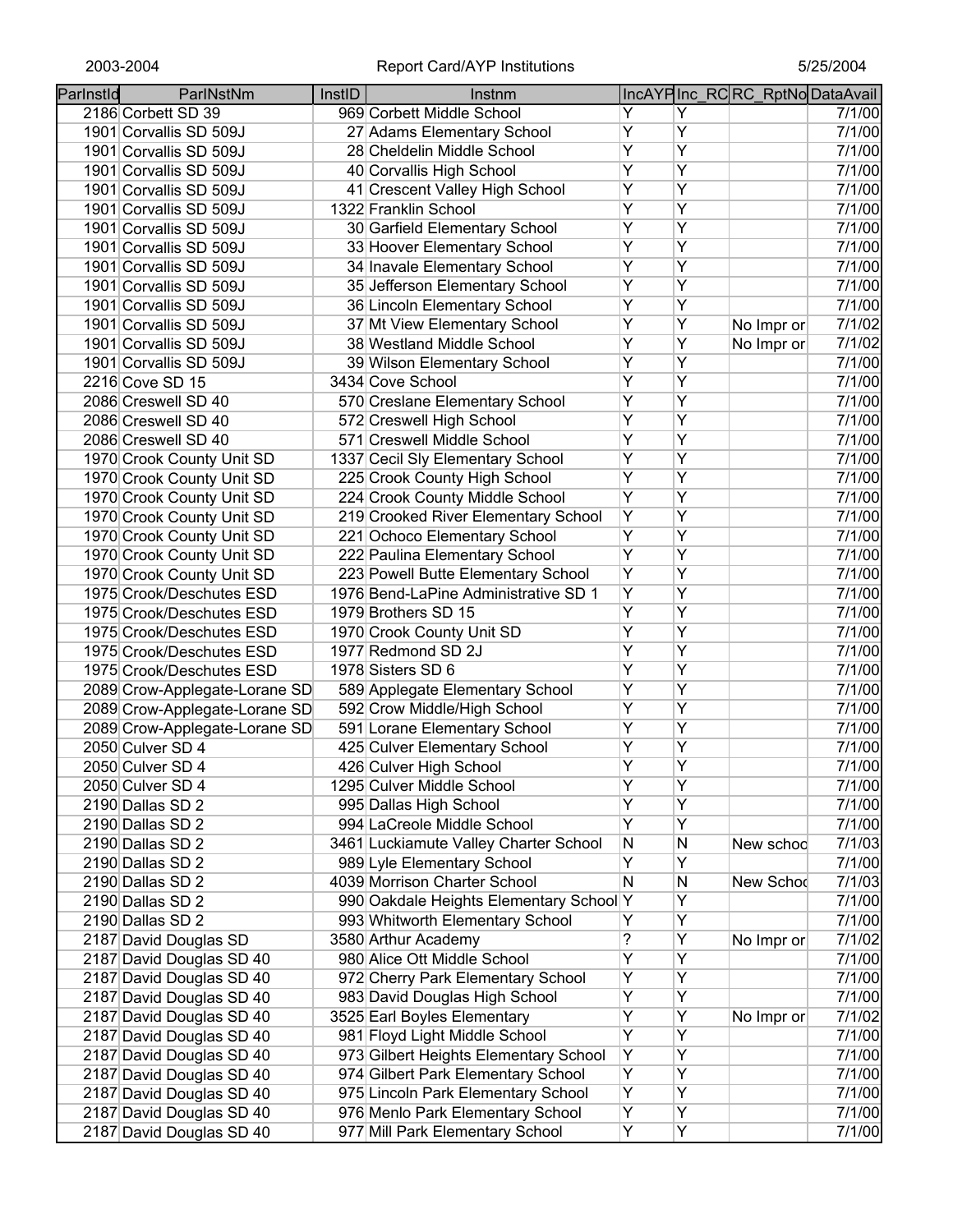| Parlnstld | ParlNstNm                 | InstID | Instnm                                 |                |                | IncAYPInc_RCRC_RptNoDataAvail |        |
|-----------|---------------------------|--------|----------------------------------------|----------------|----------------|-------------------------------|--------|
|           | 2187 David Douglas SD 40  |        | 978 Ventura Park Elementary School     | Y              | Y              |                               | 7/1/00 |
|           | 2187 David Douglas SD 40  |        | 979 West Powellhurst Elementary        | Y              | $\overline{Y}$ |                               | 7/1/00 |
|           | 2253 Dayton SD 8          |        | 1211 Dayton Grade School               | Y              | Ÿ              |                               | 7/1/00 |
|           | 2253 Dayton SD 8          |        | 1212 Dayton High School                | $\overline{Y}$ | $\overline{Y}$ |                               | 7/1/00 |
|           | 2253 Dayton SD 8          |        | 1291 Dayton Jr High School             | $\overline{Y}$ | Ÿ              |                               | 7/1/00 |
|           | 2011 Dayville SD 16J      |        | 3353 Dayville School                   | $\overline{Y}$ | Y              |                               | 7/1/00 |
|           | 2017 Diamond SD 7         |        | 348 Diamond Elementary School          | $\overline{Y}$ | Υ              |                               | 7/1/00 |
|           | 2021 Double O SD 28       |        | 352 Double O Elementary School         | Υ              | Y              |                               | 7/1/00 |
|           | 1993 Douglas County SD 15 |        | 3348 Days Creek School                 | $\overline{Y}$ | $\overline{Y}$ |                               | 7/1/00 |
|           | 1993 Douglas County SD 15 |        | 287 Tiller Elementary School           | Υ              | Y              |                               | 7/1/00 |
|           | 1991 Douglas County SD 4  |        | 269 Eastwood Elementary School         | Y              | Y              |                               | 7/1/00 |
|           | 1991 Douglas County SD 4  |        | 270 Fir Grove Elementary School        | Y              | Y              |                               | 7/1/00 |
|           | 1991 Douglas County SD 4  |        | 271 Fullerton IV Elementary School     | $\overline{Y}$ | $\overline{Y}$ |                               | 7/1/00 |
|           | 1991 Douglas County SD 4  |        | 272 Green Primary School               | $\overline{Y}$ | Y              |                               | 7/1/00 |
|           | 1991 Douglas County SD 4  |        | 273 Hucrest Elementary School          | $\overline{Y}$ | Y              |                               | 7/1/00 |
|           | 1991 Douglas County SD 4  |        | 278 John C Fremont Middle School       | Υ              | Y              |                               | 7/1/00 |
|           | 1991 Douglas County SD 4  |        | 279 Joseph Lane Middle School          | Y              | Y              |                               | 7/1/00 |
|           | 1991 Douglas County SD 4  |        | 274 Melrose Elementary School          | Y              | Ÿ              |                               | 7/1/00 |
|           | 1991 Douglas County SD 4  |        | 275 Rose Elementary School             | Y              | Ÿ              |                               | 7/1/00 |
|           | 1991 Douglas County SD 4  |        | 280 Roseburg Senior High School        | $\overline{Y}$ | Ÿ              |                               | 7/1/00 |
|           | 1991 Douglas County SD 4  |        | 276 Sunnyslope Intermediate            | $\overline{Y}$ | Ÿ              |                               | 7/1/00 |
|           | 1991 Douglas County SD 4  |        | 277 Winchester Elementary              | $\overline{Y}$ | Ÿ              |                               | 7/1/00 |
|           | 1980 Douglas ESD          |        | 1995 Camas Valley SD 21J               | $\overline{Y}$ | Y              |                               | 7/1/00 |
|           | 1980 Douglas ESD          |        | 1993 Douglas County SD 15              | Ÿ              | Ÿ              |                               | 7/1/00 |
|           | 1980 Douglas ESD          |        | 1991 Douglas County SD 4               | Ÿ              | Ÿ              |                               | 7/1/00 |
|           | 1980 Douglas ESD          |        | 1998 Elkton SD 34                      | Ÿ              | Ÿ              |                               | 7/1/00 |
|           | 1980 Douglas ESD          |        | 2000 Glendale SD 77                    | Y              | Y              |                               | 7/1/00 |
|           | 1980 Douglas ESD          |        | 1992 Glide SD 12                       | Y              | Y              |                               | 7/1/00 |
|           | 1980 Douglas ESD          |        | 1996 North Douglas SD 22               | $\overline{Y}$ | $\overline{Y}$ |                               | 7/1/00 |
|           | 1980 Douglas ESD          |        | 1990 Oakland SD 1                      | Ÿ              | Ÿ              |                               | 7/1/00 |
|           | 1980 Douglas ESD          |        | 1999 Riddle SD 70                      | Y              | Y              |                               | 7/1/00 |
|           | 1980 Douglas ESD          |        | 1994 South Umpqua SD 19                | Υ              | Y              |                               | 7/1/00 |
|           | 1980 Douglas ESD          |        | 2003 Sutherlin SD 130                  | Υ              | Y              |                               | 7/1/00 |
|           | 1980 Douglas ESD          |        | 2002 Winston-Dillard SD 116            | Υ              | Υ              |                               | 7/1/00 |
|           | 1980 Douglas ESD          |        | 1997 Yoncalla SD 32                    | Υ              | Υ              |                               | 7/1/00 |
|           | 2019 Drewsey SD 13        |        | 350 Drewsey Elementary School          | Y              | Y              |                               | 7/1/00 |
|           | 2229 Dufur SD 29          |        | 3402 Dufur School                      | Y              | Υ              |                               | 7/1/00 |
|           | 2043 Eagle Point SD 9     |        | 397 Eagle Point High School            | Ÿ              | Ÿ              |                               | 7/1/00 |
|           | 2043 Eagle Point SD 9     |        | 396 Eagle Point Middle School          | N              | N              | Vol change                    | 7/1/03 |
|           | 2043 Eagle Point SD 9     |        | 4020 Eagle Rock Elementary School      | N              | N              | New Schod                     | 7/1/03 |
|           | 2043 Eagle Point SD 9     |        | 392 Elk Trail Elementary School        | Υ              | Y              |                               | 7/1/00 |
|           | 2043 Eagle Point SD 9     |        | 3147 Lake Creek Learning Center        | Y              | Ÿ              |                               | 7/1/00 |
|           | 2043 Eagle Point SD 9     |        | 390 Little Butte School                | Y              | Ÿ              |                               | 7/1/00 |
|           | 2043 Eagle Point SD 9     |        | 395 Mountain View Elementary           | Υ              | Ÿ              |                               | 7/1/00 |
|           | 2043 Eagle Point SD 9     |        | 393 Shady Cove School                  | Υ              | Y              |                               | 7/1/00 |
|           | 2043 Eagle Point SD 9     |        | 394 White City Elementary School       | Y              | Y              |                               | 7/1/00 |
|           | 2043 Eagle Point SD 9     |        | 4021 White Mountain Middle School      | N              | N              | New Schod                     | 7/1/03 |
|           | 2203 Echo SD 5            |        | 3433 Echo School                       | Υ              | Υ              |                               | 7/1/00 |
|           | 2217 Elgin SD 23          |        | 1083 Elgin High School                 | Y              | Υ              |                               | 7/1/00 |
|           | 2217 Elgin SD 23          |        | 1082 Stella Mayfield Elementary School | Υ              | Υ              |                               | 7/1/00 |
|           | 1998 Elkton SD 34         |        | 301 Elkton Elementary School           | Υ              | Υ              |                               | 7/1/00 |
|           | 1998 Elkton SD 34         |        | 302 Elkton High School                 | Y              | Υ              |                               | 7/1/00 |
|           | 2221 Enterprise SD 21     |        | 1090 Enterprise Elementary School      | Υ              | Υ              |                               | 7/1/00 |
|           | 2221 Enterprise SD 21     |        | 1091 Enterprise High School            | Y              | Y              |                               | 7/1/00 |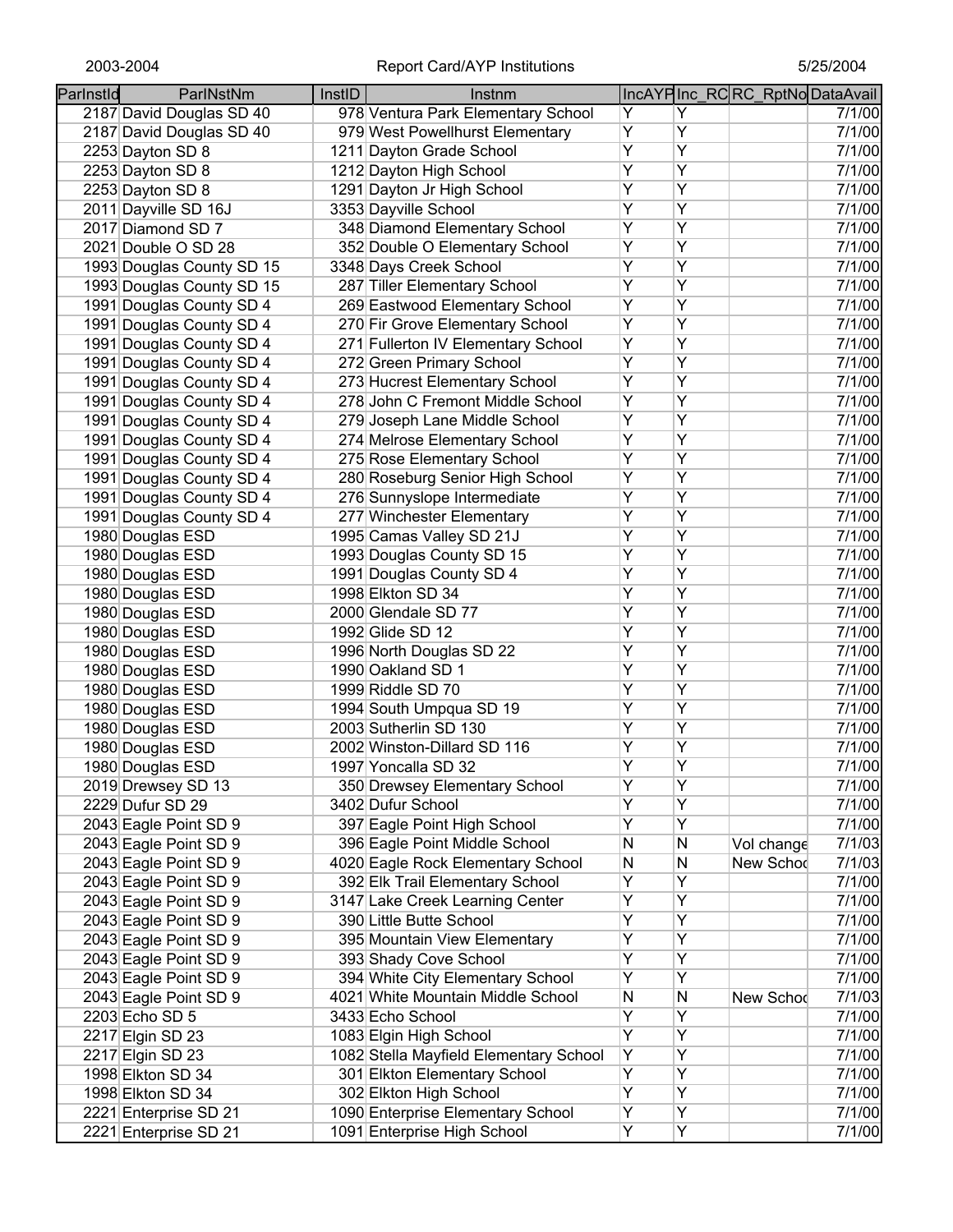| Parlnstld         | ParlNstNm             | InstID | Instnm                                 |   |                | IncAYPInc_RCRC_RptNoDataAvail |        |
|-------------------|-----------------------|--------|----------------------------------------|---|----------------|-------------------------------|--------|
|                   | 1930 Estacada SD 108  |        | 130 Eagle Creek Elementary School      | Y | Y              |                               | 7/1/00 |
|                   | 1930 Estacada SD 108  |        | 131 Estacada Grade School              | Υ | Υ              |                               | 7/1/00 |
|                   | 1930 Estacada SD 108  |        | 135 Estacada High School               | Υ | Υ              |                               | 7/1/00 |
|                   | 1930 Estacada SD 108  |        | 134 Estacada Junior High School        | Υ | Ÿ              |                               | 7/1/00 |
|                   | 1930 Estacada SD 108  |        | 132 River Mill Elementary School       | Y | Ÿ              |                               | 7/1/00 |
| 2082 Eugene SD 4J |                       |        | 503 Adams Elementary School            | Y | $\overline{Y}$ |                               | 7/1/00 |
| 2082 Eugene SD 4J |                       |        | 504 Awbrey Park Elementary School      | Υ | Υ              |                               | 7/1/00 |
| 2082 Eugene SD 4J |                       |        | 1241 Buena Vista Spanish Immersion     | Υ | Υ              |                               | 7/1/00 |
| 2082 Eugene SD 4J |                       |        | 506 Cal Young Middle School            | Υ | Υ              |                               | 7/1/00 |
| 2082 Eugene SD 4J |                       |        | 3153 Churchill Alternative High School | Υ | Υ              |                               | 7/1/00 |
| 2082 Eugene SD 4J |                       |        | 507 Coburg Elementary School           | Ÿ | Ÿ              |                               | 7/1/00 |
|                   |                       |        | 518 Colin Kelly Middle School          | Ÿ | Ÿ              |                               | 7/1/00 |
| 2082 Eugene SD 4J |                       |        | 1242 Corridor Alternative              | Ÿ | Ÿ              |                               | 7/1/00 |
| 2082 Eugene SD 4J |                       |        | 508 Crest Drive Elementary School      | Υ | Y              |                               | 7/1/00 |
| 2082 Eugene SD 4J |                       |        | 1239 Eastside Alternative              | Y | $\overline{Y}$ |                               |        |
| 2082 Eugene SD 4J |                       |        |                                        | Y | Y              |                               | 7/1/00 |
| 2082 Eugene SD 4J |                       |        | 1774 Edgewood Elementary School        | Y | Y              |                               | 7/1/00 |
| 2082 Eugene SD 4J |                       |        | 510 Edison Elementary School           |   |                |                               | 7/1/00 |
| 2082 Eugene SD 4J |                       |        | 511 Ellis Parker Elementary School     | Υ | Υ              |                               | 7/1/00 |
| 2082 Eugene SD 4J |                       |        | 509 Evergreen Alternative              | Υ | Ÿ              |                               | 7/1/00 |
| 2082 Eugene SD 4J |                       |        | 1339 Family School                     | Υ | Ÿ              |                               | 7/1/00 |
| 2082 Eugene SD 4J |                       |        | 1240 Fox Hollow French Immersion       | Ÿ | Ÿ              |                               | 7/1/00 |
| 2082 Eugene SD 4J |                       |        | 513 Gilham Elementary School           | Υ | Ÿ              |                               | 7/1/00 |
| 2082 Eugene SD 4J |                       |        | 514 Harris Elementary School           | Ÿ | $\overline{Y}$ |                               | 7/1/00 |
| 2082 Eugene SD 4J |                       |        | 538 Henry D Sheldon High School        | Ÿ | Y              |                               | 7/1/00 |
| 2082 Eugene SD 4J |                       |        | 1245 Hillside Alternative              | Ÿ | Ÿ              |                               | 7/1/00 |
| 2082 Eugene SD 4J |                       |        | 515 Howard Elementary School           | Ÿ | Ÿ              |                               | 7/1/00 |
| 2082 Eugene SD 4J |                       |        | 516 Ida Patterson Elementary School    | Ÿ | Ÿ              |                               | 7/1/00 |
| 2082 Eugene SD 4J |                       |        | 520 James Madison Middle School        | Ÿ | Ÿ              |                               | 7/1/00 |
| 2082 Eugene SD 4J |                       |        | 524 James Monroe Middle School         | Ÿ | Y              |                               | 7/1/00 |
| 2082 Eugene SD 4J |                       |        | 519 John F Kennedy Middle School       | Y | $\overline{Y}$ |                               | 7/1/00 |
| 2082 Eugene SD 4J |                       |        | 521 Magnet Arts Alternative            | Ÿ | $\overline{Y}$ |                               | 7/1/00 |
| 2082 Eugene SD 4J |                       |        | 522 McCornack Elementary School        | Υ | Υ              |                               | 7/1/00 |
| 2082 Eugene SD 4J |                       |        | 523 Meadowlark Elementary School       | Υ | Υ              |                               | 7/1/00 |
| 2082 Eugene SD 4J |                       |        | 4041 Network Charter School            | N | N              | New Schod                     | 7/1/03 |
| 2082 Eugene SD 4J |                       |        | 3470 North Eugene Alternative High     | Y | Υ              |                               | 7/1/01 |
| 2082 Eugene SD 4J |                       |        | 536 North Eugene High School           | Y | Y              |                               | 7/1/00 |
| 2082 Eugene SD 4J |                       |        | 537 Opportunity Center                 | Ÿ | Ÿ              |                               | 7/1/00 |
| 2082 Eugene SD 4J |                       |        | 3233 Ridgeline Montessori              | Υ | Ÿ              |                               | 7/1/00 |
| 2082 Eugene SD 4J |                       |        | 525 River Road Elementary School       | Υ | Y              |                               | 7/1/00 |
| 2082 Eugene SD 4J |                       |        | 539 South Eugene High School           | Ϋ | $\overline{Y}$ |                               | 7/1/00 |
| 2082 Eugene SD 4J |                       |        | 528 Spencer Butte Middle School        | Y | Y              |                               | 7/1/00 |
| 2082 Eugene SD 4J |                       |        | 529 Spring Creek Elementary School     | Υ | Ÿ              |                               | 7/1/00 |
| 2082 Eugene SD 4J |                       |        | 3229 The Village School                | Y | Ÿ              |                               | 7/1/00 |
| 2082 Eugene SD 4J |                       |        | 526 Theodore Roosevelt Middle School   | Y | Ÿ              |                               | 7/1/00 |
| 2082 Eugene SD 4J |                       |        | 517 Thomas Jefferson Middle School     | Y | Ÿ              |                               | 7/1/00 |
| 2082 Eugene SD 4J |                       |        | 3457 Turn Around School                | Ϋ | Y              |                               | 7/1/00 |
| 2082 Eugene SD 4J |                       |        | 530 Twin Oaks Elementary School        | Υ | Y              |                               | 7/1/00 |
| 2082 Eugene SD 4J |                       |        | 531 Washington Elementary School       | Ϋ | $\overline{Y}$ |                               | 7/1/00 |
| 2082 Eugene SD 4J |                       |        | 532 Westmoreland Elementary School     | Y | Y              |                               | 7/1/00 |
| 2082 Eugene SD 4J |                       |        | 534 Willagillespie Elementary School   | Y | Υ              |                               | 7/1/00 |
| 2082 Eugene SD 4J |                       |        | 535 Willakenzie Elementary School      | Y | Υ              |                               | 7/1/00 |
| 2082 Eugene SD 4J |                       |        | 540 Winston Churchill High School      | Υ | Υ              |                               | 7/1/00 |
| 2082 Eugene SD 4J |                       |        | 1259 Yujin Gakuen (Japanese) School    | Y | Υ              |                               | 7/1/00 |
|                   | 2193 Falls City SD 57 |        | 1005 Falls City Elementary School      | Y | Y              |                               | 7/1/00 |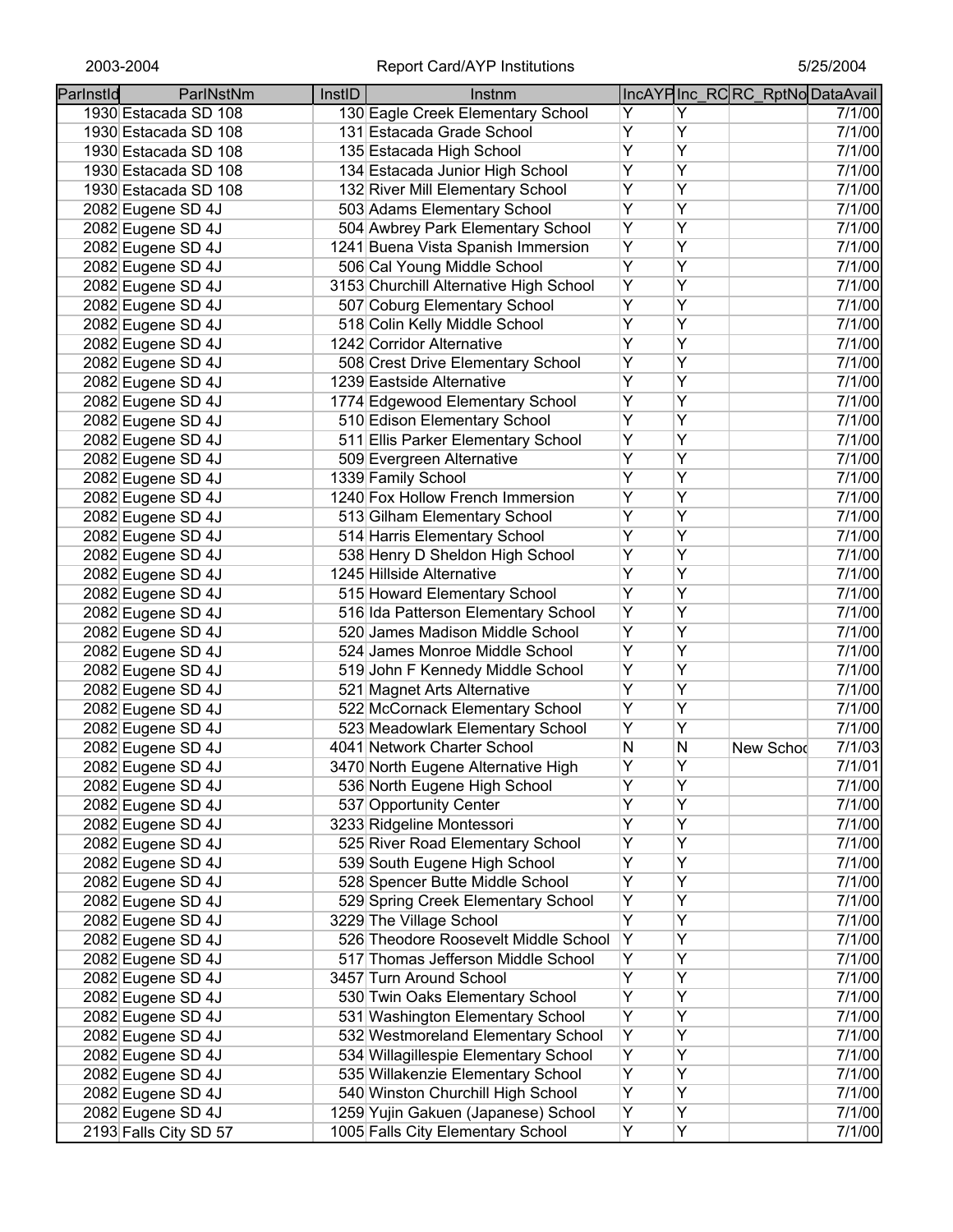| Parlnstld | ParlNstNm                       | InstID | Instnm                                |   |                | IncAYPInc RCRC RptNoDataAvail |        |
|-----------|---------------------------------|--------|---------------------------------------|---|----------------|-------------------------------|--------|
|           | 2193 Falls City SD 57           |        | 1006 Falls City High School           | Y | Y              |                               | 7/1/00 |
|           | 2084 Fern Ridge SD 28J          |        | 563 Elmira Elementary School          | Ÿ | $\overline{Y}$ |                               | 7/1/00 |
|           | 2084 Fern Ridge SD 28J          |        | 567 Elmira High School                | Ÿ | $\overline{Y}$ |                               | 7/1/00 |
|           | 2084 Fern Ridge SD 28J          |        | 564 Fern Ridge Middle School          | Ÿ | $\overline{Y}$ |                               | 7/1/00 |
|           | 2084 Fern Ridge SD 28J          |        | 566 Veneta Elementary School          | Ÿ | $\overline{Y}$ |                               | 7/1/00 |
|           | 2084 Fern Ridge SD 28J          |        | 4045 West Lane Technology Learning    | N | N              | New Schod                     | 7/1/03 |
|           | 2084 Fern Ridge SD 28J          |        | 4058 Willamette Leadership Academy    | N | N              | New Schod                     | 7/1/03 |
|           | 2241 Forest Grove SD 15         |        | 1128 Cornelius Elementary School      | Ÿ | $\overline{Y}$ |                               | 7/1/00 |
|           | 2241 Forest Grove SD 15         |        | 1129 Dilley Elementary School         | Ÿ | Y              |                               | 7/1/00 |
|           | 2241 Forest Grove SD 15         |        | 1130 Echo Shaw Elementary School      | Ÿ | $\overline{Y}$ |                               | 7/1/00 |
|           | 2241 Forest Grove SD 15         |        | 3986 Fern Hill Elementary School      | N | N              | New schod                     | 7/1/03 |
|           | 2241 Forest Grove SD 15         |        | 1134 Forest Grove High School         | Ÿ | $\overline{Y}$ |                               | 7/1/00 |
|           | 2241 Forest Grove SD 15         |        | 1131 Gales Creek Elementary School    | Ÿ | $\overline{Y}$ |                               | 7/1/00 |
|           | 2241 Forest Grove SD 15         |        | 1132 Harvey Clarke Elementary School  | Y | $\overline{Y}$ |                               | 7/1/00 |
|           | 2241 Forest Grove SD 15         |        | 1133 Joseph Gale Elementary School    | Y | Y              |                               | 7/1/00 |
|           | 2241 Forest Grove SD 15         |        | 1126 Neil Armstrong Middle School     | Ÿ | $\overline{Y}$ |                               | 7/1/00 |
|           | 2241 Forest Grove SD 15         |        | 1127 Tom McCall Upper Elementary      | Ÿ | $\overline{Y}$ |                               | 7/1/00 |
|           | 2248 Fossil SD 21J              |        | 1204 Fossil Elementary School         | Ÿ | $\overline{Y}$ |                               | 7/1/00 |
|           | 2248 Fossil SD 21J              |        | 1205 Wheeler High School              | Ÿ | $\overline{Y}$ |                               | 7/1/00 |
|           | 2020 Frenchglen SD 16           |        | 351 Frenchglen Elementary School      | Ÿ | $\overline{Y}$ |                               | 7/1/00 |
|           | 2245 Gaston SD 511J             |        | 1194 Gaston Elementary School         | Y | $\overline{Y}$ |                               | 7/1/00 |
|           | 2245 Gaston SD 511J             |        | 1195 Gaston Jr/Sr High School         | Ÿ | $\overline{Y}$ |                               | 7/1/00 |
|           | 2137 Gervais SD 1               |        | 776 Brooks Elementary School          | Ÿ | $\overline{Y}$ |                               | 7/1/00 |
|           | 2137 Gervais SD 1               |        | 4024 Douglas Avenue Charter School    | N | N              | New Schod                     | 7/1/03 |
|           | 2137 Gervais SD 1               |        | 782 Eldriedge Elementary School       | Ÿ | $\overline{Y}$ |                               | 7/1/00 |
|           | 2137 Gervais SD 1               |        | 808 Gervais High School               | Ÿ | $\overline{Y}$ |                               | 7/1/00 |
|           | 2137 Gervais SD 1               |        | 786 Gervais Middle School             | Ÿ | $\overline{Y}$ |                               | 7/1/00 |
|           | 1931 Gladstone SD 115           |        | 138 Gladstone High School             | Ÿ | $\overline{Y}$ |                               | 7/1/00 |
|           | 1931 Gladstone SD 115           |        | 136 John Wetten Elementary School     | Ÿ | $\overline{Y}$ |                               | 7/1/00 |
|           | 1931 Gladstone SD 115           |        | 137 Walter L Kraxberger Middle School | Y | $\overline{Y}$ |                               | 7/1/00 |
|           | 2000 Glendale SD 77             |        | 306 Glendale Elementary School        | Υ | Y              |                               | 7/1/00 |
|           | 2000 Glendale SD 77             |        | 307 Glendale High School              | Υ | Y              |                               | 7/1/00 |
|           | 1992 Glide SD 12                |        | 282 Glide Elementary School           | Υ | Y              |                               | 7/1/00 |
|           | 1992 Glide SD 12                |        | 285 Glide High School                 | Υ | Y              |                               | 7/1/00 |
|           | 1992 Glide SD 12                |        | 284 Glide Middle School               | Ÿ | $\overline{Y}$ |                               | 7/1/00 |
|           | 1992 Glide SD 12                |        | 283 Toketee Falls Elementary School   | Υ | Υ              |                               | 7/1/00 |
|           | 2007 Grant ESD                  |        | 2011 Dayville SD 16J                  | Ÿ | $\overline{Y}$ |                               | 7/1/00 |
|           | 2007 Grant ESD                  |        | 2008 John Day SD 3                    | Ÿ | $\overline{Y}$ |                               | 7/1/00 |
|           | 2007 Grant ESD                  |        | 2012 Long Creek SD 17                 | Ÿ | $\overline{Y}$ |                               | 7/1/00 |
|           | 2007 Grant ESD                  |        | 2010 Monument SD 8                    | Ÿ | $\overline{Y}$ |                               | 7/1/00 |
|           | 2007 Grant ESD                  |        | 2009 Prairie City SD 4                | Ÿ | $\overline{Y}$ |                               | 7/1/00 |
|           | 2054 Grants Pass SD 7           |        | 435 Allen Dale Elementary School      | Ÿ | $\overline{Y}$ |                               | 7/1/00 |
|           | 2054 Grants Pass SD 7           |        | 442 Grants Pass High School           | Ÿ | $\overline{Y}$ |                               | 7/1/00 |
|           | 2054 Grants Pass SD 7           |        | 436 Highland Elementary School        | Y | Y              |                               | 7/1/00 |
|           | 2054 Grants Pass SD 7           |        | 437 Lincoln Elementary School         | Y | Y              |                               | 7/1/00 |
|           | 2054 Grants Pass SD 7           |        | 438 North Middle School               | Y | $\overline{Y}$ |                               | 7/1/00 |
|           | 2054 Grants Pass SD 7           |        | 1351 Parkside Elementary              | Y | Y              |                               | 7/1/00 |
|           | 2054 Grants Pass SD 7           |        | 439 Redwood Elementary School         | Υ | Υ              |                               | 7/1/00 |
|           | 2054 Grants Pass SD 7           |        | 440 Riverside Elementary School       | Υ | Υ              |                               | 7/1/00 |
|           | 2054 Grants Pass SD 7           |        | 441 South Middle School               | Υ | Υ              |                               | 7/1/00 |
|           | 2100 Greater Albany Public SD 8 |        | 3950 Albany Options School            | N | N              | New schoo                     | 3/4/03 |
|           | 2100 Greater Albany Public SD 8 |        | 632 Calapooia Middle School           | Ÿ | Y              |                               | 7/1/00 |
|           | 2100 Greater Albany Public SD 8 |        | 631 Central Elementary School         | Y | Y              |                               | 7/1/00 |
|           | 2100 Greater Albany Public SD 8 |        | 633 Clover Ridge Elementary School    | Y | Y              |                               | 7/1/00 |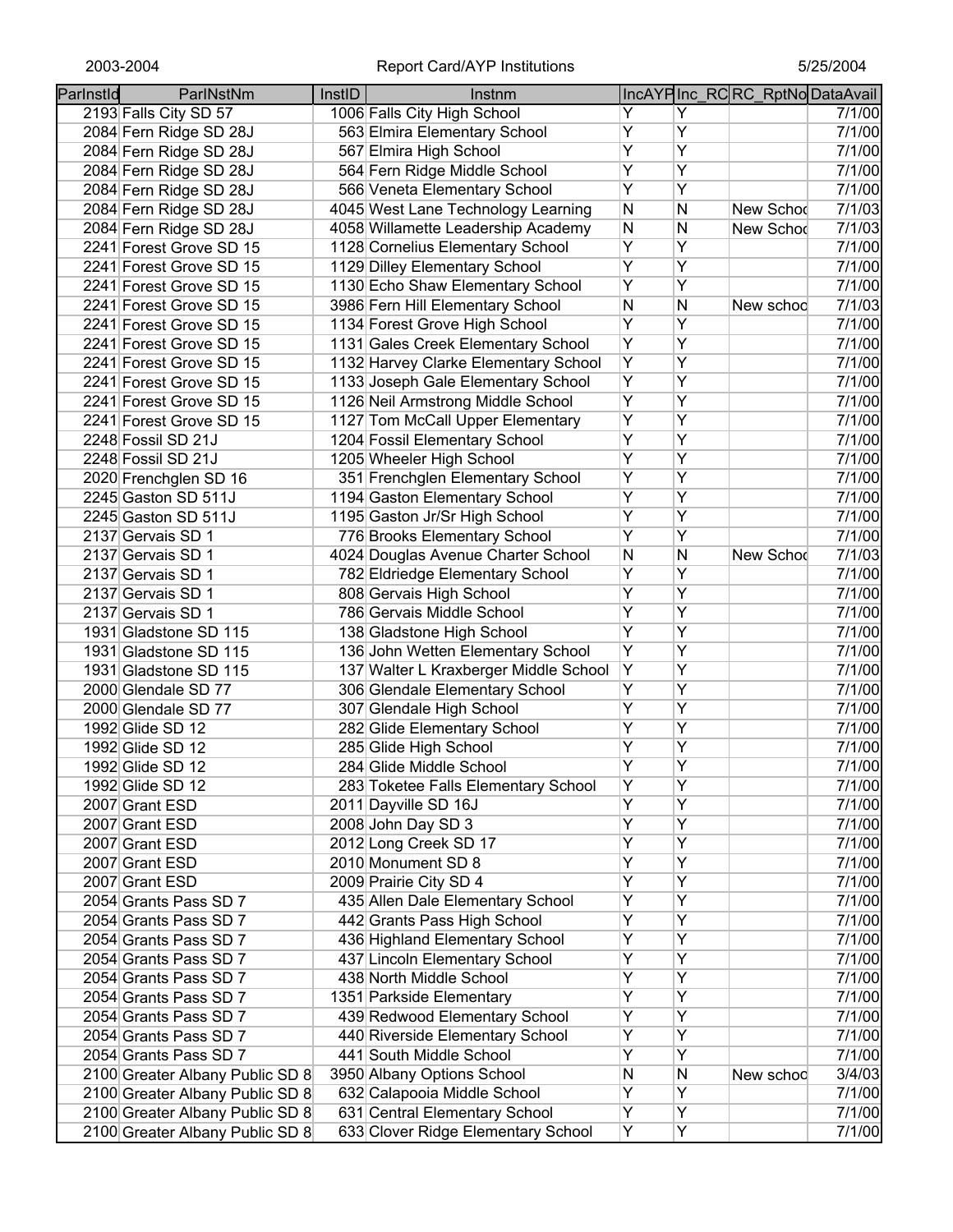| Parlnstld | ParlNstNm                       | InstID | Instnm                               |                |                | IncAYPInc_RCRC_RptNoDataAvail |                     |
|-----------|---------------------------------|--------|--------------------------------------|----------------|----------------|-------------------------------|---------------------|
|           | 2100 Greater Albany Public SD 8 |        | 635 Fir Grove Primary School         | Y              | Y              |                               | $\overline{7}/1/00$ |
|           | 2100 Greater Albany Public SD 8 |        | 640 Lafayette Elementary School      | Υ              | Ÿ              |                               | 7/1/00              |
|           | 2100 Greater Albany Public SD 8 |        | 641 Liberty Elementary School        | Υ              | Υ              |                               | 7/1/00              |
|           | 2100 Greater Albany Public SD 8 |        | 642 Memorial Middle School           | Ÿ              | $\overline{Y}$ |                               | 7/1/00              |
|           | 2100 Greater Albany Public SD 8 |        | 637 North Albany Elementary School   | Ÿ              | Y              |                               | 7/1/00              |
|           | 2100 Greater Albany Public SD 8 |        | 638 North Albany Middle School       | Ÿ              | Y              |                               | 7/1/00              |
|           | 2100 Greater Albany Public SD 8 |        | 643 Oak Elementary School            | Υ              | Y              |                               | 7/1/00              |
|           | 2100 Greater Albany Public SD 8 |        | 639 Oak Grove Intermediate           | Υ              | Y              |                               | 7/1/00              |
|           | 2100 Greater Albany Public SD 8 |        | 636 Periwinkle Elementary School     | Ÿ              | Y              |                               | 7/1/00              |
|           | 2100 Greater Albany Public SD 8 |        | 650 South Albany High School         | Υ              | Y              |                               | 7/1/00              |
|           | 2100 Greater Albany Public SD 8 |        | 645 South Shore Elementary School    | Ÿ              | Y              |                               | 7/1/00              |
|           | 2100 Greater Albany Public SD 8 |        | 644 Sunrise Elementary School        | Y              | Υ              |                               | 7/1/00              |
|           | 2100 Greater Albany Public SD 8 |        | 647 Takena Elementary School         | Ÿ              | $\overline{Y}$ |                               | 7/1/00              |
|           | 2100 Greater Albany Public SD 8 |        | 646 Tangent Elementary School        | Ÿ              | Y              |                               | 7/1/00              |
|           | 2100 Greater Albany Public SD 8 |        | 648 Waverly Elementary School        | Ÿ              | Y              |                               | 7/1/00              |
|           | 2100 Greater Albany Public SD 8 |        | 649 West Albany High School          | Υ              | Y              |                               | 7/1/00              |
|           | 2183 Gresham-Barlow SD 10J      |        | 1312 Clear Creek Middle School       | Υ              | Y              |                               | 7/1/00              |
|           |                                 |        |                                      | Ÿ              | Y              |                               | 7/1/00              |
|           | 2183 Gresham-Barlow SD 10J      |        | 90 Damascus Middle School            | Ÿ              | Ÿ              |                               |                     |
|           | 2183 Gresham-Barlow SD 10J      |        | 91 Deep Creek Elementary School      |                |                |                               | 7/1/00              |
|           | 2183 Gresham-Barlow SD 10J      |        | 932 Dexter McCarty Middle School     | Y              | $\overline{Y}$ |                               | 7/1/00              |
|           | 2183 Gresham-Barlow SD 10J      |        | 933 East Gresham Elementary School   | $\overline{Y}$ | $\overline{Y}$ |                               | 7/1/00              |
|           | 2183 Gresham-Barlow SD 10J      |        | 941 East Orient Elementary School    | Ÿ              | Y              |                               | 7/1/00              |
|           | 2183 Gresham-Barlow SD 10J      |        | 934 Gordon Russell Middle School     | Ÿ              | Y              |                               | 7/1/00              |
|           | 2183 Gresham-Barlow SD 10J      |        | 986 Gresham High School              | Ÿ              | Y              |                               | 7/1/00              |
|           | 2183 Gresham-Barlow SD 10J      |        | 936 Hall Elementary School           | Ÿ              | Y              |                               | 7/1/00              |
|           | 2183 Gresham-Barlow SD 10J      |        | 935 Highland Elementary School       | Ÿ              | Y              |                               | 7/1/00              |
|           | 2183 Gresham-Barlow SD 10J      |        | 3543 Hogan Cedars Elementary School  | Y              | Y              | No Impr or                    | 7/1/02              |
|           | 2183 Gresham-Barlow SD 10J      |        | 937 Hollydale Elementary School      | Y              | $\overline{Y}$ |                               | 7/1/00              |
|           | 2183 Gresham-Barlow SD 10J      |        | 1313 Kelly Creek Elementary School   | Ϋ              | $\overline{Y}$ |                               | 7/1/00              |
|           | 2183 Gresham-Barlow SD 10J      |        | 938 North Gresham Elementary School  | Ϋ              | Y              |                               | 7/1/00              |
|           | 2183 Gresham-Barlow SD 10J      |        | 939 Powell Valley Elementary School  | Y              | Y              |                               | 7/1/00              |
|           | 2183 Gresham-Barlow SD 10J      |        | 987 Sam Barlow High School           | Υ              | Y              |                               | 7/1/00              |
|           | 2183 Gresham-Barlow SD 10J      |        | 3577 Springwater Trail High School   | Υ              | Υ              | No Impr, B                    | 7/1/02              |
|           | 2183 Gresham-Barlow SD 10J      |        | 940 West Gresham Elementary School   | Υ              | Y              |                               | 7/1/00              |
|           | 2183 Gresham-Barlow SD 10J      |        | 942 West Orient Middle School        | Υ              | Υ              |                               | 7/1/00              |
|           | 2014 Harney County SD 3         |        | 359 Burns High School                | Ÿ              | Ÿ              |                               | 7/1/00              |
|           | 2014 Harney County SD 3         |        | 342 Henry L Slater Elementary School | Y              | Υ              |                               | 7/1/00              |
|           | 2014 Harney County SD 3         |        | 355 Hines Elementary School          | Ÿ              | Ÿ              |                               | 7/1/00              |
|           | 2014 Harney County SD 3         |        | 344 Lincoln Junior High School       | Ϋ              | Ÿ              |                               | 7/1/00              |
|           | 2015 Harney County SD 4         |        | 346 Crane Elementary School          | Ÿ              | Ÿ              |                               | 7/1/00              |
|           | 2023 Harney County Union High   |        | 358 Crane Union High School          | Y              | Ÿ              |                               | 7/1/00              |
|           | 2013 Harney ESD Region XVII     |        | 2017 Diamond SD 7                    | Ÿ              | Ÿ              |                               | 7/1/00              |
|           | 2013 Harney ESD Region XVII     |        | 2021 Double O SD 28                  | Ÿ              | Ÿ              |                               | 7/1/00              |
|           | 2013 Harney ESD Region XVII     |        | 2019 Drewsey SD 13                   | Ÿ              | Ÿ              |                               | 7/1/00              |
|           | 2013 Harney ESD Region XVII     |        | 2020 Frenchglen SD 16                | Y              | Y              |                               | 7/1/00              |
|           | 2013 Harney ESD Region XVII     |        | 2014 Harney County SD 3              | Y              | Y              |                               | 7/1/00              |
|           | 2013 Harney ESD Region XVII     |        | 2015 Harney County SD 4              | Y              | Y              |                               | 7/1/00              |
|           | 2013 Harney ESD Region XVII     |        | 2023 Harney County Union High SD 1J  | Ϋ              | Y              |                               | 7/1/00              |
|           | 2013 Harney ESD Region XVII     |        | 2016 Pine Creek SD 5                 | Υ              | Υ              |                               | 7/1/00              |
|           | 2013 Harney ESD Region XVII     |        | 2022 South Harney SD 33              | Υ              | Υ              |                               | 7/1/00              |
|           | 2013 Harney ESD Region XVII     |        | 2018 Suntex SD 10                    | Υ              | Υ              |                               | 7/1/00              |
|           | 2114 Harper SD 66               |        | 3362 Harper School                   | Y              | Υ              |                               | 7/1/00              |
|           |                                 |        | 659 Harrisburg Elementary School     | Υ              | Υ              |                               | 7/1/00              |
|           | 2099 Harrisburg SD 7            |        |                                      | Y              | $\overline{Y}$ |                               |                     |
|           | 2099 Harrisburg SD 7            |        | 689 Harrisburg High School           |                |                |                               | 7/1/00              |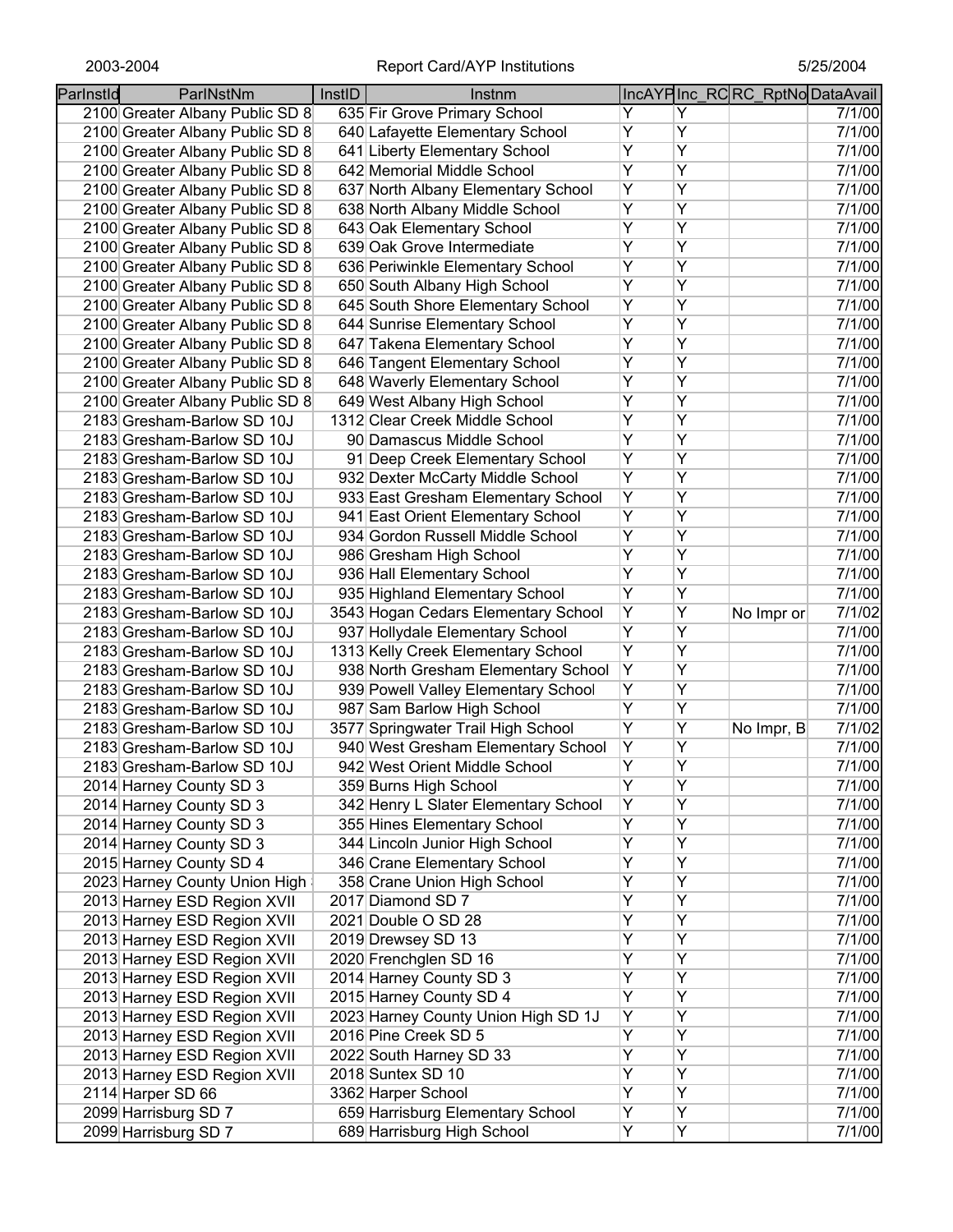| Parlnstld | ParlNstNm                     | InstID | Instnm                                    |                |   | IncAYPInc_RCRC_RptNoDataAvail |        |
|-----------|-------------------------------|--------|-------------------------------------------|----------------|---|-------------------------------|--------|
|           | 2099 Harrisburg SD 7          |        | 2723 Harrisburg Middle School             | Y              | Y |                               | 7/1/00 |
|           | 2201 Helix SD 1               |        | 3364 Helix School                         | Ÿ              | Ÿ |                               | 7/1/00 |
|           | 2206 Hermiston SD 8           |        | 1039 Armand Larive Middle School          | $\overline{Y}$ | Ÿ |                               | 7/1/00 |
|           | 2206 Hermiston SD 8           |        | 3426 Desert View Elementary School        | Ÿ              | Ÿ |                               | 7/1/01 |
|           | 2206 Hermiston SD 8           |        | 1040 Hermiston High School                | $\overline{Y}$ | Ÿ |                               | 7/1/00 |
|           | 2206 Hermiston SD 8           |        | 1034 Highland Hills Elementary School     | Y              | Y |                               | 7/1/00 |
|           | 2206 Hermiston SD 8           |        | 1036 Rocky Heights Elementary School      | $\overline{Y}$ | Ÿ |                               | 7/1/00 |
|           | 2206 Hermiston SD 8           |        | 1333 Sandstone Middle School              | $\overline{Y}$ | Ÿ |                               | 7/1/00 |
|           | 2206 Hermiston SD 8           |        | 1037 Sunset Elementary School             | Υ              | Y |                               | 7/1/00 |
|           | 2206 Hermiston SD 8           |        | 1038 West Park Elementary School          | $\overline{Y}$ | Y |                               | 7/1/01 |
|           | 2239 Hillsboro SD 1J          |        | 1112 Brookwood Elementary School          | $\overline{Y}$ | Y |                               | 7/1/00 |
|           | 2239 Hillsboro SD 1J          |        | 1147 Butternut Creek Elementary School    | Y              | Ÿ |                               | 7/1/00 |
|           | 2239 Hillsboro SD 1J          |        | 1368 Century High School                  | Y              | Y |                               | 7/1/00 |
|           | 2239 Hillsboro SD 1J          |        | 1113 David Hill Elementary School         | Y              | Ÿ |                               | 7/1/00 |
|           | 2239 Hillsboro SD 1J          |        | 1115 Eastwood Elementary School           | Y              | Y |                               | 7/1/00 |
|           | 2239 Hillsboro SD 1J          |        | 1197 Evergreen Jr High School             | Y              | Ÿ |                               | 7/1/00 |
|           | 2239 Hillsboro SD 1J          |        | 1189 Farmington View Elementary           | Y              | Ÿ |                               | 7/1/00 |
|           | 2239 Hillsboro SD 1J          |        | 1200 Glencoe High School                  | Ÿ              | Ÿ |                               | 7/1/00 |
|           | 2239 Hillsboro SD 1J          |        | 1152 Groner Elementary School             | Y              | Ÿ |                               | 7/1/00 |
|           | 2239 Hillsboro SD 1J          |        | 1201 Hillsboro High School                | $\overline{Y}$ | Ÿ |                               | 7/1/00 |
|           | 2239 Hillsboro SD 1J          |        | 3536 Imlay Elementary School              | Ÿ              | Ÿ | No Impr or                    | 7/1/02 |
|           | 2239 Hillsboro SD 1J          |        | 1148 Indian Hills Elementary School       | $\overline{Y}$ | Ÿ |                               | 7/1/00 |
|           | 2239 Hillsboro SD 1J          |        | 1198 J B Thomas Middle School             | Ÿ              | Ÿ |                               | 7/1/00 |
|           | 2239 Hillsboro SD 1J          |        | 1199 J W Poynter Middle School            | Ÿ              | Ÿ |                               | 7/1/00 |
|           | 2239 Hillsboro SD 1J          |        | 1285 Jackson Elementary School            | Ÿ              | Ÿ |                               | 7/1/00 |
|           | 2239 Hillsboro SD 1J          |        | 1150 Ladd Acres Elementary School         | Y              | Ÿ |                               | 7/1/00 |
|           | 2239 Hillsboro SD 1J          |        | 1110 Lenox Elementary School              | Y              | Ÿ |                               | 7/1/00 |
|           | 2239 Hillsboro SD 1J          |        | 4018 Liberty High School                  | ${\sf N}$      | N | New Schod                     | 7/1/03 |
|           | 2239 Hillsboro SD 1J          |        | 1116 Minter Bridge Elementary School      | Y              | Ÿ |                               | 7/1/00 |
|           | 2239 Hillsboro SD 1J          |        | 1117 Mooberry Elementary School           | $\overline{Y}$ | Ÿ |                               | 7/1/00 |
|           | 2239 Hillsboro SD 1J          |        | 1190 North Plains Elementary School       | Υ              | Ÿ |                               | 7/1/00 |
|           | 2239 Hillsboro SD 1J          |        | 3160 Orenco Elementary School             | Y              | Y |                               | 7/1/00 |
|           | 2239 Hillsboro SD 1J          |        | 3159 Paul L Patterson Elementary School Y |                | Y |                               | 7/1/00 |
|           | 2239 Hillsboro SD 1J          |        | 1118 Peter Boscow Elementary School       | Y              | Υ |                               | 7/1/00 |
|           | 2239 Hillsboro SD 1J          |        | 1196 R A Brown Middle School              | Υ              | Ÿ |                               | 7/1/00 |
|           | 2239 Hillsboro SD 1J          |        | 1149 Reedville Elementary School          | Υ              | Υ |                               | 7/1/00 |
|           | 2239 Hillsboro SD 1J          |        | 1302 Tobias Elementary School             | Ÿ              | Ÿ |                               | 7/1/00 |
|           | 2239 Hillsboro SD 1J          |        | 1119 W L Henry Elementary School          | Y              | Ÿ |                               | 7/1/00 |
|           | 2239 Hillsboro SD 1J          |        | 1114 W Verne McKinney Elementary          | Ÿ              | Ÿ |                               | 7/1/00 |
|           | 2239 Hillsboro SD 1J          |        | 1111 West Union Elementary School         | Y              | Ÿ |                               | 7/1/00 |
|           | 2239 Hillsboro SD 1J          |        | 1151 Witch Hazel Elementary School        | N              | Ν | Volume Ch                     | 7/1/03 |
|           | 2024 Hood River County SD     |        | 3372 Cascade Locks School                 | Y              | Ÿ |                               | 7/1/00 |
|           | 2024 Hood River County SD     |        | 361 Hood River Middle School              | Y              | Ÿ |                               | 7/1/00 |
|           | 2024 Hood River County SD     |        | 369 Hood River Valley High School         | Υ              | Ÿ |                               | 7/1/00 |
|           | 2024 Hood River County SD     |        | 362 May Street Elementary School          | Y              | Ÿ |                               | 7/1/00 |
|           | 2024 Hood River County SD     |        | 363 Mid Valley Elementary School          | Υ              | Ÿ |                               | 7/1/00 |
|           | 2024 Hood River County SD     |        | 364 Parkdale Elementary School            | Υ              | Y |                               | 7/1/00 |
|           | 2024 Hood River County SD     |        | 365 Pine Grove Elementary School          | Υ              | Υ |                               | 7/1/00 |
|           | 2024 Hood River County SD     |        | 366 Westside Elementary School            | Υ              | Y |                               | 7/1/00 |
|           | 2024 Hood River County SD     |        | 367 Wy'East Middle School                 | Υ              | Υ |                               | 7/1/00 |
|           | 1895 Huntington SD 16J        |        | 3351 Huntington School                    | Υ              | Ÿ |                               | 7/1/00 |
|           | 2215 Imbler SD 11             |        | 1078 Imbler Elementary School             | Υ              | Ÿ |                               | 7/1/00 |
|           | 2215 Imbler SD 11             |        | 1079 Imbler High School                   | Y              | Ÿ |                               | 7/1/00 |
|           | 2053 Jefferson County SD 509J |        | 3458 Big Muddy Elementary                 | Υ              | Y |                               | 7/1/00 |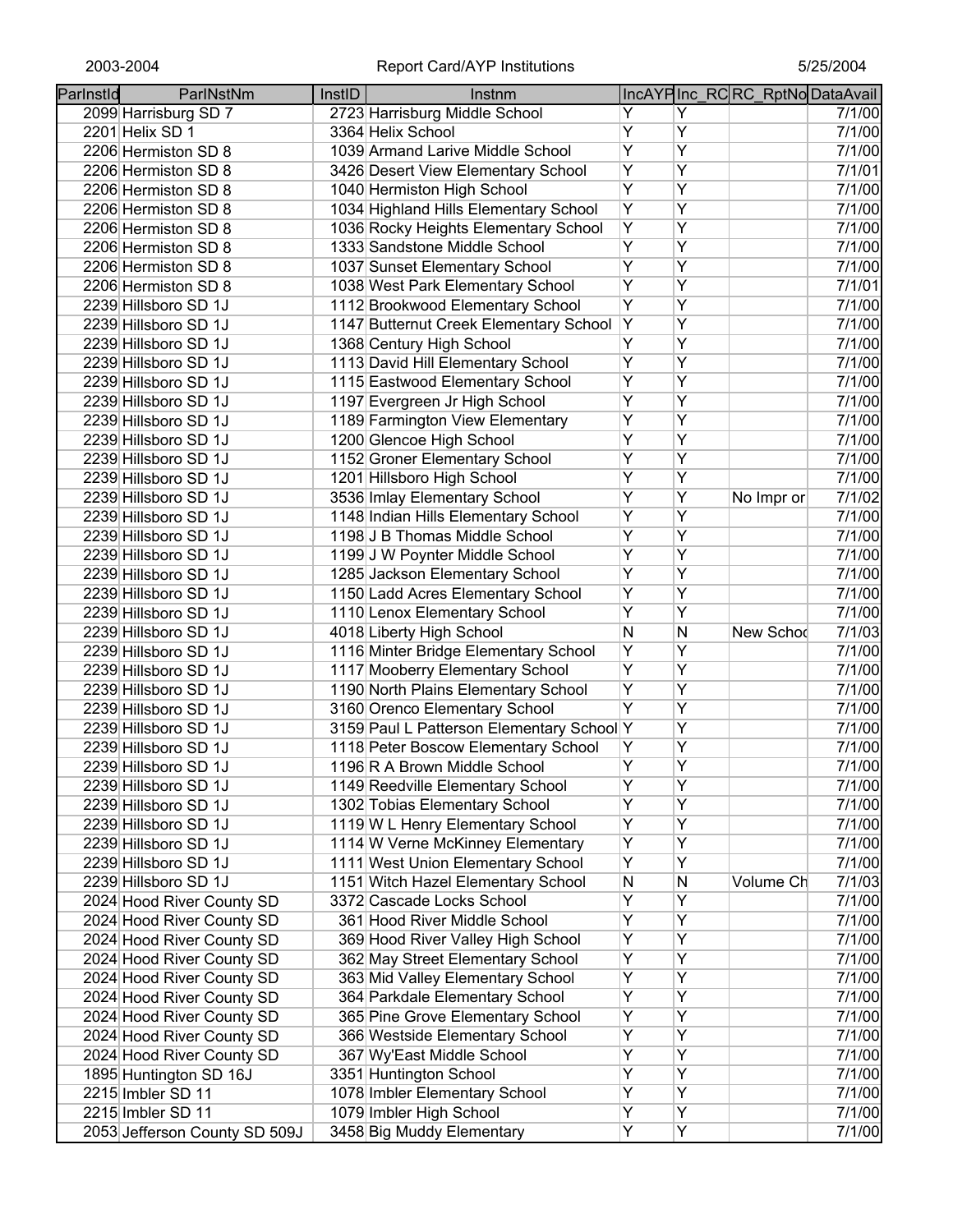| Parlnstld | ParlNstNm                       | InstID | Instnm                              |                |                | IncAYPInc_RCRC_RptNoDataAvail |        |
|-----------|---------------------------------|--------|-------------------------------------|----------------|----------------|-------------------------------|--------|
|           | 2053 Jefferson County SD 509J   |        | 1773 Jefferson County Middle School | Y              | Y              |                               | 7/1/00 |
|           | 2053 Jefferson County SD 509J   |        | 430 Madras Elementary School        | Y              | Υ              |                               | 7/1/00 |
|           | 2053 Jefferson County SD 509J   |        | 434 Madras High School              | $\overline{Y}$ | Ÿ              |                               | 7/1/00 |
|           | 2053 Jefferson County SD 509J   |        | 431 Metolius Elementary School      | Ÿ              | $\overline{Y}$ |                               | 7/1/00 |
|           | 2053 Jefferson County SD 509J   |        | 432 Warm Springs Elementary School  | Ÿ              | $\overline{Y}$ |                               | 7/1/00 |
|           | 2053 Jefferson County SD 509J   |        | 1327 Westside Elementary School     | $\overline{Y}$ | $\overline{Y}$ |                               | 7/1/00 |
|           | 2049 Jefferson ESD              |        | 2051 Ashwood SD 8                   | $\overline{Y}$ | $\overline{Y}$ |                               | 7/1/00 |
|           | 2049 Jefferson ESD              |        | 2052 Black Butte SD 41              | $\overline{Y}$ | $\overline{Y}$ |                               | 7/1/00 |
|           | 2049 Jefferson ESD              |        | 2050 Culver SD 4                    | $\overline{Y}$ | $\overline{Y}$ |                               | 7/1/00 |
|           | 2049 Jefferson ESD              |        | 2053 Jefferson County SD 509J       | $\overline{Y}$ | $\overline{Y}$ |                               | 7/1/00 |
|           | 2140 Jefferson SD 14J           |        | 721 Jefferson Elementary School     | $\overline{Y}$ | $\overline{Y}$ |                               | 7/1/00 |
|           | 2140 Jefferson SD 14J           |        | 723 Jefferson High School           | $\overline{Y}$ | $\overline{Y}$ |                               | 7/1/00 |
|           | 2140 Jefferson SD 14J           |        | 722 Jefferson Middle School         | $\overline{Y}$ | Ÿ              |                               | 7/1/00 |
|           | 1934 Jewell SD 8                |        | 3352 Jewell School                  | Ÿ              | $\overline{Y}$ |                               | 7/1/00 |
|           | 2008 John Day SD 3              |        | 331 Grant Union High School         | Ÿ              | $\overline{Y}$ |                               | 7/1/00 |
|           | 2008 John Day SD 3              |        | 327 Humbolt Elementary School       | $\overline{Y}$ | $\overline{Y}$ |                               | 7/1/00 |
|           | 2008 John Day SD 3              |        | 334 Mount Vernon Middle School      | $\overline{Y}$ | $\overline{Y}$ |                               | 7/1/00 |
|           | 2008 John Day SD 3              |        | 330 Seneca Elementary School        | $\overline{Y}$ | $\overline{Y}$ |                               | 7/1/00 |
|           | 2107 Jordan Valley SD 3         |        | 691 Jordan Valley Elementary School | $\overline{Y}$ | $\overline{Y}$ |                               | 7/1/00 |
|           | 2107 Jordan Valley SD 3         |        | 712 Jordan Valley High School       | $\overline{Y}$ | Ÿ              |                               | 7/1/00 |
|           | 2107 Jordan Valley SD 3         |        | 3132 Rockville Elementary School    | Ÿ              | Υ              |                               | 7/1/00 |
|           | 2219 Joseph SD 6                |        | 1084 Imnaha Elementary School       | $\overline{Y}$ | $\overline{Y}$ |                               | 7/1/00 |
|           | 2219 Joseph SD 6                |        | 1085 Joseph Elementary School       | $\overline{Y}$ | $\overline{Y}$ |                               | 7/1/00 |
|           | 2219 Joseph SD 6                |        | 1087 Joseph High School             | $\overline{Y}$ | $\overline{Y}$ |                               | 7/1/00 |
|           | 2219 Joseph SD 6                |        | 1086 Joseph Middle School           | $\overline{Y}$ | $\overline{Y}$ |                               | 7/1/00 |
|           | 2091 Junction City SD 69        |        | 597 Junction City High School       | $\overline{Y}$ | $\overline{Y}$ |                               | 7/1/00 |
|           | 2091 Junction City SD 69        |        | 595 Laurel Elementary School        | $\overline{Y}$ | $\overline{Y}$ |                               | 7/1/00 |
|           | 2091 Junction City SD 69        |        | 596 Oaklea Middle School            | $\overline{Y}$ | $\overline{Y}$ |                               | 7/1/00 |
|           | 2091 Junction City SD 69        |        | 1297 Territorial Elementary School  | Ÿ              | Ÿ              |                               | 7/1/00 |
|           | 2109 Juntura SD 12              |        | 700 Juntura Elementary School       | Ÿ              | $\overline{Y}$ |                               | 7/1/00 |
|           | 2057 Klamath County SD          |        | 466 Altamont Elementary School      | Ÿ              | $\overline{Y}$ |                               | 7/1/00 |
|           | 2057 Klamath County SD          |        | 3357 Bonanza School                 | $\overline{Y}$ | $\overline{Y}$ |                               | 7/1/00 |
|           | 2057 Klamath County SD          |        | 480 Brixner Junior High School      | Υ              | $\overline{Y}$ |                               | 7/1/00 |
|           | 2057 Klamath County SD          |        | 468 Chiloquin Elementary School     | Υ              | Y              |                               | 7/1/00 |
|           | 2057 Klamath County SD          |        | 483 Chiloquin High School           | Ÿ              | $\overline{Y}$ |                               | 7/1/00 |
|           | 2057 Klamath County SD          |        | 469 Fairhaven Elementary School     | Y              | Y              |                               | 7/1/00 |
|           | 2057 Klamath County SD          |        | 470 Ferguson Elementary School      | Ÿ              | Υ              |                               | 7/1/00 |
|           | 2057 Klamath County SD          |        | 471 Gearhart Elementary School      | Υ              | Υ              |                               | 7/1/00 |
|           | 2057 Klamath County SD          |        | 3358 Gilchrist School               | Ÿ              | Ÿ              |                               | 7/1/00 |
|           | 2057 Klamath County SD          |        | 473 Henley Elementary School        | Y              | Ÿ              |                               | 7/1/00 |
|           | 2057 Klamath County SD          |        | 485 Henley High School              | $\overline{Y}$ | Ÿ              |                               | 7/1/00 |
|           | 2057 Klamath County SD          |        | 481 Henley Middle School            | Y              | Ÿ              |                               | 7/1/00 |
|           | 2057 Klamath County SD          |        | 474 Keno Elementary School          | Υ              | Ÿ              |                               | 7/1/00 |
|           | 2057 Klamath County SD          |        | 486 Lost River High School          | Ÿ              | Ÿ              |                               | 7/1/00 |
|           | 2057 Klamath County SD          |        | 475 Malin Elementary School         | Ÿ              | Ÿ              |                               | 7/1/00 |
|           | 2057 Klamath County SD          |        | 476 Merrill Elementary School       | Y              | Ÿ              |                               | 7/1/00 |
|           | 2057 Klamath County SD          |        | 477 Peterson Elementary School      | Y              | Ÿ              |                               | 7/1/00 |
|           | 2057 Klamath County SD          |        | 478 Shasta Elementary School        | Y              | Y              |                               | 7/1/00 |
|           | 2057 Klamath County SD          |        | 479 Stearns Elementary School       | Y              | Y              |                               | 7/1/00 |
|           | 2056 Klamath Falls City Schools |        | 458 Fairview Elementary School      | Y              | Y              |                               | 7/1/00 |
|           | 2056 Klamath Falls City Schools |        | 459 Joseph Conger Elementary School | N              | N              | Boundary o                    | 7/1/03 |
|           | 2056 Klamath Falls City Schools |        | 487 Klamath Union High School       | Y              | Υ              |                               | 7/1/00 |
|           | 2056 Klamath Falls City Schools |        | 488 Mazama High School              | Υ              | Υ              |                               | 7/1/00 |
|           | 2056 Klamath Falls City Schools |        | 461 Mills Elementary School         | Y              | Υ              |                               | 7/1/00 |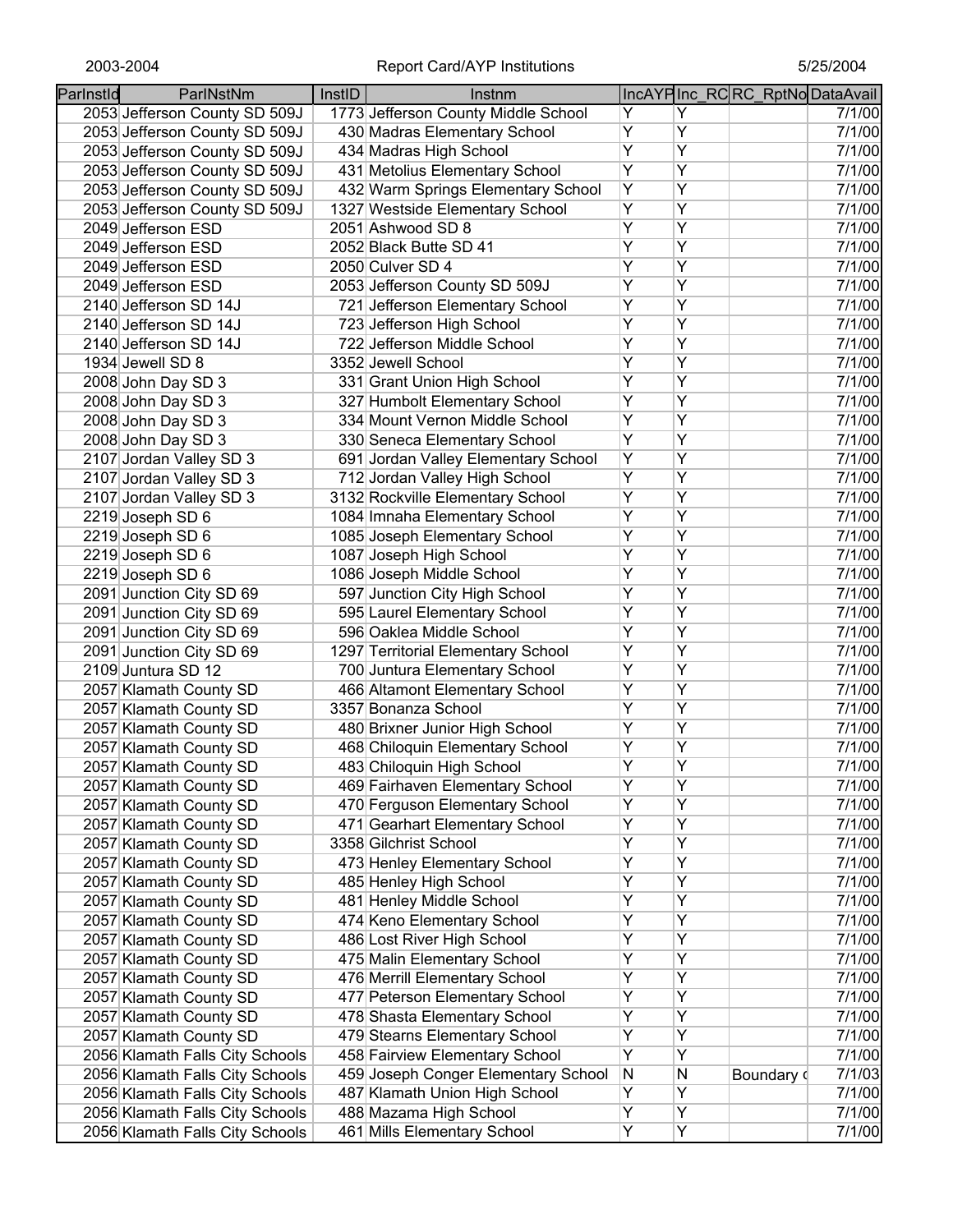| 2056 Klamath Falls City Schools<br>462 Pelican Elementary School<br>Y<br>Y<br>Ÿ<br>Υ<br>2056 Klamath Falls City Schools<br>463 Ponderosa Junior High School<br>Ÿ<br>Ÿ<br>465 Roosevelt Elementary School<br>2056 Klamath Falls City Schools<br>Y<br>Ÿ<br>166 Hilda Lahti Elementary School<br>2262 Knappa SD 4<br>Ÿ<br>Ÿ<br>2262 Knappa SD 4<br>169 Knappa High School<br>Ÿ<br>Ÿ<br>1066 Central Elementary School<br>2212 La Grande SD 1<br>$\overline{Y}$<br>Y<br>1068 Greenwood Elementary School<br>2212 La Grande SD 1<br>Υ<br>Y<br>1069 Island City Elementary School<br>2212 La Grande SD 1<br>Υ<br>Y<br>1073 La Grande High School<br>2212 La Grande SD 1<br>$\overline{Y}$<br>Ÿ<br>1072 La Grande Middle School<br>2212 La Grande SD 1<br>Ÿ<br>Ÿ<br>1071 Willow Elementary School<br>2212 La Grande SD 1<br>Ÿ<br>Ÿ<br>491 Daly Middle School<br>2059 Lake County SD 7<br>Y<br>Ÿ<br>490 Fremont/Hay Elementary School<br>2059 Lake County SD 7<br>Ÿ<br>Ÿ<br>492 Lakeview Senior High School<br>2059 Lake County SD 7<br>Y<br>Ÿ<br>489 Union Elementary School<br>2059 Lake County SD 7<br>Ÿ<br>Ÿ<br>2063 Adel SD 21<br>2058 Lake ESD<br>Y<br>Ÿ<br>2059 Lake County SD 7<br>2058 Lake ESD<br>Ÿ<br>Ÿ<br>2061 North Lake SD 14<br>2058 Lake ESD<br>Ÿ<br>Ÿ<br>2060 Paisley SD 11<br>2058 Lake ESD<br>Ÿ<br>Ÿ<br>2062 Plush SD 18<br>2058 Lake ESD<br>Y<br>Ÿ<br>52 Bryant Elementary School<br>1923 Lake Oswego SD 7J<br>Ÿ<br>Y<br>53 Forest Hills Elementary School<br>1923 Lake Oswego SD 7J<br>Y<br>Ÿ<br>54 Hallinan Elementary School<br>1923 Lake Oswego SD 7J<br>$\overline{Y}$<br>Ÿ<br>55 Lake Grove Elementary School<br>1923 Lake Oswego SD 7J<br>Y<br>Ÿ<br>59 Lake Oswego Junior High School<br>1923 Lake Oswego SD 7J<br>Ÿ<br>Y<br>61 Lake Oswego Senior High School<br>1923 Lake Oswego SD 7J<br>Ÿ<br>Ÿ<br>62 Lakeridge High School<br>1923 Lake Oswego SD 7J<br>Ÿ<br>Ÿ<br>1288 Oak Creek Elementary School<br>1923 Lake Oswego SD 7J<br>Y<br>Ÿ<br>1263 Palisades Elementary School<br>1923 Lake Oswego SD 7J<br>Ÿ<br>Y<br>1923 Lake Oswego SD 7J<br>56 River Grove Elementary School<br>Ÿ<br>Y<br>1923 Lake Oswego SD 7J<br>57 Uplands Elementary School<br>Υ<br>Υ<br>1923 Lake Oswego SD 7J<br>60 Waluga Junior High School<br>Υ<br>Υ<br>1923 Lake Oswego SD 7J<br>58 Westridge Elementary School<br>Υ<br>Υ<br>2088 Bethel SD 52<br>2064 Lane ESD<br>Ÿ<br>Y<br>2064 Lane ESD<br>2095 Blachly SD 90<br>2086 Creswell SD 40<br>Υ<br>Y<br>2064 Lane ESD<br>Ÿ<br>Ÿ<br>2089 Crow-Applegate-Lorane SD 66<br>2064 Lane ESD<br>Ÿ<br>Y<br>2082 Eugene SD 4J<br>2064 Lane ESD<br>$\overline{Y}$<br>Ÿ<br>2084 Fern Ridge SD 28J<br>2064 Lane ESD<br>$\overline{Y}$<br>Ÿ<br>2091 Junction City SD 69<br>2064 Lane ESD<br>$\overline{Y}$<br>Ÿ<br>2092 Lowell SD 71<br>2064 Lane ESD<br>$\overline{Y}$<br>Ÿ<br>2064 Lane ESD<br>2085 Mapleton SD 32 | Parlnstld | ParlNstNm     | InstID | Instnm              |                |   | IncAYPInc_RCRC_RptNoDataAvail |        |
|-------------------------------------------------------------------------------------------------------------------------------------------------------------------------------------------------------------------------------------------------------------------------------------------------------------------------------------------------------------------------------------------------------------------------------------------------------------------------------------------------------------------------------------------------------------------------------------------------------------------------------------------------------------------------------------------------------------------------------------------------------------------------------------------------------------------------------------------------------------------------------------------------------------------------------------------------------------------------------------------------------------------------------------------------------------------------------------------------------------------------------------------------------------------------------------------------------------------------------------------------------------------------------------------------------------------------------------------------------------------------------------------------------------------------------------------------------------------------------------------------------------------------------------------------------------------------------------------------------------------------------------------------------------------------------------------------------------------------------------------------------------------------------------------------------------------------------------------------------------------------------------------------------------------------------------------------------------------------------------------------------------------------------------------------------------------------------------------------------------------------------------------------------------------------------------------------------------------------------------------------------------------------------------------------------------------------------------------------------------------------------------------------------------------------------------------------------------------------------------------------------------------------------------------------------------------------------------------------------------------------------------------------------------------------------------------------------------------------------------------------------------------------------------------------------------------------------------------------------|-----------|---------------|--------|---------------------|----------------|---|-------------------------------|--------|
| 7/1/00<br>7/1/00<br>7/1/00<br>7/1/00<br>7/1/00<br>7/1/00<br>7/1/00<br>7/1/00<br>7/1/00<br>7/1/00<br>7/1/00<br>7/1/00<br>7/1/00<br>7/1/00<br>7/1/00<br>7/1/00<br>7/1/00<br>7/1/00<br>7/1/00<br>7/1/00<br>7/1/00<br>7/1/00<br>7/1/00<br>7/1/00<br>7/1/00<br>7/1/00<br>7/1/00<br>7/1/00<br>7/1/00<br>7/1/00<br>7/1/00<br>7/1/00<br>7/1/00                                                                                                                                                                                                                                                                                                                                                                                                                                                                                                                                                                                                                                                                                                                                                                                                                                                                                                                                                                                                                                                                                                                                                                                                                                                                                                                                                                                                                                                                                                                                                                                                                                                                                                                                                                                                                                                                                                                                                                                                                                                                                                                                                                                                                                                                                                                                                                                                                                                                                                                |           |               |        |                     |                |   |                               | 7/1/00 |
| 7/1/00                                                                                                                                                                                                                                                                                                                                                                                                                                                                                                                                                                                                                                                                                                                                                                                                                                                                                                                                                                                                                                                                                                                                                                                                                                                                                                                                                                                                                                                                                                                                                                                                                                                                                                                                                                                                                                                                                                                                                                                                                                                                                                                                                                                                                                                                                                                                                                                                                                                                                                                                                                                                                                                                                                                                                                                                                                                |           |               |        |                     |                |   |                               |        |
|                                                                                                                                                                                                                                                                                                                                                                                                                                                                                                                                                                                                                                                                                                                                                                                                                                                                                                                                                                                                                                                                                                                                                                                                                                                                                                                                                                                                                                                                                                                                                                                                                                                                                                                                                                                                                                                                                                                                                                                                                                                                                                                                                                                                                                                                                                                                                                                                                                                                                                                                                                                                                                                                                                                                                                                                                                                       |           |               |        |                     |                |   |                               |        |
|                                                                                                                                                                                                                                                                                                                                                                                                                                                                                                                                                                                                                                                                                                                                                                                                                                                                                                                                                                                                                                                                                                                                                                                                                                                                                                                                                                                                                                                                                                                                                                                                                                                                                                                                                                                                                                                                                                                                                                                                                                                                                                                                                                                                                                                                                                                                                                                                                                                                                                                                                                                                                                                                                                                                                                                                                                                       |           |               |        |                     |                |   |                               |        |
| 7/1/00<br>7/1/00<br>7/1/00<br>7/1/00<br>7/1/00<br>7/1/00<br>7/1/00                                                                                                                                                                                                                                                                                                                                                                                                                                                                                                                                                                                                                                                                                                                                                                                                                                                                                                                                                                                                                                                                                                                                                                                                                                                                                                                                                                                                                                                                                                                                                                                                                                                                                                                                                                                                                                                                                                                                                                                                                                                                                                                                                                                                                                                                                                                                                                                                                                                                                                                                                                                                                                                                                                                                                                                    |           |               |        |                     |                |   |                               |        |
|                                                                                                                                                                                                                                                                                                                                                                                                                                                                                                                                                                                                                                                                                                                                                                                                                                                                                                                                                                                                                                                                                                                                                                                                                                                                                                                                                                                                                                                                                                                                                                                                                                                                                                                                                                                                                                                                                                                                                                                                                                                                                                                                                                                                                                                                                                                                                                                                                                                                                                                                                                                                                                                                                                                                                                                                                                                       |           |               |        |                     |                |   |                               |        |
|                                                                                                                                                                                                                                                                                                                                                                                                                                                                                                                                                                                                                                                                                                                                                                                                                                                                                                                                                                                                                                                                                                                                                                                                                                                                                                                                                                                                                                                                                                                                                                                                                                                                                                                                                                                                                                                                                                                                                                                                                                                                                                                                                                                                                                                                                                                                                                                                                                                                                                                                                                                                                                                                                                                                                                                                                                                       |           |               |        |                     |                |   |                               |        |
|                                                                                                                                                                                                                                                                                                                                                                                                                                                                                                                                                                                                                                                                                                                                                                                                                                                                                                                                                                                                                                                                                                                                                                                                                                                                                                                                                                                                                                                                                                                                                                                                                                                                                                                                                                                                                                                                                                                                                                                                                                                                                                                                                                                                                                                                                                                                                                                                                                                                                                                                                                                                                                                                                                                                                                                                                                                       |           |               |        |                     |                |   |                               |        |
|                                                                                                                                                                                                                                                                                                                                                                                                                                                                                                                                                                                                                                                                                                                                                                                                                                                                                                                                                                                                                                                                                                                                                                                                                                                                                                                                                                                                                                                                                                                                                                                                                                                                                                                                                                                                                                                                                                                                                                                                                                                                                                                                                                                                                                                                                                                                                                                                                                                                                                                                                                                                                                                                                                                                                                                                                                                       |           |               |        |                     |                |   |                               |        |
|                                                                                                                                                                                                                                                                                                                                                                                                                                                                                                                                                                                                                                                                                                                                                                                                                                                                                                                                                                                                                                                                                                                                                                                                                                                                                                                                                                                                                                                                                                                                                                                                                                                                                                                                                                                                                                                                                                                                                                                                                                                                                                                                                                                                                                                                                                                                                                                                                                                                                                                                                                                                                                                                                                                                                                                                                                                       |           |               |        |                     |                |   |                               |        |
|                                                                                                                                                                                                                                                                                                                                                                                                                                                                                                                                                                                                                                                                                                                                                                                                                                                                                                                                                                                                                                                                                                                                                                                                                                                                                                                                                                                                                                                                                                                                                                                                                                                                                                                                                                                                                                                                                                                                                                                                                                                                                                                                                                                                                                                                                                                                                                                                                                                                                                                                                                                                                                                                                                                                                                                                                                                       |           |               |        |                     |                |   |                               |        |
|                                                                                                                                                                                                                                                                                                                                                                                                                                                                                                                                                                                                                                                                                                                                                                                                                                                                                                                                                                                                                                                                                                                                                                                                                                                                                                                                                                                                                                                                                                                                                                                                                                                                                                                                                                                                                                                                                                                                                                                                                                                                                                                                                                                                                                                                                                                                                                                                                                                                                                                                                                                                                                                                                                                                                                                                                                                       |           |               |        |                     |                |   |                               |        |
|                                                                                                                                                                                                                                                                                                                                                                                                                                                                                                                                                                                                                                                                                                                                                                                                                                                                                                                                                                                                                                                                                                                                                                                                                                                                                                                                                                                                                                                                                                                                                                                                                                                                                                                                                                                                                                                                                                                                                                                                                                                                                                                                                                                                                                                                                                                                                                                                                                                                                                                                                                                                                                                                                                                                                                                                                                                       |           |               |        |                     |                |   |                               |        |
|                                                                                                                                                                                                                                                                                                                                                                                                                                                                                                                                                                                                                                                                                                                                                                                                                                                                                                                                                                                                                                                                                                                                                                                                                                                                                                                                                                                                                                                                                                                                                                                                                                                                                                                                                                                                                                                                                                                                                                                                                                                                                                                                                                                                                                                                                                                                                                                                                                                                                                                                                                                                                                                                                                                                                                                                                                                       |           |               |        |                     |                |   |                               |        |
|                                                                                                                                                                                                                                                                                                                                                                                                                                                                                                                                                                                                                                                                                                                                                                                                                                                                                                                                                                                                                                                                                                                                                                                                                                                                                                                                                                                                                                                                                                                                                                                                                                                                                                                                                                                                                                                                                                                                                                                                                                                                                                                                                                                                                                                                                                                                                                                                                                                                                                                                                                                                                                                                                                                                                                                                                                                       |           |               |        |                     |                |   |                               |        |
|                                                                                                                                                                                                                                                                                                                                                                                                                                                                                                                                                                                                                                                                                                                                                                                                                                                                                                                                                                                                                                                                                                                                                                                                                                                                                                                                                                                                                                                                                                                                                                                                                                                                                                                                                                                                                                                                                                                                                                                                                                                                                                                                                                                                                                                                                                                                                                                                                                                                                                                                                                                                                                                                                                                                                                                                                                                       |           |               |        |                     |                |   |                               |        |
|                                                                                                                                                                                                                                                                                                                                                                                                                                                                                                                                                                                                                                                                                                                                                                                                                                                                                                                                                                                                                                                                                                                                                                                                                                                                                                                                                                                                                                                                                                                                                                                                                                                                                                                                                                                                                                                                                                                                                                                                                                                                                                                                                                                                                                                                                                                                                                                                                                                                                                                                                                                                                                                                                                                                                                                                                                                       |           |               |        |                     |                |   |                               |        |
|                                                                                                                                                                                                                                                                                                                                                                                                                                                                                                                                                                                                                                                                                                                                                                                                                                                                                                                                                                                                                                                                                                                                                                                                                                                                                                                                                                                                                                                                                                                                                                                                                                                                                                                                                                                                                                                                                                                                                                                                                                                                                                                                                                                                                                                                                                                                                                                                                                                                                                                                                                                                                                                                                                                                                                                                                                                       |           |               |        |                     |                |   |                               |        |
|                                                                                                                                                                                                                                                                                                                                                                                                                                                                                                                                                                                                                                                                                                                                                                                                                                                                                                                                                                                                                                                                                                                                                                                                                                                                                                                                                                                                                                                                                                                                                                                                                                                                                                                                                                                                                                                                                                                                                                                                                                                                                                                                                                                                                                                                                                                                                                                                                                                                                                                                                                                                                                                                                                                                                                                                                                                       |           |               |        |                     |                |   |                               |        |
|                                                                                                                                                                                                                                                                                                                                                                                                                                                                                                                                                                                                                                                                                                                                                                                                                                                                                                                                                                                                                                                                                                                                                                                                                                                                                                                                                                                                                                                                                                                                                                                                                                                                                                                                                                                                                                                                                                                                                                                                                                                                                                                                                                                                                                                                                                                                                                                                                                                                                                                                                                                                                                                                                                                                                                                                                                                       |           |               |        |                     |                |   |                               |        |
|                                                                                                                                                                                                                                                                                                                                                                                                                                                                                                                                                                                                                                                                                                                                                                                                                                                                                                                                                                                                                                                                                                                                                                                                                                                                                                                                                                                                                                                                                                                                                                                                                                                                                                                                                                                                                                                                                                                                                                                                                                                                                                                                                                                                                                                                                                                                                                                                                                                                                                                                                                                                                                                                                                                                                                                                                                                       |           |               |        |                     |                |   |                               |        |
|                                                                                                                                                                                                                                                                                                                                                                                                                                                                                                                                                                                                                                                                                                                                                                                                                                                                                                                                                                                                                                                                                                                                                                                                                                                                                                                                                                                                                                                                                                                                                                                                                                                                                                                                                                                                                                                                                                                                                                                                                                                                                                                                                                                                                                                                                                                                                                                                                                                                                                                                                                                                                                                                                                                                                                                                                                                       |           |               |        |                     |                |   |                               |        |
|                                                                                                                                                                                                                                                                                                                                                                                                                                                                                                                                                                                                                                                                                                                                                                                                                                                                                                                                                                                                                                                                                                                                                                                                                                                                                                                                                                                                                                                                                                                                                                                                                                                                                                                                                                                                                                                                                                                                                                                                                                                                                                                                                                                                                                                                                                                                                                                                                                                                                                                                                                                                                                                                                                                                                                                                                                                       |           |               |        |                     |                |   |                               |        |
|                                                                                                                                                                                                                                                                                                                                                                                                                                                                                                                                                                                                                                                                                                                                                                                                                                                                                                                                                                                                                                                                                                                                                                                                                                                                                                                                                                                                                                                                                                                                                                                                                                                                                                                                                                                                                                                                                                                                                                                                                                                                                                                                                                                                                                                                                                                                                                                                                                                                                                                                                                                                                                                                                                                                                                                                                                                       |           |               |        |                     |                |   |                               |        |
|                                                                                                                                                                                                                                                                                                                                                                                                                                                                                                                                                                                                                                                                                                                                                                                                                                                                                                                                                                                                                                                                                                                                                                                                                                                                                                                                                                                                                                                                                                                                                                                                                                                                                                                                                                                                                                                                                                                                                                                                                                                                                                                                                                                                                                                                                                                                                                                                                                                                                                                                                                                                                                                                                                                                                                                                                                                       |           |               |        |                     |                |   |                               |        |
|                                                                                                                                                                                                                                                                                                                                                                                                                                                                                                                                                                                                                                                                                                                                                                                                                                                                                                                                                                                                                                                                                                                                                                                                                                                                                                                                                                                                                                                                                                                                                                                                                                                                                                                                                                                                                                                                                                                                                                                                                                                                                                                                                                                                                                                                                                                                                                                                                                                                                                                                                                                                                                                                                                                                                                                                                                                       |           |               |        |                     |                |   |                               |        |
|                                                                                                                                                                                                                                                                                                                                                                                                                                                                                                                                                                                                                                                                                                                                                                                                                                                                                                                                                                                                                                                                                                                                                                                                                                                                                                                                                                                                                                                                                                                                                                                                                                                                                                                                                                                                                                                                                                                                                                                                                                                                                                                                                                                                                                                                                                                                                                                                                                                                                                                                                                                                                                                                                                                                                                                                                                                       |           |               |        |                     |                |   |                               |        |
|                                                                                                                                                                                                                                                                                                                                                                                                                                                                                                                                                                                                                                                                                                                                                                                                                                                                                                                                                                                                                                                                                                                                                                                                                                                                                                                                                                                                                                                                                                                                                                                                                                                                                                                                                                                                                                                                                                                                                                                                                                                                                                                                                                                                                                                                                                                                                                                                                                                                                                                                                                                                                                                                                                                                                                                                                                                       |           |               |        |                     |                |   |                               |        |
|                                                                                                                                                                                                                                                                                                                                                                                                                                                                                                                                                                                                                                                                                                                                                                                                                                                                                                                                                                                                                                                                                                                                                                                                                                                                                                                                                                                                                                                                                                                                                                                                                                                                                                                                                                                                                                                                                                                                                                                                                                                                                                                                                                                                                                                                                                                                                                                                                                                                                                                                                                                                                                                                                                                                                                                                                                                       |           |               |        |                     |                |   |                               |        |
|                                                                                                                                                                                                                                                                                                                                                                                                                                                                                                                                                                                                                                                                                                                                                                                                                                                                                                                                                                                                                                                                                                                                                                                                                                                                                                                                                                                                                                                                                                                                                                                                                                                                                                                                                                                                                                                                                                                                                                                                                                                                                                                                                                                                                                                                                                                                                                                                                                                                                                                                                                                                                                                                                                                                                                                                                                                       |           |               |        |                     |                |   |                               |        |
|                                                                                                                                                                                                                                                                                                                                                                                                                                                                                                                                                                                                                                                                                                                                                                                                                                                                                                                                                                                                                                                                                                                                                                                                                                                                                                                                                                                                                                                                                                                                                                                                                                                                                                                                                                                                                                                                                                                                                                                                                                                                                                                                                                                                                                                                                                                                                                                                                                                                                                                                                                                                                                                                                                                                                                                                                                                       |           |               |        |                     |                |   |                               |        |
|                                                                                                                                                                                                                                                                                                                                                                                                                                                                                                                                                                                                                                                                                                                                                                                                                                                                                                                                                                                                                                                                                                                                                                                                                                                                                                                                                                                                                                                                                                                                                                                                                                                                                                                                                                                                                                                                                                                                                                                                                                                                                                                                                                                                                                                                                                                                                                                                                                                                                                                                                                                                                                                                                                                                                                                                                                                       |           |               |        |                     |                |   |                               |        |
|                                                                                                                                                                                                                                                                                                                                                                                                                                                                                                                                                                                                                                                                                                                                                                                                                                                                                                                                                                                                                                                                                                                                                                                                                                                                                                                                                                                                                                                                                                                                                                                                                                                                                                                                                                                                                                                                                                                                                                                                                                                                                                                                                                                                                                                                                                                                                                                                                                                                                                                                                                                                                                                                                                                                                                                                                                                       |           |               |        |                     |                |   |                               |        |
|                                                                                                                                                                                                                                                                                                                                                                                                                                                                                                                                                                                                                                                                                                                                                                                                                                                                                                                                                                                                                                                                                                                                                                                                                                                                                                                                                                                                                                                                                                                                                                                                                                                                                                                                                                                                                                                                                                                                                                                                                                                                                                                                                                                                                                                                                                                                                                                                                                                                                                                                                                                                                                                                                                                                                                                                                                                       |           |               |        |                     |                |   |                               |        |
|                                                                                                                                                                                                                                                                                                                                                                                                                                                                                                                                                                                                                                                                                                                                                                                                                                                                                                                                                                                                                                                                                                                                                                                                                                                                                                                                                                                                                                                                                                                                                                                                                                                                                                                                                                                                                                                                                                                                                                                                                                                                                                                                                                                                                                                                                                                                                                                                                                                                                                                                                                                                                                                                                                                                                                                                                                                       |           |               |        |                     |                |   |                               |        |
|                                                                                                                                                                                                                                                                                                                                                                                                                                                                                                                                                                                                                                                                                                                                                                                                                                                                                                                                                                                                                                                                                                                                                                                                                                                                                                                                                                                                                                                                                                                                                                                                                                                                                                                                                                                                                                                                                                                                                                                                                                                                                                                                                                                                                                                                                                                                                                                                                                                                                                                                                                                                                                                                                                                                                                                                                                                       |           |               |        |                     |                |   |                               |        |
|                                                                                                                                                                                                                                                                                                                                                                                                                                                                                                                                                                                                                                                                                                                                                                                                                                                                                                                                                                                                                                                                                                                                                                                                                                                                                                                                                                                                                                                                                                                                                                                                                                                                                                                                                                                                                                                                                                                                                                                                                                                                                                                                                                                                                                                                                                                                                                                                                                                                                                                                                                                                                                                                                                                                                                                                                                                       |           |               |        |                     |                |   |                               |        |
|                                                                                                                                                                                                                                                                                                                                                                                                                                                                                                                                                                                                                                                                                                                                                                                                                                                                                                                                                                                                                                                                                                                                                                                                                                                                                                                                                                                                                                                                                                                                                                                                                                                                                                                                                                                                                                                                                                                                                                                                                                                                                                                                                                                                                                                                                                                                                                                                                                                                                                                                                                                                                                                                                                                                                                                                                                                       |           |               |        |                     |                |   |                               |        |
|                                                                                                                                                                                                                                                                                                                                                                                                                                                                                                                                                                                                                                                                                                                                                                                                                                                                                                                                                                                                                                                                                                                                                                                                                                                                                                                                                                                                                                                                                                                                                                                                                                                                                                                                                                                                                                                                                                                                                                                                                                                                                                                                                                                                                                                                                                                                                                                                                                                                                                                                                                                                                                                                                                                                                                                                                                                       |           |               |        |                     |                |   |                               |        |
|                                                                                                                                                                                                                                                                                                                                                                                                                                                                                                                                                                                                                                                                                                                                                                                                                                                                                                                                                                                                                                                                                                                                                                                                                                                                                                                                                                                                                                                                                                                                                                                                                                                                                                                                                                                                                                                                                                                                                                                                                                                                                                                                                                                                                                                                                                                                                                                                                                                                                                                                                                                                                                                                                                                                                                                                                                                       |           |               |        |                     |                |   |                               |        |
|                                                                                                                                                                                                                                                                                                                                                                                                                                                                                                                                                                                                                                                                                                                                                                                                                                                                                                                                                                                                                                                                                                                                                                                                                                                                                                                                                                                                                                                                                                                                                                                                                                                                                                                                                                                                                                                                                                                                                                                                                                                                                                                                                                                                                                                                                                                                                                                                                                                                                                                                                                                                                                                                                                                                                                                                                                                       |           |               |        |                     |                |   |                               |        |
|                                                                                                                                                                                                                                                                                                                                                                                                                                                                                                                                                                                                                                                                                                                                                                                                                                                                                                                                                                                                                                                                                                                                                                                                                                                                                                                                                                                                                                                                                                                                                                                                                                                                                                                                                                                                                                                                                                                                                                                                                                                                                                                                                                                                                                                                                                                                                                                                                                                                                                                                                                                                                                                                                                                                                                                                                                                       |           |               |        |                     |                |   |                               |        |
|                                                                                                                                                                                                                                                                                                                                                                                                                                                                                                                                                                                                                                                                                                                                                                                                                                                                                                                                                                                                                                                                                                                                                                                                                                                                                                                                                                                                                                                                                                                                                                                                                                                                                                                                                                                                                                                                                                                                                                                                                                                                                                                                                                                                                                                                                                                                                                                                                                                                                                                                                                                                                                                                                                                                                                                                                                                       |           | 2064 Lane ESD |        | 2094 Marcola SD 79J | $\overline{Y}$ | Ÿ |                               | 7/1/00 |
| Ÿ<br>Ÿ<br>2090 McKenzie SD 68<br>7/1/00<br>2064 Lane ESD                                                                                                                                                                                                                                                                                                                                                                                                                                                                                                                                                                                                                                                                                                                                                                                                                                                                                                                                                                                                                                                                                                                                                                                                                                                                                                                                                                                                                                                                                                                                                                                                                                                                                                                                                                                                                                                                                                                                                                                                                                                                                                                                                                                                                                                                                                                                                                                                                                                                                                                                                                                                                                                                                                                                                                                              |           |               |        |                     |                |   |                               |        |
| Ÿ<br>Ÿ<br>2093 Oakridge SD 76<br>7/1/00<br>2064 Lane ESD                                                                                                                                                                                                                                                                                                                                                                                                                                                                                                                                                                                                                                                                                                                                                                                                                                                                                                                                                                                                                                                                                                                                                                                                                                                                                                                                                                                                                                                                                                                                                                                                                                                                                                                                                                                                                                                                                                                                                                                                                                                                                                                                                                                                                                                                                                                                                                                                                                                                                                                                                                                                                                                                                                                                                                                              |           |               |        |                     |                |   |                               |        |
| Ÿ<br>Ϋ<br>2081 Pleasant Hill SD 1<br>2064 Lane ESD<br>7/1/00                                                                                                                                                                                                                                                                                                                                                                                                                                                                                                                                                                                                                                                                                                                                                                                                                                                                                                                                                                                                                                                                                                                                                                                                                                                                                                                                                                                                                                                                                                                                                                                                                                                                                                                                                                                                                                                                                                                                                                                                                                                                                                                                                                                                                                                                                                                                                                                                                                                                                                                                                                                                                                                                                                                                                                                          |           |               |        |                     |                |   |                               |        |
| $\overline{Y}$<br>Ÿ<br>2096 Siuslaw SD 97J<br>2064 Lane ESD<br>7/1/00                                                                                                                                                                                                                                                                                                                                                                                                                                                                                                                                                                                                                                                                                                                                                                                                                                                                                                                                                                                                                                                                                                                                                                                                                                                                                                                                                                                                                                                                                                                                                                                                                                                                                                                                                                                                                                                                                                                                                                                                                                                                                                                                                                                                                                                                                                                                                                                                                                                                                                                                                                                                                                                                                                                                                                                 |           |               |        |                     |                |   |                               |        |
| Ÿ<br>Ÿ<br>2087 South Lane SD 45J3<br>7/1/00<br>2064 Lane ESD                                                                                                                                                                                                                                                                                                                                                                                                                                                                                                                                                                                                                                                                                                                                                                                                                                                                                                                                                                                                                                                                                                                                                                                                                                                                                                                                                                                                                                                                                                                                                                                                                                                                                                                                                                                                                                                                                                                                                                                                                                                                                                                                                                                                                                                                                                                                                                                                                                                                                                                                                                                                                                                                                                                                                                                          |           |               |        |                     |                |   |                               |        |
| Ÿ<br>Ÿ<br>7/1/00<br>2064 Lane ESD<br>2083 Springfield SD 19                                                                                                                                                                                                                                                                                                                                                                                                                                                                                                                                                                                                                                                                                                                                                                                                                                                                                                                                                                                                                                                                                                                                                                                                                                                                                                                                                                                                                                                                                                                                                                                                                                                                                                                                                                                                                                                                                                                                                                                                                                                                                                                                                                                                                                                                                                                                                                                                                                                                                                                                                                                                                                                                                                                                                                                           |           |               |        |                     |                |   |                               |        |
| Ϋ<br>Y<br>652 Cascades School<br>2101 Lebanon Community SD 9<br>7/1/00                                                                                                                                                                                                                                                                                                                                                                                                                                                                                                                                                                                                                                                                                                                                                                                                                                                                                                                                                                                                                                                                                                                                                                                                                                                                                                                                                                                                                                                                                                                                                                                                                                                                                                                                                                                                                                                                                                                                                                                                                                                                                                                                                                                                                                                                                                                                                                                                                                                                                                                                                                                                                                                                                                                                                                                |           |               |        |                     |                |   |                               |        |
| Y<br>Ÿ<br>653 Green Acres School<br>2101 Lebanon Community SD 9<br>7/1/00                                                                                                                                                                                                                                                                                                                                                                                                                                                                                                                                                                                                                                                                                                                                                                                                                                                                                                                                                                                                                                                                                                                                                                                                                                                                                                                                                                                                                                                                                                                                                                                                                                                                                                                                                                                                                                                                                                                                                                                                                                                                                                                                                                                                                                                                                                                                                                                                                                                                                                                                                                                                                                                                                                                                                                             |           |               |        |                     |                |   |                               |        |
| Y<br>Ÿ<br>2101 Lebanon Community SD 9<br>7/1/02<br>658 Hamilton Creek School<br>No Impr or                                                                                                                                                                                                                                                                                                                                                                                                                                                                                                                                                                                                                                                                                                                                                                                                                                                                                                                                                                                                                                                                                                                                                                                                                                                                                                                                                                                                                                                                                                                                                                                                                                                                                                                                                                                                                                                                                                                                                                                                                                                                                                                                                                                                                                                                                                                                                                                                                                                                                                                                                                                                                                                                                                                                                            |           |               |        |                     |                |   |                               |        |
| Y<br>Y<br>2101 Lebanon Community SD 9<br>671 Lacomb School<br>7/1/00                                                                                                                                                                                                                                                                                                                                                                                                                                                                                                                                                                                                                                                                                                                                                                                                                                                                                                                                                                                                                                                                                                                                                                                                                                                                                                                                                                                                                                                                                                                                                                                                                                                                                                                                                                                                                                                                                                                                                                                                                                                                                                                                                                                                                                                                                                                                                                                                                                                                                                                                                                                                                                                                                                                                                                                  |           |               |        |                     |                |   |                               |        |
| Ÿ<br>Y<br>2101 Lebanon Community SD 9<br>688 Lebanon High School<br>7/1/00                                                                                                                                                                                                                                                                                                                                                                                                                                                                                                                                                                                                                                                                                                                                                                                                                                                                                                                                                                                                                                                                                                                                                                                                                                                                                                                                                                                                                                                                                                                                                                                                                                                                                                                                                                                                                                                                                                                                                                                                                                                                                                                                                                                                                                                                                                                                                                                                                                                                                                                                                                                                                                                                                                                                                                            |           |               |        |                     |                |   |                               |        |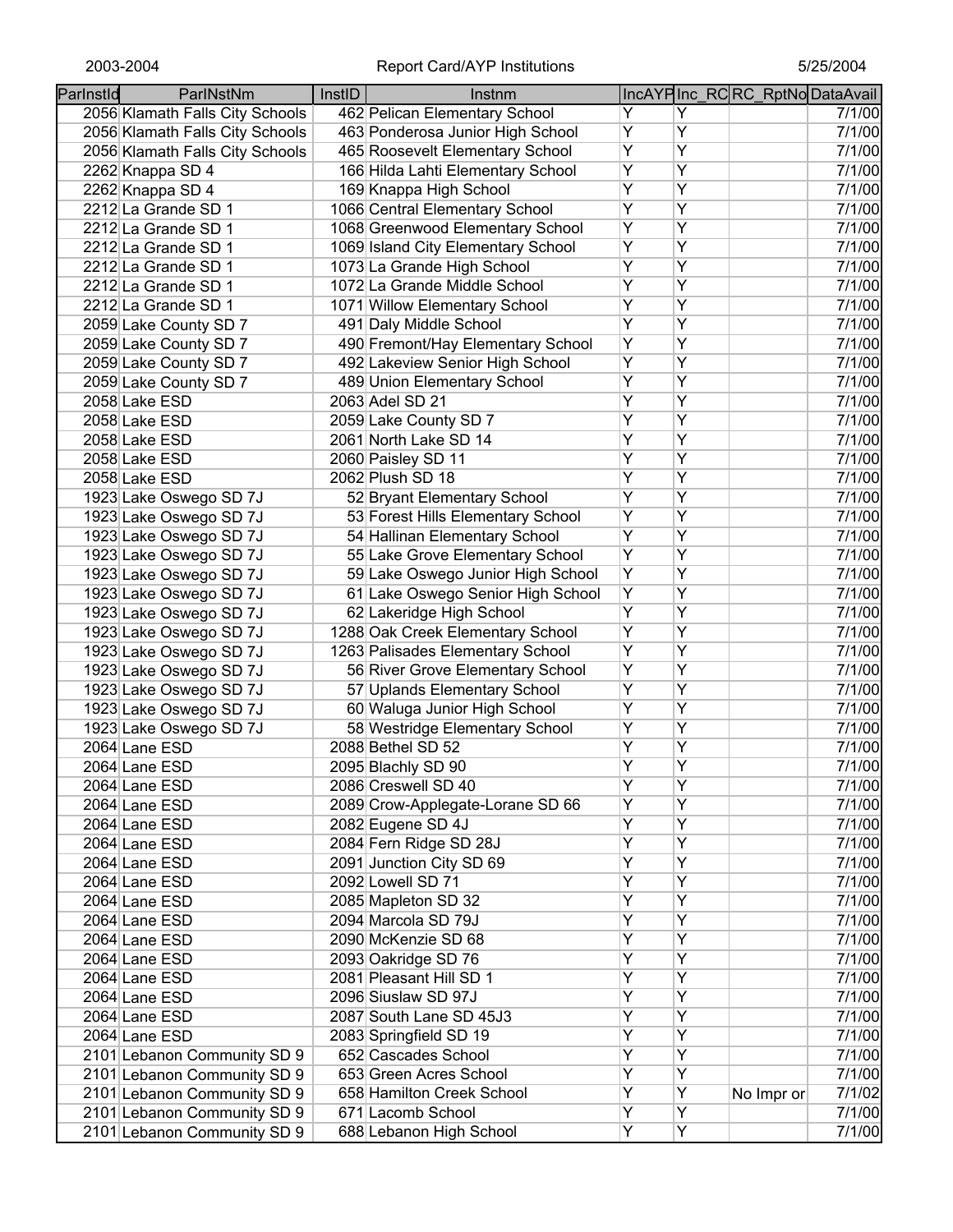| Parlnstld | ParlNstNm                    | InstID | Instnm                               |                |   | IncAYPInc_RCRC_RptNoDataAvail |        |
|-----------|------------------------------|--------|--------------------------------------|----------------|---|-------------------------------|--------|
|           | 2101 Lebanon Community SD 9  |        | 3504 Pioneer School                  | Y              | Y | No Impr or                    | 7/1/02 |
|           | 2101 Lebanon Community SD 9  |        | 3503 Riverview School                | Ÿ              | Ÿ | No Impr or                    | 7/1/02 |
|           | 2101 Lebanon Community SD 9  |        | 3505 Sand Ridge Academy              | Ÿ              | Ÿ | No Impr or                    | 7/1/02 |
|           | 2101 Lebanon Community SD 9  |        | 674 Seven Oak Middle School          | Ÿ              | Ÿ | No Impr or                    | 7/1/02 |
|           | 2097 Lincoln County SD       |        | 611 Arcadia Elementary School        | Υ              | Ÿ |                               | 7/1/00 |
|           | 2097 Lincoln County SD       |        | 3992 Eddyville Charter School        | N              | N | New schoo                     | 7/1/03 |
|           | 2097 Lincoln County SD       |        | 1355 Isaac Newton Magnet School      | Υ              | Ÿ |                               | 7/1/00 |
|           | 2097 Lincoln County SD       |        | 3240 Lincoln City Career Tech High   | $\overline{Y}$ | Ÿ |                               | 7/1/00 |
|           | 2097 Lincoln County SD       |        | 616 Mary Harrison Elementary School  | Υ              | Ÿ |                               | 7/1/00 |
|           | 2097 Lincoln County SD       |        | 1340 Newport Early Childhood Center  | Υ              | Ÿ |                               | 7/1/00 |
|           | 2097 Lincoln County SD       |        | 627 Newport High School              | $\overline{Y}$ | Ÿ |                               | 7/1/00 |
|           | 2097 Lincoln County SD       |        | 615 Newport Middle School            | $\overline{Y}$ | Ÿ |                               | 7/1/00 |
|           | 2097 Lincoln County SD       |        | 617 Oceanlake Elementary School      | Ÿ              | Ÿ |                               | 7/1/00 |
|           | 2097 Lincoln County SD       |        | 618 Sam Case Elementary School       | Y              | Y |                               | 7/1/00 |
|           | 2097 Lincoln County SD       |        | 619 Siletz School                    | $\overline{Y}$ | Ÿ |                               | 7/1/00 |
|           | 2097 Lincoln County SD       |        | 4038 Siletz Valley School            | N              | Ν | New Schod                     | 7/1/03 |
|           | 2097 Lincoln County SD       |        | 620 Taft Elementary School           | Y              | Ÿ |                               | 7/1/00 |
|           | 2097 Lincoln County SD       |        | 628 Taft High School                 | Y              | Ÿ |                               | 7/1/00 |
|           | 2097 Lincoln County SD       |        | 621 Taft Middle School               | Ÿ              | Ÿ |                               | 7/1/00 |
|           | 2097 Lincoln County SD       |        | 629 Toledo High School               | Ÿ              | Ÿ |                               | 7/1/00 |
|           | 2097 Lincoln County SD       |        | 622 Toledo Middle School             | Ÿ              | Ÿ |                               | 7/1/00 |
|           | 2097 Lincoln County SD       |        | 623 Waldport Elementary School       | Y              | Ÿ |                               | 7/1/00 |
|           | 2097 Lincoln County SD       |        | 630 Waldport High School             | $\overline{Y}$ | Ÿ |                               | 7/1/00 |
|           | 2097 Lincoln County SD       |        | 624 Waldport Middle School           | $\overline{Y}$ | Ÿ |                               | 7/1/00 |
|           | 2097 Lincoln County SD       |        | 625 Yaquina View Elementary School   | Ÿ              | Ÿ |                               | 7/1/00 |
|           | 2098 Linn-Benton-Lincoln ESD |        | 1899 Alsea SD 7J                     | Ÿ              | Ÿ |                               | 7/1/00 |
|           | 2098 Linn-Benton-Lincoln ESD |        | 2105 Central Linn SD 552             | $\overline{Y}$ | Ÿ |                               | 7/1/00 |
|           | 2098 Linn-Benton-Lincoln ESD |        | 1901 Corvallis SD 509J               | Ÿ              | Ÿ |                               | 7/1/00 |
|           | 2098 Linn-Benton-Lincoln ESD |        | 2100 Greater Albany Public SD 8J     | Ÿ              | Ÿ |                               | 7/1/00 |
|           | 2098 Linn-Benton-Lincoln ESD |        | 2099 Harrisburg SD 7                 | Ÿ              | Y |                               | 7/1/00 |
|           | 2098 Linn-Benton-Lincoln ESD |        | 2101 Lebanon Community SD 9          | $\overline{Y}$ | Ÿ |                               | 7/1/00 |
|           | 2098 Linn-Benton-Lincoln ESD |        | 2097 Lincoln County SD               | Υ              | Y |                               | 7/1/00 |
|           | 2098 Linn-Benton-Lincoln ESD |        | 1898 Monroe SD 1J                    | Y              | Υ |                               | 7/1/00 |
|           | 2098 Linn-Benton-Lincoln ESD |        | 1900 Philomath SD 17J                | Υ              | Υ |                               | 7/1/00 |
|           | 2098 Linn-Benton-Lincoln ESD |        | 2104 Santiam Canyon SD 129J          | Υ              | Ÿ |                               | 7/1/00 |
|           | 2098 Linn-Benton-Lincoln ESD |        | 2103 Scio SD 95                      | Y              | Y |                               | 7/1/00 |
|           | 2098 Linn-Benton-Lincoln ESD |        | 2102 Sweet Home SD 55                | Ÿ              | Ÿ |                               | 7/1/00 |
|           | 2012 Long Creek SD 17        |        | 3366 Long Creek School               | Y              | Ÿ |                               | 7/1/00 |
|           | 2092 Lowell SD 71            |        | 599 Lowell Junior/Senior High School | Ϋ              | Y |                               | 7/1/00 |
|           | 2092 Lowell SD 71            |        | 598 Lundy Elementary School          | $\overline{Y}$ | Ÿ |                               | 7/1/00 |
|           | 2106 Malheur ESD Region 14   |        | 2113 Adrian SD 61                    | Y              | Ÿ |                               | 7/1/00 |
|           | 2106 Malheur ESD Region 14   |        | 2111 Annex SD 29                     | $\overline{Y}$ | Ÿ |                               | 7/1/00 |
|           | 2106 Malheur ESD Region 14   |        | 2115 Arock SD 81                     | Y              | Ÿ |                               | 7/1/00 |
|           | 2106 Malheur ESD Region 14   |        | 2114 Harper SD 66                    | $\overline{Y}$ | Ÿ |                               | 7/1/00 |
|           | 2106 Malheur ESD Region 14   |        | 1895 Huntington SD 16J               | $\overline{Y}$ | Ÿ |                               | 7/1/00 |
|           | 2106 Malheur ESD Region 14   |        | 2107 Jordan Valley SD 3              | Ÿ              | Ÿ |                               | 7/1/00 |
|           | 2106 Malheur ESD Region 14   |        | 2109 Juntura SD 12                   | Ϋ              | Ÿ |                               | 7/1/00 |
|           | 2106 Malheur ESD Region 14   |        | 2110 Nyssa SD 26                     | Ϋ              | Ÿ |                               | 7/1/00 |
|           | 2106 Malheur ESD Region 14   |        | 2108 Ontario SD 8C                   | Ϋ              | Ÿ |                               | 7/1/00 |
|           | 2106 Malheur ESD Region 14   |        | 2116 Vale SD 84                      | Ϋ              | Y |                               | 7/1/00 |
|           | 2085 Mapleton SD 32          |        | 568 Mapleton Elementary School       | Υ              | Υ |                               | 7/1/00 |
|           | 2085 Mapleton SD 32          |        | 569 Mapleton Senior High School      | Y              | Y |                               | 7/1/00 |
|           | 2094 Marcola SD 79J          |        | 603 Marcola Elementary School        | Y              | Υ |                               | 7/1/00 |
|           | 2094 Marcola SD 79J          |        | 604 Mohawk Jr/Sr High School         | Y              | Y |                               | 7/1/00 |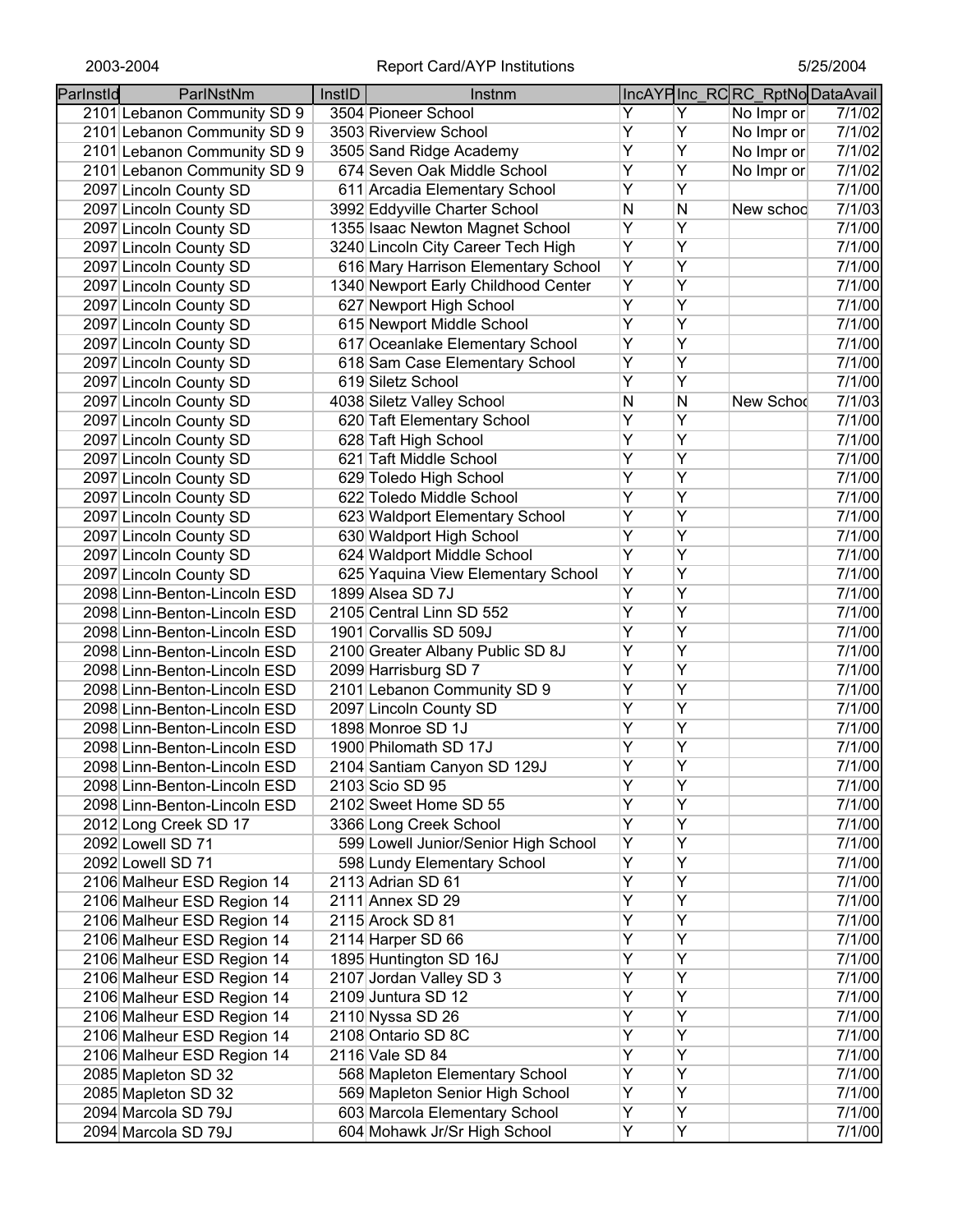| Parlnstld | ParlNstNm                        | InstID | Instnm                               |                |                | IncAYPInc_RCRC_RptNoDataAvail |        |
|-----------|----------------------------------|--------|--------------------------------------|----------------|----------------|-------------------------------|--------|
|           | 2090 McKenzie SD 68              |        | 594 McKenzie High School             | Y              | Y              |                               | 7/1/00 |
|           | 2090 McKenzie SD 68              |        | 593 McKenzie River Elementary School | Υ              | Y              |                               | 7/1/00 |
|           | 2256 McMinnville SD 40           |        | 1228 Columbus Elementary School      | Υ              | Y              |                               | 7/1/00 |
|           | 2256 McMinnville SD 40           |        | 1229 Cook Elementary School          | $\overline{Y}$ | Y              |                               | 7/1/00 |
|           | 2256 McMinnville SD 40           |        | 1315 Duniway Middle School           | Ÿ              | Ÿ              |                               | 7/1/00 |
|           | 2256 McMinnville SD 40           |        | 2784 Grandhaven Elementary School    | Ÿ              | Ÿ              |                               | 7/1/00 |
|           | 2256 McMinnville SD 40           |        | 1234 McMinnville High School         | $\overline{Y}$ | Y              |                               | 7/1/00 |
|           | 2256 McMinnville SD 40           |        | 1230 Memorial Elementary School      | $\overline{Y}$ | $\overline{Y}$ |                               | 7/1/00 |
|           | 2256 McMinnville SD 40           |        | 1231 Newby Elementary School         | $\overline{Y}$ | $\overline{Y}$ |                               | 7/1/00 |
|           | 2256 McMinnville SD 40           |        | 1233 Patton Middle School            | $\overline{Y}$ | $\overline{Y}$ |                               | 7/1/00 |
|           | 2256 McMinnville SD 40           |        | 1232 Wascher Elementary School       | $\overline{Y}$ | $\overline{Y}$ |                               | 7/1/00 |
|           | 2048 Medford SD 549C             |        | 1350 Abraham Lincoln Elementary      | Y              | Ÿ              |                               | 7/1/00 |
|           | 2048 Medford SD 549C             |        | 408 Griffin Creek Elementary School  | $\overline{Y}$ | $\overline{Y}$ |                               | 7/1/00 |
|           | 2048 Medford SD 549C             |        | 421 Hedrick Middle School            | $\overline{Y}$ | $\overline{Y}$ |                               | 7/1/00 |
|           | 2048 Medford SD 549C             |        | 409 Hoover Elementary School         | $\overline{Y}$ | $\overline{Y}$ |                               | 7/1/00 |
|           | 2048 Medford SD 549C             |        | 410 Howard Elementary School         | Y              | Y              |                               | 7/1/00 |
|           | 2048 Medford SD 549C             |        | 411 Jackson Elementary School        | $\overline{Y}$ | $\overline{Y}$ |                               | 7/1/00 |
|           | 2048 Medford SD 549C             |        | 412 Jacksonville Elementary School   | $\overline{Y}$ | $\overline{Y}$ |                               | 7/1/00 |
|           | 2048 Medford SD 549C             |        | 413 Jefferson Elementary School      | $\overline{Y}$ | Y              |                               | 7/1/00 |
|           | 2048 Medford SD 549C             |        | 416 Kennedy Elementary School        | Y              | Y              |                               | 7/1/00 |
|           | 2048 Medford SD 549C             |        | 414 Lone Pine Elementary School      | $\overline{Y}$ | Y              |                               | 7/1/00 |
|           | 2048 Medford SD 549C             |        | 422 McLoughlin Middle School         | $\overline{Y}$ | Ÿ              |                               | 7/1/00 |
|           |                                  |        |                                      | Y              | Ÿ              |                               | 7/1/02 |
|           | 2048 Medford SD 549C             |        | 3554 Medford Opportunity High School | $\overline{Y}$ | Ÿ              | No Impr, B                    |        |
|           | 2048 Medford SD 549C             |        | 424 North Medford High School        | $\overline{Y}$ | $\overline{Y}$ |                               | 7/1/00 |
|           | 2048 Medford SD 549C             |        | 415 Oak Grove Elementary School      | $\overline{Y}$ | $\overline{Y}$ |                               | 7/1/00 |
|           | 2048 Medford SD 549C             |        | 417 Roosevelt Elementary School      | $\overline{Y}$ | Ÿ              |                               | 7/1/00 |
|           | 2048 Medford SD 549C             |        | 418 Ruch Elementary School           | $\overline{Y}$ |                |                               | 7/1/00 |
|           | 2048 Medford SD 549C             |        | 423 South Medford High School        |                | Ÿ              |                               | 7/1/00 |
|           | 2048 Medford SD 549C             |        | 419 Washington Elementary School     | $\overline{Y}$ | $\overline{Y}$ |                               | 7/1/00 |
|           | 2048 Medford SD 549C             |        | 420 Wilson Elementary School         | Ÿ              | Ÿ              |                               | 7/1/00 |
|           | 2205 Milton-Freewater Unified SD |        | 1057 Central Middle School           | Ÿ              | Y              |                               | 7/1/00 |
|           | 2205 Milton-Freewater Unified SD |        | 1041 Ferndale Elementary School      | $\overline{Y}$ | Y              |                               | 7/1/00 |
|           | 2205 Milton-Freewater Unified SD |        | 1058 Freewater Elementary School     | Υ              | Ÿ              |                               | 7/1/00 |
|           | 2205 Milton-Freewater Unified SD |        | 1059 Grove Elementary School         | Υ              | Υ              |                               | 7/1/00 |
|           | 2205 Milton-Freewater Unified SD |        | 1064 McLoughlin High School          | Y              | Y              |                               | 7/1/00 |
|           | 2249 Mitchell SD 55              |        | 3404 Mitchell School                 | Y              | Y              |                               | 7/1/00 |
|           | 1925 Molalla River SD 35         |        | 93 Clarkes Elementary School         | Ÿ              | Y              |                               | 7/1/00 |
|           | 1925 Molalla River SD 35         |        | 89 Dickey Prairie Elementary School  | Y              | Ÿ              |                               | 7/1/00 |
|           | 1925 Molalla River SD 35         |        | 126 Maple Grove Elementary School    | Y              | Y              |                               | 7/1/00 |
|           | 1925 Molalla River SD 35         |        | 94 Molalla Elementary School         | Y              | Y              |                               | 7/1/00 |
|           | 1925 Molalla River SD 35         |        | 142 Molalla High School              | Y              | Ÿ              |                               | 7/1/00 |
|           | 1925 Molalla River SD 35         |        | 95 Molalla River Middle School       | $\overline{Y}$ | $\overline{Y}$ |                               | 7/1/00 |
|           | 1925 Molalla River SD 35         |        | 121 Mulino Elementary School         | Ÿ              | Y              |                               | 7/1/00 |
|           | 1925 Molalla River SD 35         |        | 128 Rural Dell Elementary School     | $\overline{Y}$ | Ÿ              |                               | 7/1/00 |
|           | 1898 Monroe SD 1J                |        | 3985 Monroe Grade School             | N              | N              | New schoo                     | 7/1/03 |
|           | 1898 Monroe SD 1J                |        | 43 Monroe High School                | Ÿ              | Ÿ              |                               | 7/1/00 |
|           | 2010 Monument SD 8               |        | 3350 Monument School                 | $\overline{Y}$ | Ÿ              |                               | 7/1/00 |
|           | 2147 Morrow SD 1                 |        | 813 A C Houghton Elementary School   | Y              | Ÿ              |                               | 7/1/00 |
|           | 2147 Morrow SD 1                 |        | 817 Columbia Middle School           | $\overline{Y}$ | Y              |                               | 7/1/00 |
|           | 2147 Morrow SD 1                 |        | 815 Heppner Elementary School        | $\overline{Y}$ | $\overline{Y}$ |                               | 7/1/00 |
|           | 2147 Morrow SD 1                 |        | 818 Heppner High School              | Ÿ              | $\overline{Y}$ |                               | 7/1/00 |
|           | 2147 Morrow SD 1                 |        | 3363 Ione School                     | Y              | Ÿ              |                               | 7/1/00 |
|           | 2147 Morrow SD 1                 |        | 4048 Irrigon Elementary School       | N              | N              | New Schod                     | 7/1/03 |
|           | 2147 Morrow SD 1                 |        | 820 Riverside High School            | Y              | Y              |                               | 7/1/00 |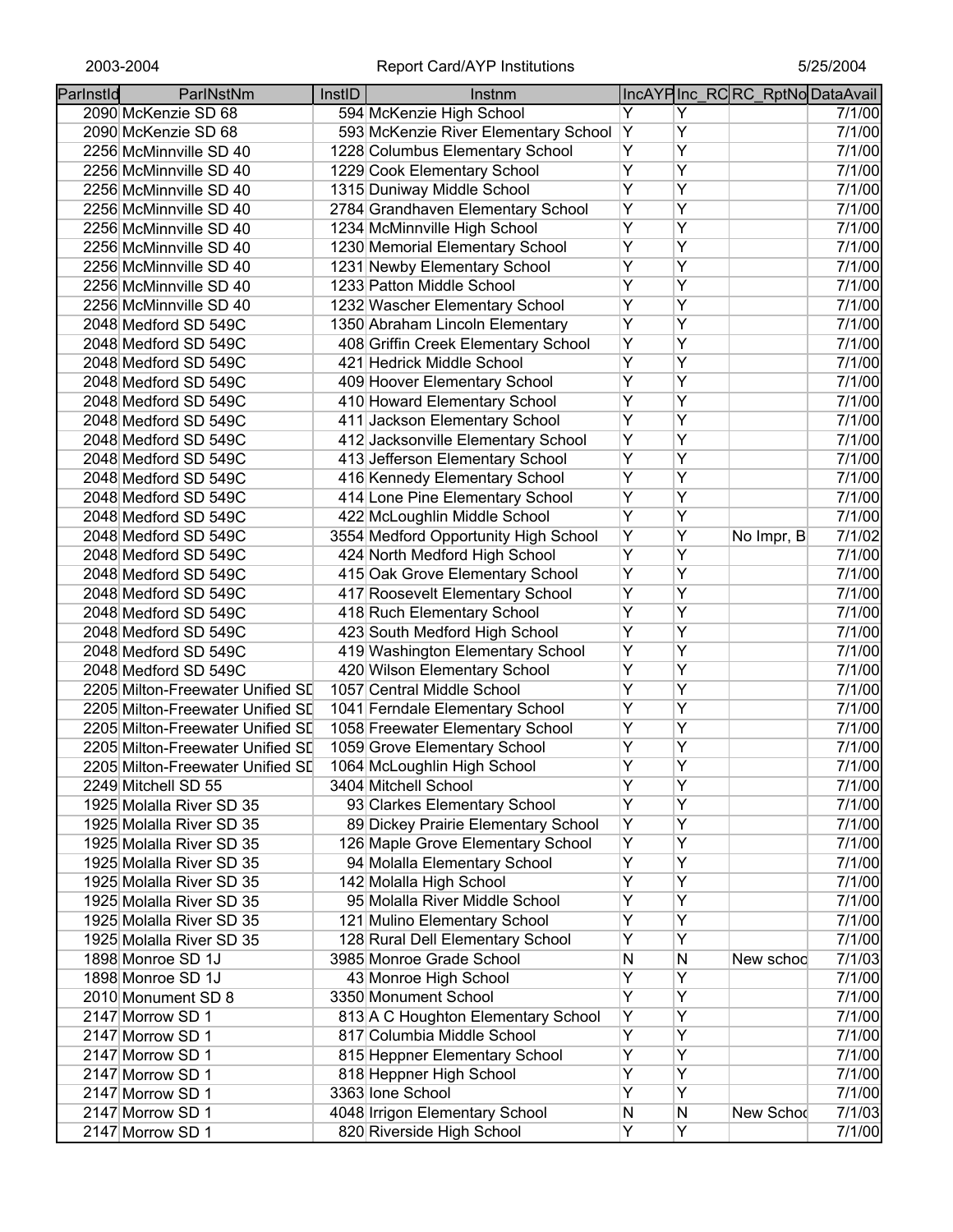| Parlnstld | ParlNstNm                   | InstID | Instnm                                |                |                | IncAYPInc_RCRC_RptNoDataAvail |        |
|-----------|-----------------------------|--------|---------------------------------------|----------------|----------------|-------------------------------|--------|
|           | 2147 Morrow SD 1            |        | 814 Sam Boardman Elementary School    | Y              | Υ              |                               | 7/1/00 |
|           | 2147 Morrow SD 1            |        | 4047 Windy River Elementary School    | N              | $\mathsf{N}$   | New Schod                     | 7/1/03 |
|           | 2145 Mt Angel SD 91         |        | 794 John F Kennedy High School        | Ÿ              | $\overline{Y}$ |                               | 7/1/00 |
|           | 2145 Mt Angel SD 91         |        | 792 Mt Angel Middle School            | Ÿ              | $\overline{Y}$ |                               | 7/1/00 |
|           | 2145 Mt Angel SD 91         |        | 793 St Mary's Public School           | Ÿ              | Y              |                               | 7/1/00 |
|           | 2148 Multnomah ESD          |        | 821 Alpha High School                 | Ÿ              | Ÿ              |                               | 7/1/00 |
|           | 2148 Multnomah ESD          |        | 2185 Centennial SD 28J                | Ÿ              | Y              |                               | 7/1/00 |
|           | 2148 Multnomah ESD          |        | 2186 Corbett SD 39                    | Υ              | Y              |                               | 7/1/00 |
|           | 2148 Multnomah ESD          |        | 2187 David Douglas SD 40              | Ÿ              | Y              |                               | 7/1/00 |
|           | 2148 Multnomah ESD          |        | 2183 Gresham-Barlow SD 10J            | Ÿ              | Y              |                               | 7/1/00 |
|           | 2148 Multnomah ESD          |        | 1298 Helensview High School           | Ÿ              | $\overline{Y}$ |                               | 7/1/00 |
|           | 2148 Multnomah ESD          |        | 2181 Parkrose SD 3                    | Ÿ              | Y              |                               | 7/1/00 |
|           | 2148 Multnomah ESD          |        | 2180 Portland SD 1J                   | Ÿ              | Ÿ              |                               | 7/1/00 |
|           | 2148 Multnomah ESD          |        | 2182 Reynolds SD 7                    | Y              | Y              |                               | 7/1/00 |
|           | 2148 Multnomah ESD          |        | 2188 Riverdale SD 51J                 | Ÿ              | Y              |                               | 7/1/00 |
|           | 1968 Myrtle Point SD 41     |        | 214 Myrtle Crest School               | Ÿ              | Y              |                               | 7/1/00 |
|           | 1968 Myrtle Point SD 41     |        | 215 Myrtle Point High School          | Ÿ              | Ÿ              |                               | 7/1/00 |
|           | 2198 Neah-Kah-Nie SD 56     |        | 1020 Garibaldi Elementary School      | Y              | $\overline{Y}$ |                               | 7/1/00 |
|           | 2198 Neah-Kah-Nie SD 56     |        | 1022 Neah-Kah-Nie Jr/Sr High School   | Ÿ              | $\overline{Y}$ |                               | 7/1/00 |
|           | 2198 Neah-Kah-Nie SD 56     |        | 1021 Nehalem Elementary School        | Ÿ              | Y              |                               | 7/1/00 |
|           | 2199 Nestucca Valley SD 101 |        | 1023 Nestucca High School             | $\overline{Y}$ | Y              |                               | 7/1/00 |
|           | 2199 Nestucca Valley SD 101 |        | 1019 Nestucca Valley Elementary       | Ÿ              | Y              |                               | 7/1/00 |
|           | 2199 Nestucca Valley SD 101 |        | 1011 Nestucca Valley Middle School    | Ÿ              | Y              |                               | 7/1/00 |
|           | 2254 Newberg SD 29J         |        | 1335 Antonia Crater Elementary School | Ÿ              | Y              |                               | 7/1/00 |
|           | 2254 Newberg SD 29J         |        | 1336 Chehalem Valley Middle School    | Ÿ              | Y              |                               | 7/1/00 |
|           | 2254 Newberg SD 29J         |        | 1216 Dundee Elementary School         | Ÿ              | $\overline{Y}$ |                               | 7/1/00 |
|           | 2254 Newberg SD 29J         |        | 1217 Edwards Elementary School        | Ÿ              | $\overline{Y}$ |                               | 7/1/00 |
|           | 2254 Newberg SD 29J         |        | 1218 Ewing Young Elementary School    | Ÿ              | Y              |                               | 7/1/00 |
|           | 2254 Newberg SD 29J         |        | 1219 Mabel Rush Elementary School     | Ÿ              | Y              |                               | 7/1/00 |
|           | 2254 Newberg SD 29J         |        | 1221 Mountain View Middle School      | Y              | Y              |                               | 7/1/00 |
|           | 2254 Newberg SD 29J         |        | 1222 Newberg Senior High School       | Ÿ              | Y              |                               | 7/1/00 |
|           | 1966 North Bend SD 13       |        | 204 Hillcrest Elementary School       | N              | N              | Volume ch                     | 7/1/03 |
|           | 1966 North Bend SD 13       |        | 3615 Lighthouse School                | Y              | Y              | No Impr or                    | 7/1/02 |
|           | 1966 North Bend SD 13       |        | 205 North Bay Elementary School       | Υ              | Υ              |                               | 7/1/00 |
|           | 1966 North Bend SD 13       |        | 208 North Bend Middle School          | Ÿ              | $\overline{Y}$ |                               | 7/1/00 |
|           | 1966 North Bend SD 13       |        | 209 North Bend Senior High School     | Υ              | Υ              |                               | 7/1/00 |
|           | 1966 North Bend SD 13       |        | 3990 Oregon Coast Technology School   | N              | N              | New schoo                     | 7/1/03 |
|           | 2004 North Central ESD      |        | 2005 Arlington SD 3                   | Ÿ              | $\overline{Y}$ |                               | 7/1/00 |
|           | 2004 North Central ESD      |        | 2006 Condon SD 25J                    | Ÿ              | Ÿ              |                               | 7/1/00 |
|           | 2004 North Central ESD      |        | 2248 Fossil SD 21J                    | Ÿ              | Ÿ              |                               | 7/1/00 |
|           | 2004 North Central ESD      |        | 2249 Mitchell SD 55                   | Ÿ              | Ÿ              |                               | 7/1/00 |
|           | 2004 North Central ESD      |        | 2195 Sherman County SD                | Ÿ              | Ÿ              |                               | 7/1/00 |
|           | 2004 North Central ESD      |        | 2247 Spray SD 1                       | Y              | Y              |                               | 7/1/00 |
|           | 1924 North Clackamas SD 12  |        | 3530 Alder Creek Middle School        | Ϋ              | Y              | No Impr or                    | 7/1/02 |
|           | 1924 North Clackamas SD 12  |        | 63 Ardenwald Elementary School        | Ϋ              | Y              |                               | 7/1/00 |
|           | 1924 North Clackamas SD 12  |        | 65 Bilquist Elementary School         | Ϋ              | Y              |                               | 7/1/00 |
|           | 1924 North Clackamas SD 12  |        | 70 Campbell Elementary School         | Υ              | Y              |                               | 7/1/00 |
|           | 1924 North Clackamas SD 12  |        | 66 Clackamas Elementary School        | Υ              | Υ              |                               | 7/1/00 |
|           | 1924 North Clackamas SD 12  |        | 85 Clackamas High School              | Υ              | Υ              |                               | 7/1/00 |
|           | 1924 North Clackamas SD 12  |        | 67 Concord Elementary School          | Y              | Υ              |                               | 7/1/00 |
|           | 1924 North Clackamas SD 12  |        | 4005 El Puente                        | N              | N              | New Schod                     | 7/1/03 |
|           | 1924 North Clackamas SD 12  |        | 68 Happy Valley Elementary School     | Y              | $\overline{Y}$ |                               | 7/1/00 |
|           | 1924 North Clackamas SD 12  |        | 77 Lewelling Elementary School        | Y              | Y              |                               | 7/1/00 |
|           | 1924 North Clackamas SD 12  |        | 71 Linwood Elementary School          | Ÿ              | $\overline{Y}$ |                               | 7/1/00 |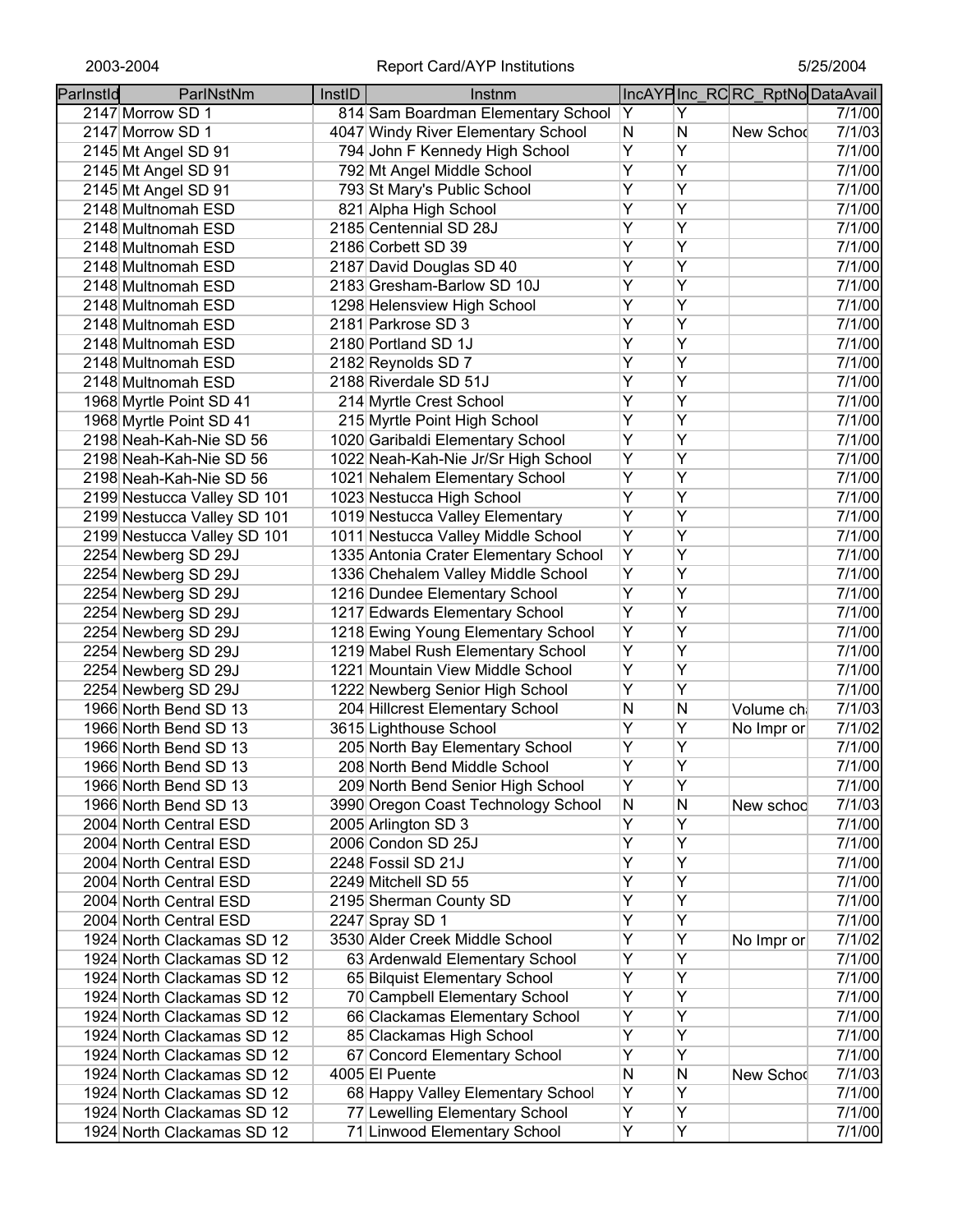| Parlnstld | ParlNstNm                   | InstID | Instnm                                   |                |                | IncAYPInc RCRC RptNoDataAvail |        |
|-----------|-----------------------------|--------|------------------------------------------|----------------|----------------|-------------------------------|--------|
|           | 1924 North Clackamas SD 12  |        | 73 Milwaukie Elementary School           | Y              | Y              |                               | 7/1/00 |
|           | 1924 North Clackamas SD 12  |        | 86 Milwaukie High School                 | $\overline{Y}$ | Υ              |                               | 7/1/00 |
|           | 1924 North Clackamas SD 12  |        | 1264 Mount Scott Elementary School       | $\overline{Y}$ | $\overline{Y}$ |                               | 7/1/00 |
|           | 1924 North Clackamas SD 12  |        | 4004 New Urban High School               | N              | $\mathsf{N}$   | New Schod                     | 7/1/03 |
|           | 1924 North Clackamas SD 12  |        | 3342 Oak Grove Elementary                | $\overline{Y}$ | $\overline{Y}$ |                               | 7/1/00 |
|           | 1924 North Clackamas SD 12  |        | 1306 Oregon Trail Elementary School      | Ÿ              | $\overline{Y}$ |                               | 7/1/00 |
|           | 1924 North Clackamas SD 12  |        | 87 Putnam High School                    | Υ              | Y              |                               | 7/1/00 |
|           | 1924 North Clackamas SD 12  |        | 76 Riverside Elementary School           | $\overline{Y}$ | $\overline{Y}$ |                               | 7/1/00 |
|           | 1924 North Clackamas SD 12  |        | 84 Rowe Middle School                    | Υ              | Υ              | No Impr or                    | 7/1/02 |
|           | 1924 North Clackamas SD 12  |        | 2733 Sojourner School                    | $\overline{Y}$ | Y              |                               | 7/1/00 |
|           | 1924 North Clackamas SD 12  |        | 3198 Spring Mountain Elementary School Y |                | Y              |                               | 7/1/00 |
|           | 1924 North Clackamas SD 12  |        | 78 Sunnyside Elementary School           | Ÿ              | $\overline{Y}$ |                               | 7/1/00 |
|           | 1924 North Clackamas SD 12  |        | 81 Sunrise Middle School                 | Ÿ              | $\overline{Y}$ |                               | 7/1/00 |
|           | 1924 North Clackamas SD 12  |        | 2740 The Academy                         | $\overline{Y}$ | $\overline{Y}$ |                               | 7/1/00 |
|           | 1924 North Clackamas SD 12  |        | 79 View Acres Elementary School          | Y              | Y              |                               | 7/1/00 |
|           | 1924 North Clackamas SD 12  |        | 72 Whitcomb Elementary School            | Y              | Y              |                               | 7/1/00 |
|           | 1924 North Clackamas SD 12  |        | 80 Wichita Elementary School             | Y              | Y              |                               | 7/1/00 |
|           | 1996 North Douglas SD 22    |        | 296 North Douglas Elementary School      | Y              | Υ              |                               | 7/1/00 |
|           | 1996 North Douglas SD 22    |        | 297 North Douglas High School            | Ÿ              | $\overline{Y}$ |                               | 7/1/00 |
|           | 2061 North Lake SD 14       |        | 1289 North Lake School                   | $\overline{Y}$ | $\overline{Y}$ |                               | 7/1/00 |
|           | 2141 North Marion SD 15     |        | 726 North Marion High School             | $\overline{Y}$ | $\overline{Y}$ |                               | 7/1/00 |
|           | 2141 North Marion SD 15     |        | 724 North Marion Intermediate School     | $\overline{Y}$ | $\overline{Y}$ |                               | 7/1/00 |
|           | 2141 North Marion SD 15     |        | 725 North Marion Middle School           | $\overline{Y}$ | $\overline{Y}$ |                               | 7/1/00 |
|           | 2141 North Marion SD 15     |        | 3146 North Marion Primary School         | $\overline{Y}$ | $\overline{Y}$ |                               | 7/1/00 |
|           | 2214 North Powder SD 8J     |        | 3365 Powder Valley School                | $\overline{Y}$ | $\overline{Y}$ |                               | 7/1/00 |
|           | 2143 North Santiam SD 29J   |        | 656 Mari-Linn Elementary School          | $\overline{Y}$ | Ÿ              |                               | 7/1/00 |
|           | 2143 North Santiam SD 29J   |        | 788 Stayton Elementary School            | Ÿ              | $\overline{Y}$ |                               | 7/1/00 |
|           | 2143 North Santiam SD 29J   |        | 809 Stayton High School                  | $\overline{Y}$ | $\overline{Y}$ |                               | 7/1/00 |
|           | 2143 North Santiam SD 29J   |        | 789 Stayton Middle School                | $\overline{Y}$ | $\overline{Y}$ |                               | 7/1/00 |
|           | 2143 North Santiam SD 29J   |        | 717 Sublimity Elementary School          | $\overline{Y}$ | $\overline{Y}$ |                               | 7/1/00 |
|           | 2230 Northwest Regional ESD |        | 1933 Astoria SD 1                        | Ÿ              | $\overline{Y}$ |                               | 7/1/00 |
|           | 2230 Northwest Regional ESD |        | 2240 Banks SD 13                         | Y              | Y              |                               | 7/1/00 |
|           | 2230 Northwest Regional ESD |        | 2243 Beaverton SD 48J                    | Υ              | Y              |                               | 7/1/00 |
|           | 2230 Northwest Regional ESD |        | 1945 Clatskanie SD 6J                    | Υ              | Υ              |                               | 7/1/00 |
|           | 2230 Northwest Regional ESD |        | 2241 Forest Grove SD 15                  | Y              | $\overline{Y}$ |                               | 7/1/00 |
|           | 2230 Northwest Regional ESD |        | 2245 Gaston SD 511J                      | Y              | Y              |                               | 7/1/00 |
|           | 2230 Northwest Regional ESD |        | 2239 Hillsboro SD 1J                     | Ÿ              | Ÿ              |                               | 7/1/00 |
|           | 2230 Northwest Regional ESD |        | 1934 Jewell SD 8                         | Y              | Y              |                               | 7/1/00 |
|           | 2230 Northwest Regional ESD |        | 2262 Knappa SD 4                         | $\overline{Y}$ | Ÿ              |                               | 7/1/00 |
|           | 2230 Northwest Regional ESD |        | 2198 Neah-Kah-Nie SD 56                  | Ÿ              | Ÿ              |                               | 7/1/00 |
|           | 2230 Northwest Regional ESD |        | 2199 Nestucca Valley SD 101              | Ÿ              | Ÿ              |                               | 7/1/00 |
|           | 2230 Northwest Regional ESD |        | 1946 Rainier SD 13                       | $\overline{Y}$ | Ÿ              |                               | 7/1/00 |
|           | 2230 Northwest Regional ESD |        | 1944 Scappoose SD 1J                     | $\overline{Y}$ | Ÿ              |                               | 7/1/00 |
|           | 2230 Northwest Regional ESD |        | 1935 Seaside SD 10                       | $\overline{Y}$ | Ÿ              |                               | 7/1/00 |
|           | 2230 Northwest Regional ESD |        | 2244 Sherwood SD 88J                     | $\overline{Y}$ | Ÿ              |                               | 7/1/00 |
|           | 2230 Northwest Regional ESD |        | 1948 St Helens SD 502                    | Y              | Y              |                               | 7/1/00 |
|           | 2230 Northwest Regional ESD |        | 2242 Tigard-Tualatin SD 23J              | $\overline{Y}$ | Y              |                               | 7/1/00 |
|           | 2230 Northwest Regional ESD |        | 2197 Tillamook SD 9                      | Y              | Y              |                               | 7/1/00 |
|           | 2230 Northwest Regional ESD |        | 1947 Vernonia SD 47J                     | Ÿ              | Y              |                               | 7/1/00 |
|           | 2230 Northwest Regional ESD |        | 1936 Warrenton-Hammond SD 30             | Υ              | Υ              |                               | 7/1/00 |
|           | 2110 Nyssa SD 26            |        | 702 Nyssa Elementary School              | Υ              | Υ              |                               | 7/1/00 |
|           | 2110 Nyssa SD 26            |        | 704 Nyssa High School                    | Υ              | Υ              |                               | 7/1/00 |
|           | 2110 Nyssa SD 26            |        | 703 Nyssa Middle School                  | Ÿ              | Y              |                               | 7/1/00 |
|           | 1990 Oakland SD 1           |        | 266 Lincoln Middle School                | Y              | Y              |                               | 7/1/00 |
|           |                             |        |                                          |                |                |                               |        |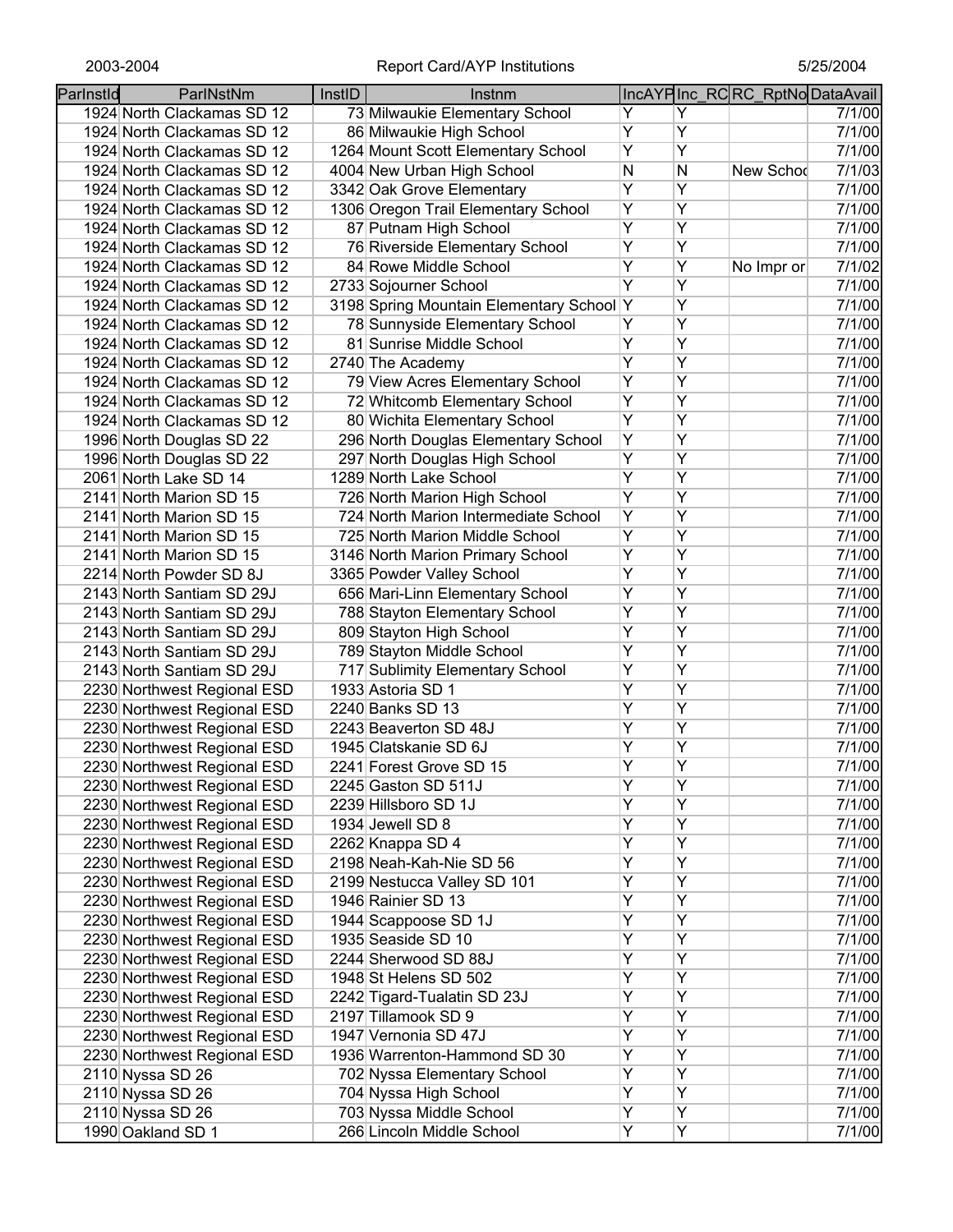| Parlnstld | ParlNstNm                     | InstID | Instnm                               |                |                     | IncAYPInc_RCRC_RptNoDataAvail |        |
|-----------|-------------------------------|--------|--------------------------------------|----------------|---------------------|-------------------------------|--------|
|           | 1990 Oakland SD 1             |        | 267 Oakland Elementary School        | Y              | Y                   |                               | 7/1/00 |
|           | 1990 Oakland SD 1             |        | 268 Oakland High School              | Υ              | Υ                   |                               | 7/1/00 |
|           | 2093 Oakridge SD 76           |        | 600 Oakridge Elementary School       | Υ              | Υ                   |                               | 7/1/00 |
|           | 2093 Oakridge SD 76           |        | 602 Oakridge High School             | Ÿ              | $\overline{Y}$      |                               | 7/1/00 |
|           | 2093 Oakridge SD 76           |        | 601 Westridge Middle School          | Y              | Ÿ                   |                               | 7/1/00 |
|           | 2436 ODE/Youth Correction     |        | 2260 Newbridge High School           | $\overline{Y}$ | E                   |                               | 7/1/00 |
|           | 2436 ODE/Youth Corrections    |        | 2848 Donald E. Long School           | Υ              | E                   |                               | 7/1/00 |
|           | 2436 ODE/Youth Corrections    |        | 2387 Oregon Dunes High School        | Υ              | E                   |                               | 7/1/00 |
|           | 2436 ODE/Youth Corrections    |        | 2386 RiverBend YAC                   | Υ              | E                   |                               | 7/1/00 |
|           | 2436 ODE/Youth Corrections    |        | 2388 Riverside High                  | Υ              | E                   |                               | 7/1/00 |
|           | 2436 ODE/Youth Corrections    |        | 1827 Robert S Farrell High School    | Ÿ              | E                   |                               | 7/1/00 |
|           | 2436 ODE/Youth Corrections    |        | 2383 Trask River High School         | Ÿ              | E                   |                               | 7/1/00 |
|           | 2436 ODE/Youth Corrections    |        | 1828 William P Lord High School      | Y              | E                   |                               | 7/1/00 |
|           | 2108 Ontario SD 8C            |        | 694 Aiken Elementary School          | Y              | Ÿ                   |                               | 7/1/00 |
|           | 2108 Ontario SD 8C            |        | 692 Alameda Elementary School        | $\overline{Y}$ | $\overline{Y}$      |                               | 7/1/00 |
|           | 2108 Ontario SD 8C            |        | 693 Cairo Elementary School          | $\overline{Y}$ | Υ                   |                               | 7/1/00 |
|           | 2108 Ontario SD 8C            |        | 696 May Roberts Elementary School    | Ÿ              | Y                   |                               | 7/1/00 |
|           | 2108 Ontario SD 8C            |        | 699 Ontario High School              | Υ              | Y                   |                               | 7/1/00 |
|           | 2108 Ontario SD 8C            |        | 698 Ontario Middle School            | Ÿ              | Y                   |                               | 7/1/00 |
|           | 2108 Ontario SD 8C            |        | 697 Pioneer Elementary School        | Ÿ              | Υ                   |                               | 7/1/00 |
|           | 1928 Oregon City SD 62        |        | 105 Beavercreek Elementary School    | Y              | Ÿ                   |                               | 7/1/00 |
|           | 1928 Oregon City SD 62        |        | 106 Candy Lane Elementary School     | Y              | Ÿ                   |                               | 7/1/00 |
|           | 1928 Oregon City SD 62        |        | 109 Gaffney Lane Elementary School   | Y              | $\overline{Y}$      |                               | 7/1/00 |
|           |                               |        | 115 Gardiner Middle School           | $\overline{Y}$ | Y                   |                               | 7/1/00 |
|           | 1928 Oregon City SD 62        |        |                                      | $\overline{Y}$ | Y                   |                               |        |
|           | 1928 Oregon City SD 62        |        | 107 Holcomb Elementary School        |                | Ÿ                   |                               | 7/1/00 |
|           | 1928 Oregon City SD 62        |        | 110 Jennings Lodge Elementary School | Y<br>Ÿ         |                     |                               | 7/1/00 |
|           | 1928 Oregon City SD 62        |        | 114 John McLoughlin Elementary       | Ÿ              | Y                   |                               | 7/1/00 |
|           | 1928 Oregon City SD 62        |        | 111 King Elementary School           |                | Y                   |                               | 7/1/00 |
|           | 1928 Oregon City SD 62        |        | 112 Mt Pleasant Elementary School    | Y              | Y                   |                               | 7/1/00 |
|           | 1928 Oregon City SD 62        |        | 116 Ogden Middle School              | Ÿ              | Y<br>$\overline{Y}$ |                               | 7/1/00 |
|           | 1928 Oregon City SD 62        |        | 118 Oregon City Senior High School   | Ÿ              |                     |                               | 7/1/00 |
|           | 1928 Oregon City SD 62        |        | 113 Park Place Elementary School     | Y              | Υ                   |                               | 7/1/00 |
|           | 1928 Oregon City SD 62        |        | 139 Redland Elementary School        | Υ              | Υ                   |                               | 7/1/00 |
|           | 2336 Oregon Dept of Education |        | 4040 Four Rivers Community School    | N              | N                   | New Schod                     | 7/1/03 |
|           | 2336 Oregon Dept of Education |        | 4044 Victory Middle School           | N              | N                   | New Schod                     | 7/1/03 |
|           | 1926 Oregon Trail SD 46       |        | 97 Boring Middle School              | Y              | Y                   |                               | 7/1/00 |
|           | 1926 Oregon Trail SD 46       |        | 102 Cedar Ridge Middle School        | Ÿ              | Y                   |                               | 7/1/00 |
|           | 1926 Oregon Trail SD 46       |        | 129 Cottrell Elementary School       | Y              | Ÿ                   |                               | 7/1/00 |
|           | 1926 Oregon Trail SD 46       |        | 101 Firwood Elementary School        | Y              | Y                   |                               | 7/1/00 |
|           | 1926 Oregon Trail SD 46       |        | 99 Kelso Elementary School           | $\overline{Y}$ | Ÿ                   |                               | 7/1/00 |
|           | 1926 Oregon Trail SD 46       |        | 96 Naas Elementary School            | Y              | Ÿ                   |                               | 7/1/00 |
|           | 1926 Oregon Trail SD 46       |        | 100 Sandy Grade School               | $\overline{Y}$ | Ÿ                   |                               | 7/1/00 |
|           | 1926 Oregon Trail SD 46       |        | 141 Sandy High School                | Y              | Y                   |                               | 7/1/00 |
|           | 1926 Oregon Trail SD 46       |        | 88 Welches Elementary School         | Ÿ              | Ÿ                   |                               | 7/1/00 |
|           | 1926 Oregon Trail SD 46       |        | 2392 Welches Middle School           | Ÿ              | Ÿ                   |                               | 7/1/00 |
|           | 2060 Paisley SD 11            |        | 3360 Paisley School                  | Ÿ              | Ÿ                   |                               | 7/1/00 |
|           | 2181 Parkrose SD 3            |        | 931 Parkrose High School             | Y              | Y                   |                               | 7/1/00 |
|           | 2181 Parkrose SD 3            |        | 930 Parkrose Middle School           | $\overline{Y}$ | Y                   |                               | 7/1/00 |
|           | 2181 Parkrose SD 3            |        | 925 Prescott Elementary School       | Υ              | Ÿ                   |                               | 7/1/00 |
|           | 2181 Parkrose SD 3            |        | 926 Russell Elementary School        | Y              | Ÿ                   |                               | 7/1/00 |
|           | 2181 Parkrose SD 3            |        | 927 Sacramento Elementary School     | Υ              | Υ                   |                               | 7/1/00 |
|           | 2181 Parkrose SD 3            |        | 928 Shaver Elementary School         | Υ              | Υ                   |                               | 7/1/00 |
|           | 2207 Pendleton SD 16          |        | 1046 Lincoln Primary School          | Y              | Υ                   | No Impr or                    | 7/1/02 |
|           | 2207 Pendleton SD 16          |        | 1047 McKay Creek Elementary School   | Y              | Y                   | No Impr or                    | 7/1/02 |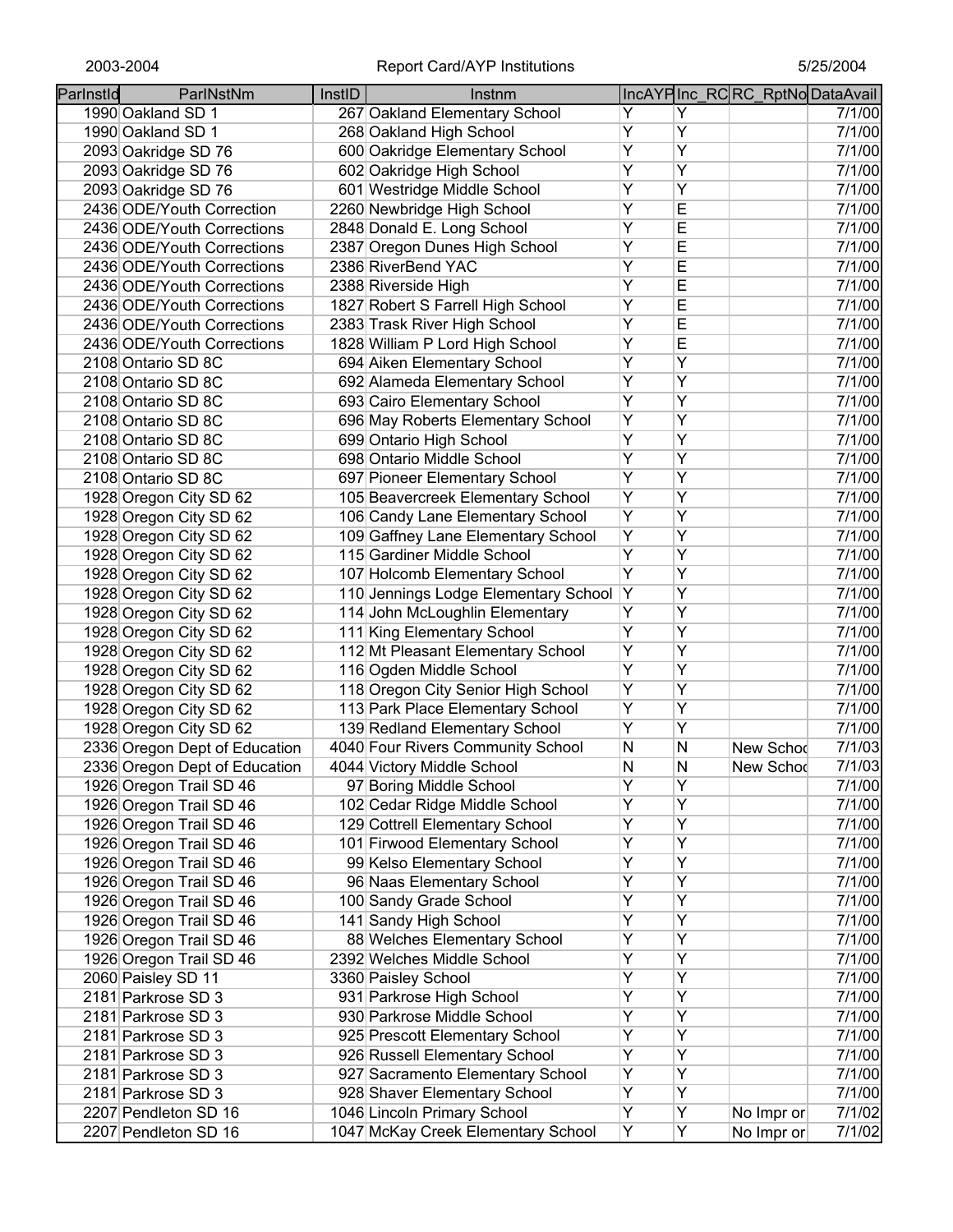| Parlnstld | ParlNstNm                       | InstID | Instnm                                                            |                |   | IncAYPInc_RCRC_RptNoDataAvail |        |
|-----------|---------------------------------|--------|-------------------------------------------------------------------|----------------|---|-------------------------------|--------|
|           | 2207 Pendleton SD 16            |        | 1052 Pendleton High School                                        | Y              | Y |                               | 7/1/00 |
|           | 2207 Pendleton SD 16            |        | 1048 Sherwood Heights Elementary                                  | Ÿ              | Ÿ | No Impr or                    | 7/1/02 |
|           | 2207 Pendleton SD 16            |        | 1051 Sunridge Middle School                                       | Ÿ              | Ÿ |                               | 7/1/00 |
|           | 2207 Pendleton SD 16            |        | 1049 Washington Elementary School                                 | Ÿ              | Ÿ | No Impr or                    | 7/1/02 |
|           | 2207 Pendleton SD 16            |        | 1050 West Hills Intermediate                                      | Ÿ              | Ÿ | No Impr or                    | 7/1/02 |
|           | 2192 Perrydale SD 21            |        | 3378 Perrydale School                                             | $\overline{Y}$ | Ÿ |                               | 7/1/00 |
|           | 1900 Philomath SD 17J           |        | 18 Blodgett Elementary School                                     | $\overline{Y}$ | Ÿ |                               | 7/1/00 |
|           | 1900 Philomath SD 17J           |        | 3162 Clemens Primary School                                       | Υ              | Ÿ |                               | 7/1/00 |
|           | 1900 Philomath SD 17J           |        | 3440 Kings Valley Charter School                                  | $\overline{Y}$ | Ÿ |                               | 7/1/01 |
|           | 1900 Philomath SD 17J           |        | 20 Philomath Elementary School                                    | Ÿ              | Y |                               | 7/1/00 |
|           | 1900 Philomath SD 17J           |        | 22 Philomath High School                                          | Ÿ              | Ÿ |                               | 7/1/00 |
|           | 1900 Philomath SD 17J           |        | 21 Philomath Middle School                                        | Y              | Y |                               | 7/1/00 |
|           | 2039 Phoenix-Talent SD 4        |        | 3247 Armadillo Technical Institute                                | $\overline{Y}$ | Ÿ |                               | 7/1/00 |
|           | 2039 Phoenix-Talent SD 4        |        | 370 Orchard Hill Elementary School                                | Y              | Ÿ |                               | 7/1/00 |
|           | 2039 Phoenix-Talent SD 4        |        | 371 Phoenix Elementary School                                     | Ÿ              | Ÿ |                               | 7/1/00 |
|           | 2039 Phoenix-Talent SD 4        |        | 374 Phoenix High School                                           | Y              | Y |                               | 7/1/00 |
|           | 2039 Phoenix-Talent SD 4        |        | 372 Talent Elementary School                                      | Y              | Ÿ |                               | 7/1/00 |
|           | 2039 Phoenix-Talent SD 4        |        | 373 Talent Middle School                                          | Ÿ              | Ÿ |                               | 7/1/00 |
|           | 2202 Pilot Rock SD 2            |        | 1027 Pilot Rock Elementary School                                 | Ÿ              | Ÿ |                               | 7/1/00 |
|           | 2202 Pilot Rock SD 2            |        | 1028 Pilot Rock High School                                       | Y              | Ÿ |                               | 7/1/00 |
|           | 2016 Pine Creek SD 5            |        | 347 Pine Creek Elementary School                                  | $\overline{Y}$ | Ÿ |                               | 7/1/00 |
|           | 1897 Pine Eagle SD 61           |        | 13 Halfway Elementary School                                      | Y              | Ÿ |                               | 7/1/00 |
|           | 1897 Pine Eagle SD 61           |        | 15 Pine Eagle High School                                         | $\overline{Y}$ | Ÿ |                               | 7/1/00 |
|           | 1897 Pine Eagle SD 61           |        | 14 Richland Elementary School                                     | $\overline{Y}$ | Ÿ |                               | 7/1/00 |
|           | 2047 Pinehurst SD 94            |        | 407 Pinehurst Elementary School                                   | $\overline{Y}$ | Ÿ |                               | 7/1/00 |
|           | 2081 Pleasant Hill SD 1         |        | 499 Pleasant Hill Elementary School                               | Y              | Ÿ |                               | 7/1/00 |
|           | 2081 Pleasant Hill SD 1         |        | 502 Pleasant Hill High School                                     | $\overline{Y}$ | Ÿ |                               | 7/1/00 |
|           | 2081 Pleasant Hill SD 1         |        | 501 Pleasant Hill Junior High School                              | Y              | Y |                               | 7/1/00 |
|           | 2081 Pleasant Hill SD 1         |        | 500 Trent Primary School                                          | $\overline{Y}$ | Ÿ |                               | 7/1/00 |
|           | 2062 Plush SD 18                |        | 497 Plush Elementary School                                       | Ÿ              | Y |                               | 7/1/00 |
|           | 1973 Port Orford-Langlois SD 2C |        | 226 Blanco School                                                 | $\overline{Y}$ | Ÿ |                               | 7/1/01 |
|           | 1973 Port Orford-Langlois SD 2C |        | 228 Driftwood Elementary School                                   | Υ              | Υ |                               | 7/1/01 |
|           | 1973 Port Orford-Langlois SD 2C |        | 229 Pacific High School                                           | Υ              | Y |                               | 7/1/00 |
|           | 2180 Portland SD 1J             |        | 822 Abernethy Elementary School                                   | Υ              | Ÿ |                               | 7/1/00 |
|           | 2180 Portland SD 1J             |        | 823 Ainsworth Elementary School                                   | Υ              | Ÿ |                               | 7/1/00 |
|           | 2180 Portland SD 1J             |        | 824 Alameda Elementary School                                     | Y              | Ÿ |                               | 7/1/00 |
|           | 2180 Portland SD 1J             |        | 825 Applegate Elementary School                                   | Y              | Ÿ |                               | 7/1/00 |
|           | 2180 Portland SD 1J             |        | 826 Arleta Elementary School                                      | Y              | Ÿ |                               | 7/1/00 |
|           | 2180 Portland SD 1J             |        | 827 Astor Elementary School                                       | Y              | Ÿ |                               | 7/1/00 |
|           | 2180 Portland SD 1J             |        | 828 Atkinson Elementary School                                    | $\overline{Y}$ | Ÿ |                               | 7/1/00 |
|           | 2180 Portland SD 1J             |        | 829 Ball Elementary School                                        | Y              | Ÿ |                               | 7/1/00 |
|           | 2180 Portland SD 1J             |        | 830 Beach Elementary School                                       | Y              | Ÿ |                               | 7/1/00 |
|           | 2180 Portland SD 1J             |        | 831 Beaumont Middle School                                        | Y              | Ÿ |                               | 7/1/00 |
|           |                                 |        |                                                                   | Y              | Ÿ |                               | 7/1/00 |
|           | 2180 Portland SD 1J             |        | 906 Benson Polytechnic High School<br>832 Binnsmead Middle School | Υ              | Ÿ |                               |        |
|           | 2180 Portland SD 1J             |        |                                                                   | Υ              | Ÿ |                               | 7/1/00 |
|           | 2180 Portland SD 1J             |        | 833 Boise/Eliot Elementary School                                 | Y              | Ÿ |                               | 7/1/00 |
|           | 2180 Portland SD 1J             |        | 834 Bridger Elementary School                                     |                |   |                               | 7/1/00 |
|           | 2180 Portland SD 1J             |        | 835 Bridlemile Elementary School                                  | Y              | Y |                               | 7/1/00 |
|           | 2180 Portland SD 1J             |        | 837 Buckman Elementary School                                     | Υ              | Υ |                               | 7/1/00 |
|           | 2180 Portland SD 1J             |        | 838 Capitol Hill Elementary School                                | Υ              | Ÿ |                               | 7/1/00 |
|           | 2180 Portland SD 1J             |        | 839 Chapman Elementary School                                     | Υ              | Υ |                               | 7/1/00 |
|           | 2180 Portland SD 1J             |        | 840 Chief Joseph Elementary School                                | Υ              | Ÿ |                               | 7/1/00 |
|           | 2180 Portland SD 1J             |        | 841 Clarendon Elementary School                                   | Υ              | Y |                               | 7/1/00 |
|           | 2180 Portland SD 1J             |        | 842 Clark Elementary School                                       | Y              | Ÿ |                               | 7/1/00 |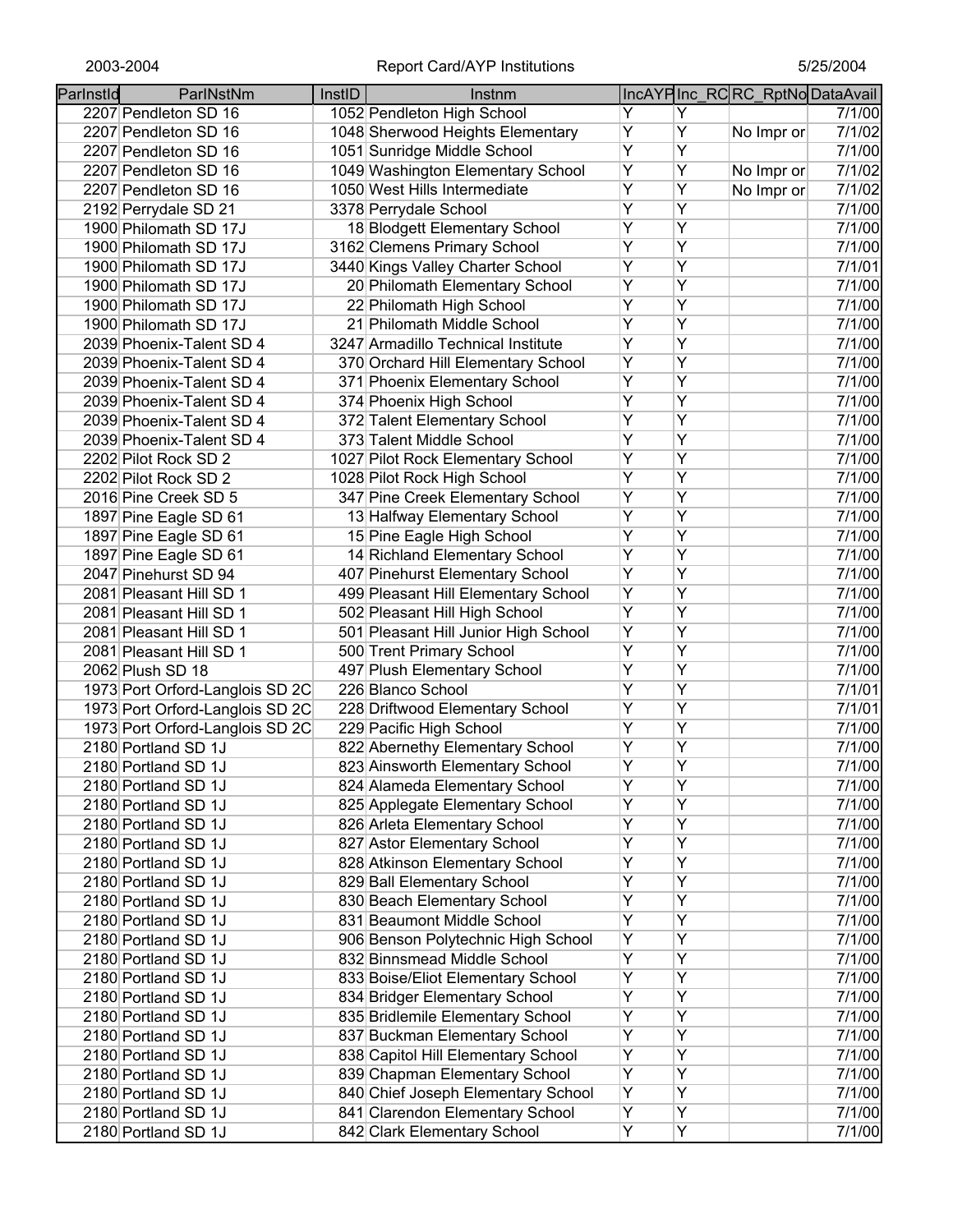| Parlnstld | ParlNstNm           | InstID | Instnm                                     |                         |                | IncAYPInc RCRC RptNoDataAvail |        |
|-----------|---------------------|--------|--------------------------------------------|-------------------------|----------------|-------------------------------|--------|
|           | 2180 Portland SD 1J |        | 909 Cleveland High School                  | Y                       | Y              |                               | 7/1/00 |
|           | 2180 Portland SD 1J |        | 3451 CM2 Opal School                       | Ÿ                       | E              | Stu Beh on                    | 7/1/01 |
|           | 2180 Portland SD 1J |        | 843 Creston Elementary School              | $\overline{Y}$          | $\overline{Y}$ |                               | 7/1/00 |
|           |                     |        | 1363 Da Vinci Middle                       | $\overline{Y}$          | $\overline{Y}$ |                               | 7/1/00 |
|           | 2180 Portland SD 1J |        |                                            | $\overline{Y}$          | Ÿ              |                               |        |
|           | 2180 Portland SD 1J |        | 844 Duniway Elementary School              |                         |                |                               | 7/1/00 |
|           | 2180 Portland SD 1J |        | 845 Edwards Elementary School              | $\overline{Y}$          | Ÿ              |                               | 7/1/00 |
|           | 2180 Portland SD 1J |        | 1362 Environmental Middle School           | $\overline{Y}$          | $\overline{Y}$ |                               | 7/1/00 |
|           | 2180 Portland SD 1J |        | 847 Faubion Elementary School              | $\overline{Y}$          | Ÿ              |                               | 7/1/00 |
|           | 2180 Portland SD 1J |        | 848 Fernwood Middle School                 | $\overline{Y}$          | Y              |                               | 7/1/00 |
|           | 2180 Portland SD 1J |        | 2413 Forest Park Elementary School         | $\overline{Y}$          | Y              |                               | 7/1/00 |
|           | 2180 Portland SD 1J |        | 911 Franklin High School                   | $\overline{Y}$          | $\overline{Y}$ |                               | 7/1/00 |
|           | 2180 Portland SD 1J |        | 849 George Middle School                   | $\overline{Y}$          | $\overline{Y}$ |                               | 7/1/00 |
|           | 2180 Portland SD 1J |        | 850 Glencoe Elementary School              | Ÿ                       | $\overline{Y}$ |                               | 7/1/00 |
|           | 2180 Portland SD 1J |        | 912 Grant High School                      | $\overline{\mathsf{Y}}$ | Y              |                               | 7/1/00 |
|           | 2180 Portland SD 1J |        | 852 Gray Middle School                     | $\overline{Y}$          | Y              |                               | 7/1/00 |
|           | 2180 Portland SD 1J |        | 853 Gregory Heights Middle School          | Y                       | Y              |                               | 7/1/00 |
|           | 2180 Portland SD 1J |        | 854 Grout Elementary School                | $\overline{Y}$          | Ÿ              |                               | 7/1/00 |
|           | 2180 Portland SD 1J |        | 855 Hayhurst Elementary School             | $\overline{Y}$          | Ÿ              |                               | 7/1/00 |
|           | 2180 Portland SD 1J |        | 857 Hollyrood Elementary School            | $\overline{Y}$          | $\overline{Y}$ |                               | 7/1/00 |
|           | 2180 Portland SD 1J |        | 858 Hosford Middle School                  | $\overline{Y}$          | $\overline{Y}$ |                               | 7/1/00 |
|           | 2180 Portland SD 1J |        | 860 Humboldt Elementary School             | $\overline{Y}$          | $\overline{Y}$ |                               | 7/1/00 |
|           | 2180 Portland SD 1J |        | 861 Irvington Elementary School            | $\overline{Y}$          | Ÿ              |                               | 7/1/00 |
|           | 2180 Portland SD 1J |        | 1277 Jackson Middle School                 | $\overline{Y}$          | Ÿ              |                               | 7/1/00 |
|           | 2180 Portland SD 1J |        | 862 James John Elementary School           | $\overline{Y}$          | Ÿ              |                               | 7/1/00 |
|           | 2180 Portland SD 1J |        | 913 Jefferson High School                  | $\overline{Y}$          | $\overline{Y}$ |                               | 7/1/00 |
|           |                     |        | 863 Kellogg Middle School                  | $\overline{Y}$          | Ÿ              |                               | 7/1/00 |
|           | 2180 Portland SD 1J |        |                                            | $\overline{Y}$          | Ÿ              |                               |        |
|           | 2180 Portland SD 1J |        | 864 Kelly Elementary School                |                         |                |                               | 7/1/00 |
|           | 2180 Portland SD 1J |        | 865 Kenton Elementary School               | $\overline{Y}$          | $\overline{Y}$ |                               | 7/1/00 |
|           | 2180 Portland SD 1J |        | 866 King Elementary School                 | $\overline{Y}$          | $\overline{Y}$ |                               | 7/1/00 |
|           | 2180 Portland SD 1J |        | 1243 Lane Middle School                    | $\overline{Y}$          | Ÿ              |                               | 7/1/00 |
|           | 2180 Portland SD 1J |        | 868 Laurelhurst Elementary School          | Y                       | Y              |                               | 7/1/00 |
|           | 2180 Portland SD 1J |        | 869 Lee Elementary School                  | Υ                       | Y              |                               | 7/1/00 |
|           | 2180 Portland SD 1J |        | 870 Lent Elementary School                 | Υ                       | $\overline{Y}$ |                               | 7/1/00 |
|           | 2180 Portland SD 1J |        | 871 Lewis Elementary School                | Υ                       | Υ              |                               | 7/1/00 |
|           | 2180 Portland SD 1J |        | 914 Lincoln High School                    | Υ                       | $\overline{Y}$ |                               | 7/1/00 |
|           | 2180 Portland SD 1J |        | 872 Llewellyn Elementary School            | Υ                       | Υ              |                               | 7/1/00 |
|           | 2180 Portland SD 1J |        | 915 Madison High School                    | $\overline{Y}$          | $\overline{Y}$ |                               | 7/1/00 |
|           | 2180 Portland SD 1J |        | 873 Maplewood Elementary School            | Ÿ                       | Y              |                               | 7/1/00 |
|           | 2180 Portland SD 1J |        | 1278 Markham Elementary School             | $\overline{Y}$          | Ÿ              |                               | 7/1/00 |
|           | 2180 Portland SD 1J |        | 917 Marshall High School                   | Y                       | Y              |                               | 7/1/00 |
|           | 2180 Portland SD 1J |        | 875 Marysville Elementary School           | $\overline{Y}$          | Ÿ              |                               | 7/1/00 |
|           | 2180 Portland SD 1J |        | 916 Metropolitan Learning Center           | Ÿ                       | Ÿ              |                               | 7/1/00 |
|           | 2180 Portland SD 1J |        | 877 Mt Tabor Middle School                 | Ÿ                       | Ÿ              |                               | 7/1/00 |
|           | 2180 Portland SD 1J |        | 878 Ockley Green Middle School             | Y                       | Y              |                               | 7/1/00 |
|           | 2180 Portland SD 1J |        | 879 Peninsula Elementary School            | Y                       | $\overline{Y}$ |                               | 7/1/00 |
|           | 2180 Portland SD 1J |        | 1818 Portland Night High School at Grant Y |                         | Y              |                               | 7/1/00 |
|           | 2180 Portland SD 1J |        | 881 Portsmouth Middle School               | Υ                       | Y              |                               | 7/1/00 |
|           | 2180 Portland SD 1J |        | 883 Richmond Elementary School             | Υ                       | Υ              |                               | 7/1/00 |
|           | 2180 Portland SD 1J |        | 1299 Rieke Elementary School               | Υ                       | Υ              |                               | 7/1/00 |
|           | 2180 Portland SD 1J |        | 884 Rigler Elementary School               | Υ                       | Y              |                               | 7/1/00 |
|           | 2180 Portland SD 1J |        | 918 Roosevelt High School                  | Y                       | Ÿ              |                               | 7/1/00 |
|           | 2180 Portland SD 1J |        | 885 Rose City Park Elementary School       | Υ                       | Υ              |                               | 7/1/00 |
|           | 2180 Portland SD 1J |        | 886 Sabin Elementary School                | Y                       | Y              |                               | 7/1/00 |
|           | 2180 Portland SD 1J |        | 887 Scott Elementary School                | $\overline{Y}$          | Y              |                               | 7/1/00 |
|           |                     |        |                                            |                         |                |                               |        |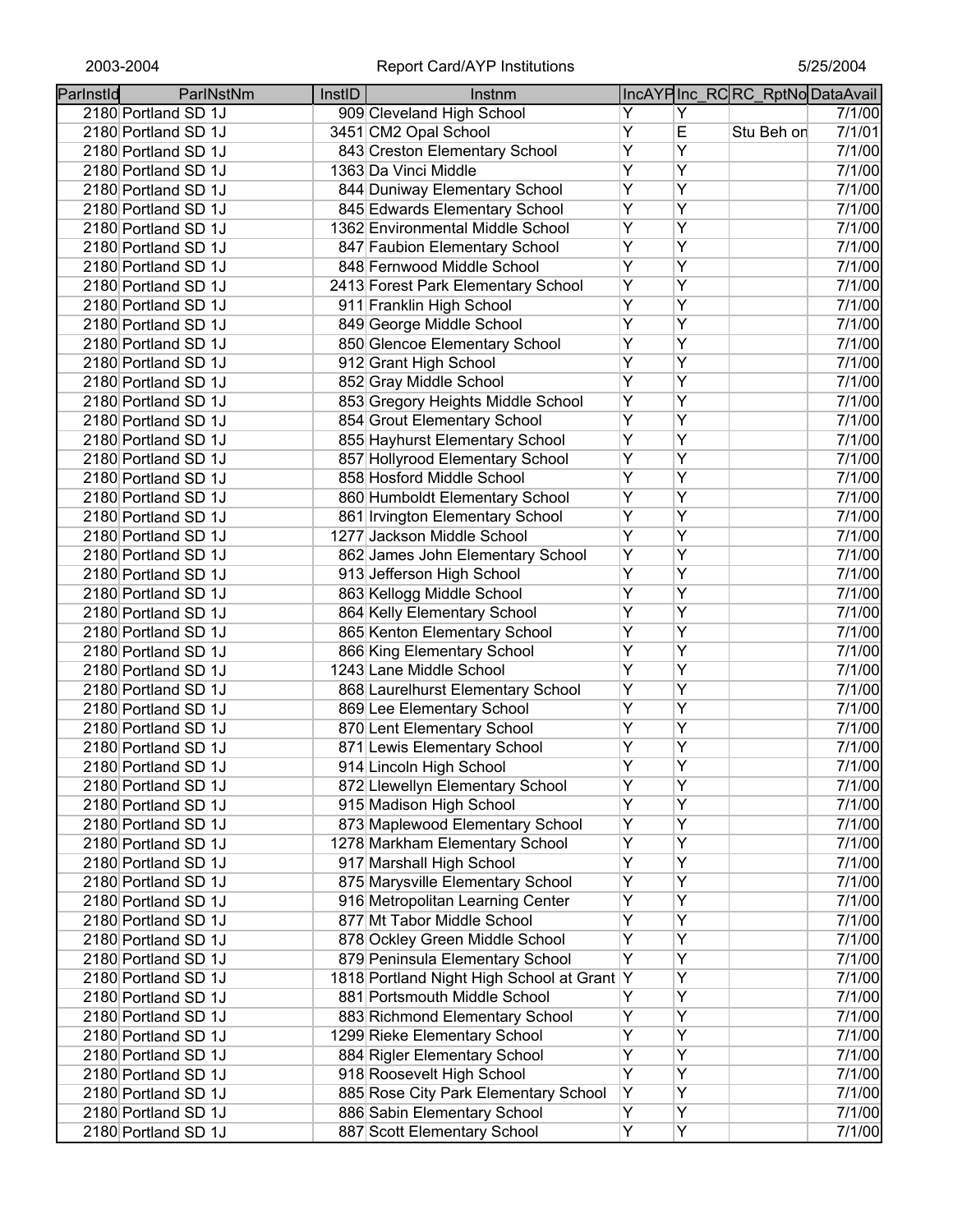| Parlnstld | ParlNstNm              | InstID | Instnm                               |                |   | IncAYPInc RCRC RptNoDataAvail |        |
|-----------|------------------------|--------|--------------------------------------|----------------|---|-------------------------------|--------|
|           | 2180 Portland SD 1J    |        | 888 Sellwood Middle School           | Y              | Y |                               | 7/1/00 |
|           | 2180 Portland SD 1J    |        | 889 Sitton Elementary School         | Υ              | Ÿ |                               | 7/1/00 |
|           | 2180 Portland SD 1J    |        | 890 Skyline Elementary School        | Ÿ              | Ÿ |                               | 7/1/00 |
|           | 2180 Portland SD 1J    |        | 891 Smith Elementary School          | Y              | Ÿ |                               | 7/1/00 |
|           | 2180 Portland SD 1J    |        | 892 Stephenson Elementary School     | Y              | Ÿ |                               | 7/1/00 |
|           | 2180 Portland SD 1J    |        | 893 Sunnyside Elementary School      | Ÿ              | Ÿ |                               | 7/1/00 |
|           | 2180 Portland SD 1J    |        | 3991 The Emerson School              | N              | N | New schoo                     | 7/1/03 |
|           | 2180 Portland SD 1J    |        | 3616 Trillium School                 | Υ              | Y | No Impr or                    | 7/1/02 |
|           | 2180 Portland SD 1J    |        | 894 Tubman Middle School             | Υ              | Ÿ |                               | 7/1/00 |
|           | 2180 Portland SD 1J    |        | 895 Vernon Elementary School         | $\overline{Y}$ | Ÿ |                               | 7/1/00 |
|           | 2180 Portland SD 1J    |        | 896 Vestal Elementary School         | Ÿ              | Ÿ |                               | 7/1/00 |
|           | 2180 Portland SD 1J    |        | 920 Vocational Village               | Ÿ              | Ÿ |                               | 7/1/00 |
|           | 2180 Portland SD 1J    |        | 898 West Sylvan Middle School        | Y              | Ÿ |                               | 7/1/00 |
|           | 2180 Portland SD 1J    |        | 899 Whitaker Middle School           | $\overline{Y}$ | Ÿ |                               | 7/1/00 |
|           | 2180 Portland SD 1J    |        | 900 Whitman Elementary School        | Ÿ              | Ÿ |                               | 7/1/00 |
|           | 2180 Portland SD 1J    |        | 922 Wilson High School               | Ÿ              | Ÿ |                               | 7/1/00 |
|           | 2180 Portland SD 1J    |        | 1364 Winterhaven School              | Y              | Ÿ |                               | 7/1/00 |
|           | 2180 Portland SD 1J    |        | 902 Woodlawn Elementary School       | Y              | Ÿ |                               | 7/1/00 |
|           | 2180 Portland SD 1J    |        | 903 Woodmere Elementary School       | Ÿ              | Ÿ |                               | 7/1/00 |
|           | 2180 Portland SD 1J    |        | 904 Woodstock Elementary School      | Ÿ              | Ÿ |                               | 7/1/00 |
|           | 1967 Powers SD 31      |        | 210 Powers Elementary School         | Ϋ              | Ÿ |                               | 7/1/00 |
|           | 1967 Powers SD 31      |        | 211 Powers High School               | $\overline{Y}$ | Ÿ |                               | 7/1/00 |
|           | 2009 Prairie City SD 4 |        | 3349 Prairie City School             | $\overline{Y}$ | Ÿ |                               | 7/1/00 |
|           | 2045 Prospect SD 59    |        | 3356 Prospect School                 | $\overline{Y}$ | Ÿ |                               | 7/1/00 |
|           | 1946 Rainier SD 13     |        | 171 Hudson Park Elementary School    | Y              | Ÿ |                               | 7/1/00 |
|           | 1946 Rainier SD 13     |        | 174 Rainier High School              | Ÿ              | Ÿ |                               | 7/1/00 |
|           | 1977 Redmond SD 2J     |        | 255 Edwin Brown High School          | Ÿ              | Ÿ |                               | 7/1/00 |
|           | 1977 Redmond SD 2J     |        | 256 Evergreen Elementary School      | Ÿ              | Ÿ |                               | 7/1/00 |
|           | 1977 Redmond SD 2J     |        | 1326 Hugh Hartman Middle School      | Y              | Ÿ |                               | 7/1/00 |
|           | 1977 Redmond SD 2J     |        | 258 John Tuck Elementary School      | Ÿ              | Ÿ |                               | 7/1/00 |
|           | 1977 Redmond SD 2J     |        | 259 M A Lynch Elementary School      | Ÿ              | Ÿ |                               | 7/1/00 |
|           | 1977 Redmond SD 2J     |        | 262 Obsidian Middle School           | Υ              | Υ |                               | 7/1/00 |
|           | 1977 Redmond SD 2J     |        | 263 Redmond High School              | $\overline{Y}$ | Υ |                               | 7/1/00 |
|           | 1977 Redmond SD 2J     |        | 260 Terrebonne Elementary School     | Υ              | Υ |                               | 7/1/00 |
|           | 1977 Redmond SD 2J     |        | 261 Tumalo Elementary School         | Υ              | Ÿ |                               | 7/1/00 |
|           | 1977 Redmond SD 2J     |        | 1325 Vern Patrick Elementary School  | Υ              | Y |                               | 7/1/00 |
|           | 2001 Reedsport SD 105  |        | 309 Highland Elementary School       | Ÿ              | Ÿ |                               | 7/1/00 |
|           | 2001 Reedsport SD 105  |        | 310 Reedsport Junior-Senior High     | Y              | Ÿ |                               | 7/1/00 |
|           | 2218 Region 18 ESD     |        | 2221 Enterprise SD 21                | Ÿ              | Ÿ |                               | 7/1/00 |
|           | 2218 Region 18 ESD     |        | 2219 Joseph SD 6                     | Ÿ              | Ÿ |                               | 7/1/00 |
|           | 2218 Region 18 ESD     |        | 2222 Troy SD 54                      | Ÿ              | Ÿ |                               | 7/1/00 |
|           | 2218 Region 18 ESD     |        | 2220 Wallowa SD 12                   | Ÿ              | Ÿ |                               | 7/1/00 |
|           | 2223 Region 9 ESD      |        | 2226 Chenowith SD 9                  | Ÿ              | Ÿ |                               | 7/1/00 |
|           | 2223 Region 9 ESD      |        | 2229 Dufur SD 29                     | Ÿ              | Ÿ |                               | 7/1/00 |
|           | 2223 Region 9 ESD      |        | 2024 Hood River County SD            | Ÿ              | Ÿ |                               | 7/1/00 |
|           | 2223 Region 9 ESD      |        | 2225 South Wasco County SD 1         | Υ              | Ÿ |                               | 7/1/00 |
|           | 2223 Region 9 ESD      |        | 2227 The Dalles SD 12                | Ϋ              | Ÿ |                               | 7/1/00 |
|           | 2182 Reynolds SD 7     |        | 943 Alder Elementary School          | Ϋ              | Y |                               | 7/1/00 |
|           | 2182 Reynolds SD 7     |        | 949 Davis Elementary School          | Y              | Y |                               | 7/1/00 |
|           | 2182 Reynolds SD 7     |        | 945 Fairview Elementary School       | Υ              | Υ |                               | 7/1/00 |
|           | 2182 Reynolds SD 7     |        | 946 Glenfair Elementary School       | Y              | Υ |                               | 7/1/00 |
|           | 2182 Reynolds SD 7     |        | 947 Hartley Elementary School        | N              | Ν | Boundary d                    | 7/1/00 |
|           | 2182 Reynolds SD 7     |        | 954 Hauton B Lee Middle School       | Y              | Y |                               | 7/1/00 |
|           | 2182 Reynolds SD 7     |        | 948 Margaret Scott Elementary School | Y              | Y |                               | 7/1/00 |
|           |                        |        |                                      |                |   |                               |        |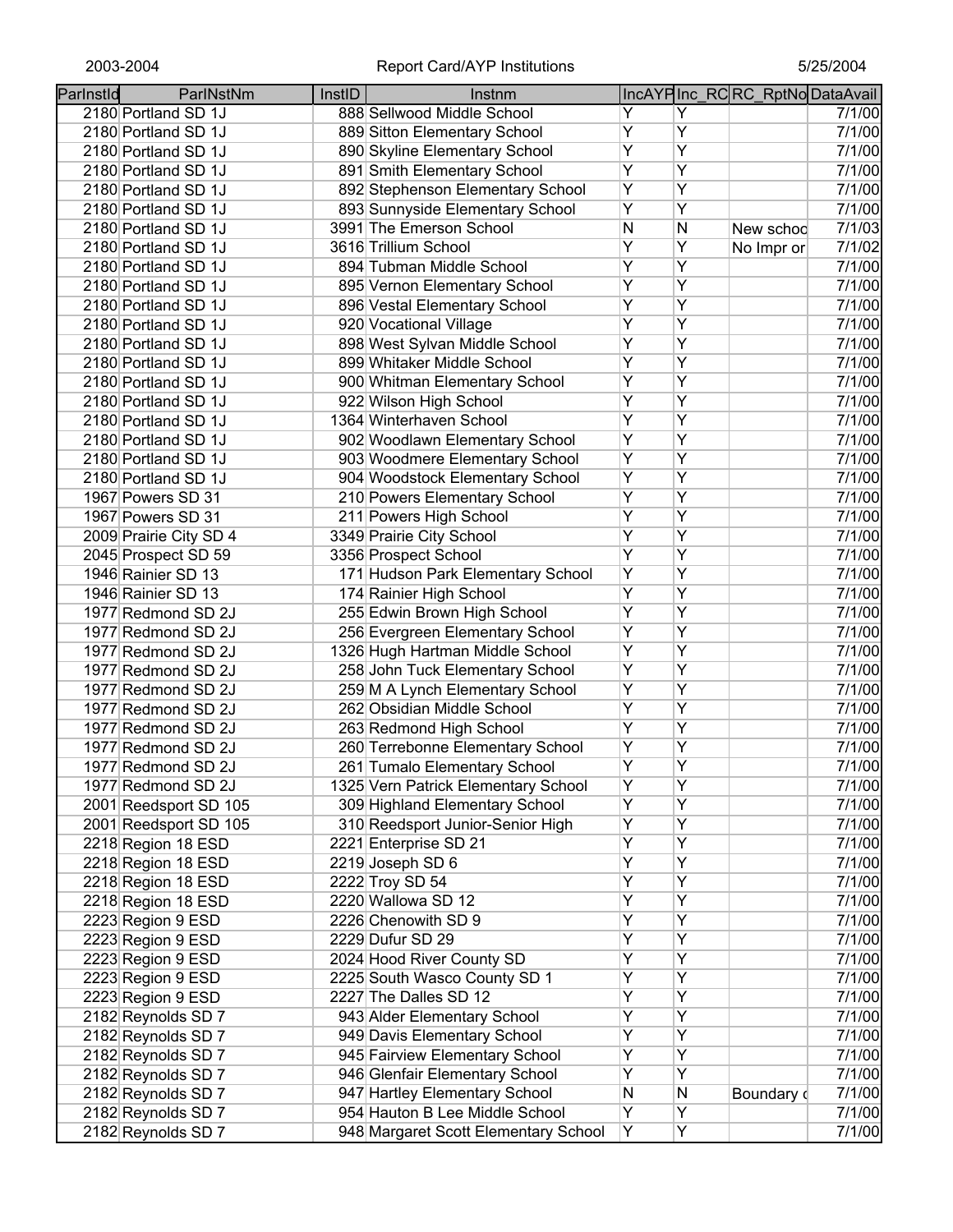| Parlnstld | ParlNstNm                                            | InstID | Instnm                                                 |                |                | IncAYPInc_RCRC_RptNoDataAvail |        |
|-----------|------------------------------------------------------|--------|--------------------------------------------------------|----------------|----------------|-------------------------------|--------|
|           | 2182 Reynolds SD 7                                   |        | 3490 Multisensory Learning Academy                     | Y              | Y              |                               | 7/1/01 |
|           | 2182 Reynolds SD 7                                   |        | 957 Reynolds High School                               | Y              | Ÿ              |                               | 7/1/00 |
|           | 2182 Reynolds SD 7                                   |        | 1254 Reynolds Middle School                            | Ÿ              | $\overline{Y}$ |                               | 7/1/00 |
|           | 2182 Reynolds SD 7                                   |        | 3989 Salish Ponds Elementary School                    | N              | N              | New schoo                     | 7/1/03 |
|           | 2182 Reynolds SD 7                                   |        | 950 Sweetbriar Elementary School                       | Ÿ              | Y              |                               | 7/1/00 |
|           | 2182 Reynolds SD 7                                   |        | 951 Troutdale Elementary School                        | Y              | Y              |                               | 7/1/00 |
|           | 2182 Reynolds SD 7                                   |        | 2263 Walt Morey Middle School                          | Υ              | Y              |                               | 7/1/00 |
|           | 2182 Reynolds SD 7                                   |        | 952 Wilkes Elementary School                           | Υ              | Y              |                               | 7/1/00 |
|           | 2182 Reynolds SD 7                                   |        | 1365 Woodland Elementary                               | Υ              | Y              |                               | 7/1/00 |
|           | 1999 Riddle SD 70                                    |        | 304 Riddle Elementary School                           | Υ              | Y              |                               | 7/1/00 |
|           |                                                      |        | 305 Riddle High School                                 | Y              | Y              |                               | 7/1/00 |
|           | 1999 Riddle SD 70                                    |        | 985 Riverdale Grade School                             | $\overline{Y}$ | Ÿ              |                               | 7/1/00 |
|           | 2188 Riverdale SD 51J                                |        |                                                        | Y              | Y              |                               | 7/1/00 |
|           | 2188 Riverdale SD 51J                                |        | 1345 Riverdale High School                             | Y              | Y              |                               |        |
|           | 2044 Rogue River SD 35                               |        | 398 Evans Valley Elementary School                     |                |                |                               | 7/1/00 |
|           | 2044 Rogue River SD 35                               |        | 399 Rogue River Elementary School                      | Υ              | Y              |                               | 7/1/00 |
|           | 2044 Rogue River SD 35                               |        | 401 Rogue River High School                            | Y              | Y              |                               | 7/1/00 |
|           | 2044 Rogue River SD 35                               |        | 400 Rogue River Middle School                          | Ÿ              | Y              |                               | 7/1/00 |
|           | 2142 Salem-Keizer SD 24J                             |        | 3413 21st Century Community                            | Y              | Y              |                               | 7/1/01 |
|           | 2142 Salem-Keizer SD 24J                             |        | 728 Auburn Elementary School                           | Y              | Y              |                               | 7/1/00 |
|           | 2142 Salem-Keizer SD 24J                             |        | 1342 Barbara Roberts High School and                   | $\overline{Y}$ | E              | No Impr, O                    | 7/1/00 |
|           | 2142 Salem-Keizer SD 24J                             |        | 730 Bethel Elementary School                           | Ÿ              | Y              |                               | 7/1/00 |
|           | 2142 Salem-Keizer SD 24J                             |        | 731 Brush College Elementary School                    | $\overline{Y}$ | Ÿ              |                               | 7/1/00 |
|           | 2142 Salem-Keizer SD 24J                             |        | 732 Bush Elementary School                             | Ÿ              | Y              |                               | 7/1/00 |
|           | 2142 Salem-Keizer SD 24J                             |        | 733 Candalaria Elementary School                       | $\overline{Y}$ | Ÿ              |                               | 7/1/00 |
|           | 2142 Salem-Keizer SD 24J                             |        | 1244 Chapman Hill Elementary School                    | Y              | Y              |                               | 7/1/00 |
|           | 2142 Salem-Keizer SD 24J                             |        | 3373 Claggett Creek Middle School                      | Ÿ              | Y              |                               | 7/1/01 |
|           | 2142 Salem-Keizer SD 24J                             |        | 734 Clear Lake Elementary School                       | Y              | Y              |                               | 7/1/00 |
|           | 2142 Salem-Keizer SD 24J                             |        | 1329 Crossler Middle School                            | $\overline{Y}$ | Ÿ              |                               | 7/1/00 |
|           | 2142 Salem-Keizer SD 24J                             |        | 735 Cummings Elementary School                         | Y              | Y              |                               | 7/1/00 |
|           | 2142 Salem-Keizer SD 24J                             |        | 736 Englewood Elementary School                        | Y              | Y              |                               | 7/1/00 |
|           | 2142 Salem-Keizer SD 24J                             |        | 751 Eyre Elementary School                             | Υ              | Υ              |                               | 7/1/00 |
|           | 2142 Salem-Keizer SD 24J                             |        | 3529 Forest Ridge Elementary School                    | Υ              | Υ              | No Impr or                    | 7/1/02 |
|           | 2142 Salem-Keizer SD 24J                             |        | 738 Four Corners Elementary School                     | Υ              | Y              |                               | 7/1/00 |
|           | 2142 Salem-Keizer SD 24J                             |        | 739 Fruitland Elementary School                        | Υ              | Υ              |                               | 7/1/00 |
|           | 2142 Salem-Keizer SD 24J                             |        | 740 Grant Community Elementary                         | Y              | Y              |                               | 7/1/00 |
|           | 2142 Salem-Keizer SD 24J                             |        | 3532 Grant Community Middle School                     | Υ              | Υ              | No Impr or                    | 7/1/01 |
|           | 2142 Salem-Keizer SD 24J                             |        | 745 Gubser Elementary School                           | $\overline{Y}$ | $\overline{Y}$ |                               | 7/1/00 |
|           | 2142 Salem-Keizer SD 24J                             |        | 3377 Hallman Elementary School                         | $\overline{Y}$ | Ÿ              |                               | 7/1/01 |
|           | 2142 Salem-Keizer SD 24J                             |        | 3376 Hammond Elementary School                         | $\overline{Y}$ | Ÿ              |                               | 7/1/01 |
|           | 2142 Salem-Keizer SD 24J                             |        | 4068 Harritt Elementary School                         | N              | N              | New Schod                     | 7/1/03 |
|           | 2142 Salem-Keizer SD 24J                             |        | 755 Hayesville Elementary School                       | Y              | Ÿ              |                               | 7/1/00 |
|           | 2142 Salem-Keizer SD 24J                             |        | 742 Hazel Green Elementary School                      | Y              | Ÿ              |                               | 7/1/01 |
|           | 2142 Salem-Keizer SD 24J                             |        | 743 Highland Elementary School                         | Y              | Ÿ              |                               | 7/1/01 |
|           | 2142 Salem-Keizer SD 24J                             |        | 744 Hoover Elementary School                           | Y              | Y              |                               | 7/1/00 |
|           | 2142 Salem-Keizer SD 24J                             |        | 1330 Houck Middle School                               | $\overline{Y}$ | Ÿ              |                               | 7/1/00 |
|           | 2142 Salem-Keizer SD 24J                             |        | 1358 Howard Street Charter School                      | Υ              | Ÿ              |                               | 7/1/00 |
|           | 2142 Salem-Keizer SD 24J                             |        | 765 Judson Middle School                               | Y              | Y              |                               | 7/1/00 |
|           | 2142 Salem-Keizer SD 24J                             |        | 747 Keizer Elementary School                           | Υ              | Υ              |                               | 7/1/01 |
|           | 2142 Salem-Keizer SD 24J                             |        | 746 Kennedy Elementary School                          | Υ              | Y              |                               | 7/1/00 |
|           | 2142 Salem-Keizer SD 24J                             |        | 748 Lake Labish Elementary School                      | Υ              | Υ              |                               | 7/1/00 |
|           | 2142 Salem-Keizer SD 24J                             |        | 3375 Lamb Elementary School                            | Y              | Ÿ              |                               | 7/1/01 |
|           |                                                      |        |                                                        | Υ              | Ÿ              |                               |        |
|           | 2142 Salem-Keizer SD 24J<br>2142 Salem-Keizer SD 24J |        | 3526 Lee Elementary School<br>766 Leslie Middle School | Y              | Ÿ              | No Impr or                    | 7/1/02 |
|           |                                                      |        |                                                        |                |                |                               | 7/1/00 |
|           | 2142 Salem-Keizer SD 24J                             |        | 749 Liberty Elementary School                          | Y              | $\overline{Y}$ |                               | 7/1/00 |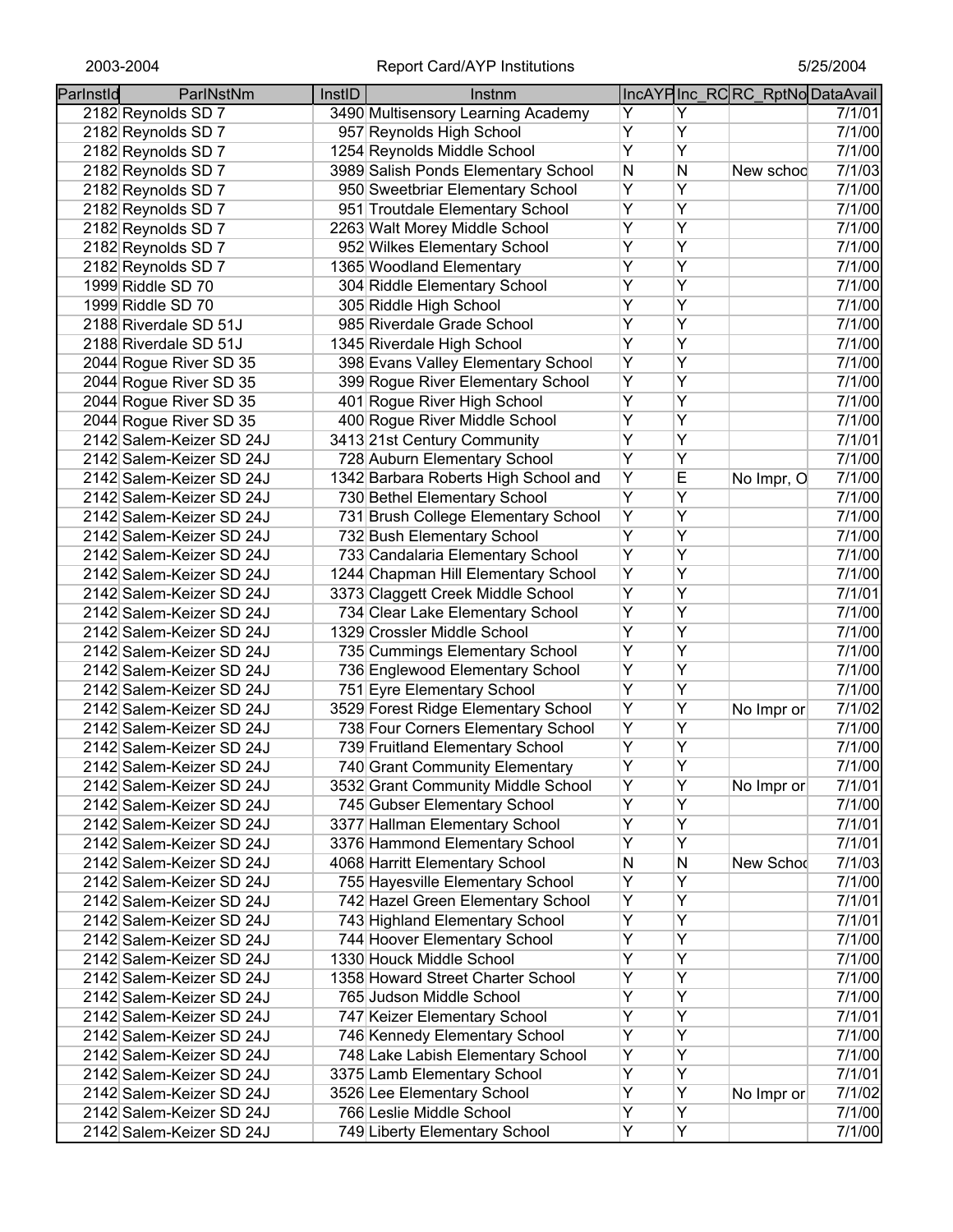| Parlnstld | ParlNstNm                   | InstID | Instnm                                    |                |                | IncAYPInc_RCRC_RptNoDataAvail |        |
|-----------|-----------------------------|--------|-------------------------------------------|----------------|----------------|-------------------------------|--------|
|           | 2142 Salem-Keizer SD 24J    |        | 771 McKay High School                     | Y              | Y              |                               | 7/1/00 |
|           | 2142 Salem-Keizer SD 24J    |        | 750 McKinley Elementary School            | Υ              | Ÿ              |                               | 7/1/00 |
|           | 2142 Salem-Keizer SD 24J    |        | 772 McNary High School                    | Ÿ              | $\overline{Y}$ |                               | 7/1/00 |
|           | 2142 Salem-Keizer SD 24J    |        | 752 Middle Grove Elementary School        | Y              | Ÿ              | No Imp, O                     | 7/1/01 |
|           | 2142 Salem-Keizer SD 24J    |        | 3215 Miller Elementary School             | $\overline{Y}$ | Ÿ              |                               | 7/1/00 |
|           | 2142 Salem-Keizer SD 24J    |        | 753 Morningside Elementary School         | Y              | Ÿ              |                               | 7/1/00 |
|           | 2142 Salem-Keizer SD 24J    |        | 754 Myers Elementary School               | Υ              | Ÿ              |                               | 7/1/00 |
|           | 2142 Salem-Keizer SD 24J    |        | 773 North Salem High School               | $\overline{Y}$ | Ÿ              |                               | 7/1/00 |
|           | 2142 Salem-Keizer SD 24J    |        | 3528 Optimum Learning Environments        | Υ              | Υ              | No Impr or                    | 7/1/02 |
|           | 2142 Salem-Keizer SD 24J    |        | 767 Parrish Middle School                 | $\overline{Y}$ | Y              |                               | 7/1/00 |
|           | 2142 Salem-Keizer SD 24J    |        | 756 Pringle Elementary School             | $\overline{Y}$ | Y              |                               | 7/1/00 |
|           | 2142 Salem-Keizer SD 24J    |        | 757 Richmond Elementary School            | $\overline{Y}$ | Ÿ              |                               | 7/1/00 |
|           | 2142 Salem-Keizer SD 24J    |        | 758 Rosedale Elementary School            | Y              | Y              |                               | 7/1/00 |
|           | 2142 Salem-Keizer SD 24J    |        | 759 Salem Heights Elementary School       | Ÿ              | Ÿ              |                               | 7/1/00 |
|           | 2142 Salem-Keizer SD 24J    |        | 760 Schirle Elementary School             | Υ              | Y              |                               | 7/1/00 |
|           | 2142 Salem-Keizer SD 24J    |        | 741 Scott Elementary School               | Ÿ              | Ÿ              |                               | 7/1/00 |
|           | 2142 Salem-Keizer SD 24J    |        | 775 South Salem High School               | Ÿ              | Ÿ              |                               | 7/1/00 |
|           | 2142 Salem-Keizer SD 24J    |        | 774 Sprague High School                   | Ÿ              | Ÿ              |                               | 7/1/00 |
|           | 2142 Salem-Keizer SD 24J    |        | 1331 Stephens Middle School               | Y              | Ÿ              |                               | 7/1/00 |
|           | 2142 Salem-Keizer SD 24J    |        | 761 Sumpter Elementary School             | $\overline{Y}$ | Ÿ              |                               | 7/1/00 |
|           | 2142 Salem-Keizer SD 24J    |        | 762 Swegle Elementary School              | Y              | Ÿ              |                               | 7/1/00 |
|           | 2142 Salem-Keizer SD 24J    |        | 768 Waldo Middle School                   | $\overline{Y}$ | Ÿ              |                               | 7/1/00 |
|           | 2142 Salem-Keizer SD 24J    |        | 769 Walker Middle School                  | Ÿ              | Ÿ              |                               | 7/1/00 |
|           | 2142 Salem-Keizer SD 24J    |        | 763 Washington Elementary School          | Ÿ              | Ÿ              |                               | 7/1/00 |
|           | 2142 Salem-Keizer SD 24J    |        | 3374 Weddle Elementary School             | Ÿ              | Ÿ              |                               | 7/1/01 |
|           | 2142 Salem-Keizer SD 24J    |        | 3463 West Salem High School               | Ÿ              | Ÿ              | No Impr, B                    | 7/1/02 |
|           | 2142 Salem-Keizer SD 24J    |        | 4046 West Salem Language Academy          | N              | N              | New Schod                     | 7/1/03 |
|           | 2142 Salem-Keizer SD 24J    |        | 770 Whiteaker Middle School               | Y              | Ÿ              |                               | 7/1/01 |
|           | 2142 Salem-Keizer SD 24J    |        | 737 Wright Elementary School              | Ÿ              | Ÿ              |                               | 7/1/00 |
|           | 2142 Salem-Keizer SD 24J    |        | 764 Yoshikai Elementary School            | Y              | Ÿ              |                               | 7/1/01 |
|           | 2104 Santiam Canyon SD 129J |        | 681 Gates Elementary School               | Υ              | Υ              |                               | 7/1/00 |
|           | 2104 Santiam Canyon SD 129J |        | 682 Mill City Middle School               | Υ              | Y              |                               | 7/1/00 |
|           | 2104 Santiam Canyon SD 129J |        | 683 Santiam High School                   | Υ              | Y              |                               | 7/1/00 |
|           | 1944 Scappoose SD 1J        |        | 158 Grant Watts Elementary School         | Y              | Y              |                               | 7/1/00 |
|           | 1944 Scappoose SD 1J        |        | 159 Petersen Elementary School            | Υ              | Ÿ              |                               | 7/1/00 |
|           | 1944 Scappoose SD 1J        |        | 958 Sauvie Island Elementary School       | Υ              | Υ              |                               | 7/1/00 |
|           | 1944 Scappoose SD 1J        |        | 162 Scappoose High School                 | Ÿ              | Ÿ              |                               | 7/1/00 |
|           | 1944 Scappoose SD 1J        |        | 161 Scappoose Middle School               | Ÿ              | Ÿ              |                               | 7/1/00 |
|           | 1944 Scappoose SD 1J        |        | 160 Warren Elementary School              | Ÿ              | Ÿ              |                               | 7/1/00 |
|           | 2103 Scio SD 95             |        | 676 Centennial Elementary School          | Y              | Ÿ              |                               | 7/1/00 |
|           | 2103 Scio SD 95             |        | 2994 Lourdes School                       | Ÿ              | Ÿ              |                               | 7/1/00 |
|           | 2103 Scio SD 95             |        | 678 Scio High School                      | Ÿ              | Ÿ              |                               | 7/1/00 |
|           | 2103 Scio SD 95             |        | 677 Scio Middle School                    | Ÿ              | Ÿ              |                               | 7/1/00 |
|           | 1935 Seaside SD 10          |        | 150 Broadway Middle School                | Y              | Ÿ              |                               | 7/1/00 |
|           | 1935 Seaside SD 10          |        | 151 Cannon Beach Elementary               | Y              | Ÿ              |                               | 7/1/00 |
|           | 1935 Seaside SD 10          |        | 153 Gearhart Elementary School            | Y              | Ÿ              |                               | 7/1/00 |
|           | 1935 Seaside SD 10          |        | 152 Seaside Heights Elementary School Y   |                | Y              |                               | 7/1/00 |
|           | 1935 Seaside SD 10          |        | 154 Seaside High School                   | Υ              | Υ              |                               | 7/1/00 |
|           | 2257 Sheridan SD 48J        |        | 1235 Chapman Grade School                 | Υ              | Ÿ              |                               | 7/1/00 |
|           | 2257 Sheridan SD 48J        |        | 1236 Faulconer Elementary School          | Y              | Υ              |                               | 7/1/00 |
|           | 2257 Sheridan SD 48J        |        | 2728 Japanese Program                     | Υ              | Ÿ              |                               | 7/1/00 |
|           | 2257 Sheridan SD 48J        |        | 2732 Opportunity House                    | Ÿ              | Ÿ              |                               | 7/1/00 |
|           | 2257 Sheridan SD 48J        |        | 1237 Sheridan High School                 | Y              | Ÿ              |                               | 7/1/00 |
|           | 2257 Sheridan SD 48J        |        | 4032 Sheridan Japanese Charter School   N |                | N              | New Schod                     | 7/1/03 |
|           |                             |        |                                           |                |                |                               |        |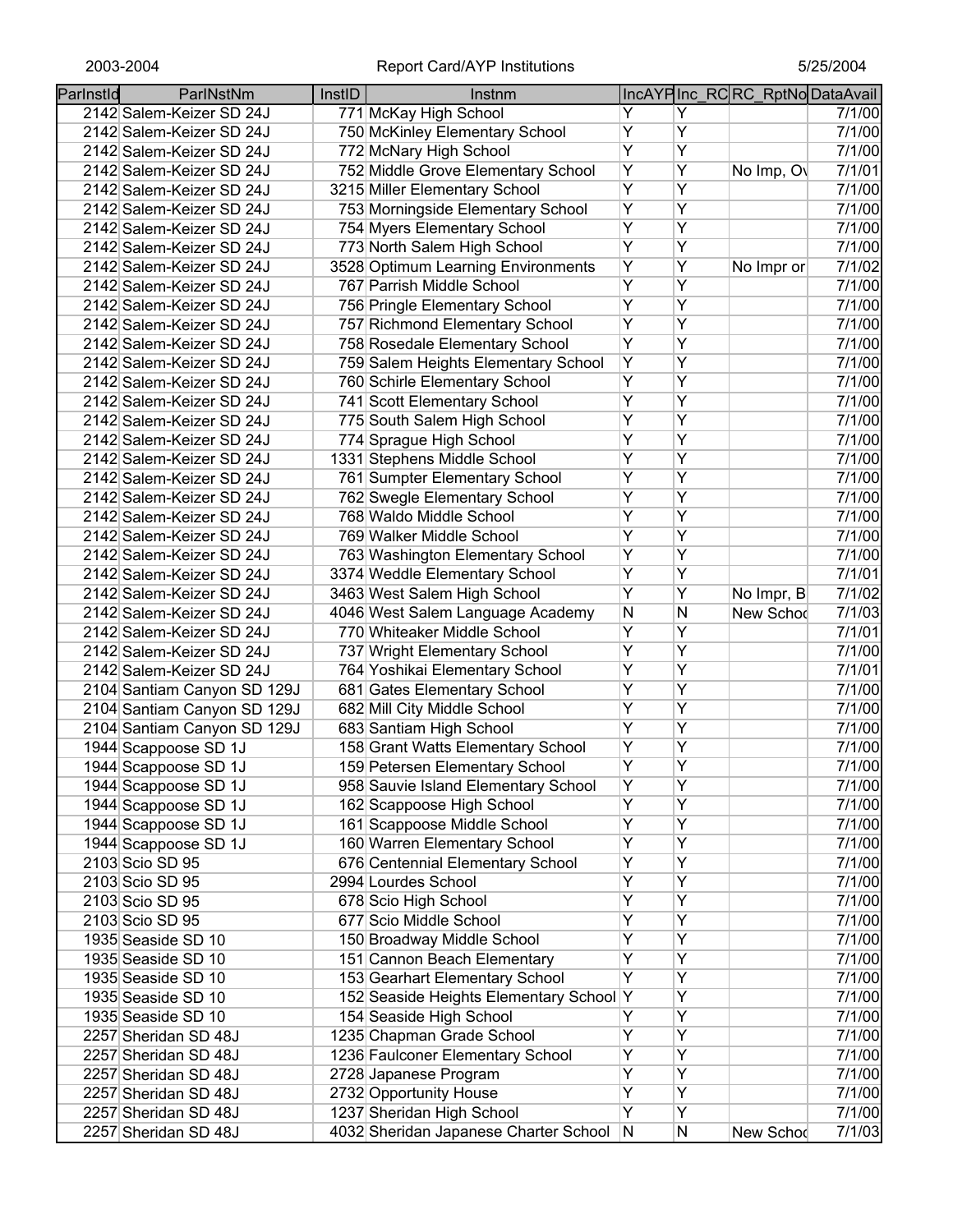| Parlnstld | ParlNstNm                    | InstID | Instnm                                   |                         |                | IncAYPInc_RCRC_RptNoDataAvail |        |
|-----------|------------------------------|--------|------------------------------------------|-------------------------|----------------|-------------------------------|--------|
|           | 2195 Sherman County SD       |        | 1008 North Sherman Elementary School     | Y                       | Y              |                               | 7/1/00 |
|           | 2195 Sherman County SD       |        | 1010 Sherman High School                 | Ÿ                       | $\overline{Y}$ |                               | 7/1/00 |
|           | 2195 Sherman County SD       |        | 1009 South Sherman Elementary School     | Υ                       | $\overline{Y}$ |                               | 7/1/00 |
|           | 2244 Sherwood SD 88J         |        | 1334 Archer Glen Elementary School       | $\overline{Y}$          | $\overline{Y}$ |                               | 7/1/00 |
|           | 2244 Sherwood SD 88J         |        | 1191 J Clyde Hopkins Elementary School Y |                         | $\overline{Y}$ |                               | 7/1/00 |
|           | 2244 Sherwood SD 88J         |        | 3222 Middleton Elementary School         | Ÿ                       | Y              |                               | 7/1/00 |
|           | 2244 Sherwood SD 88J         |        | 1193 Sherwood High School                | Ÿ                       | Y              |                               | 7/1/00 |
|           | 2244 Sherwood SD 88J         |        | 1192 Sherwood Middle School              | Υ                       | $\overline{Y}$ |                               | 7/1/00 |
|           | 2138 Silver Falls SD 4J      |        | 784 Bethany Elementary School            | Ÿ                       | Ÿ              |                               | 7/1/00 |
|           | 2138 Silver Falls SD 4J      |        | 119 Butte Creek Elementary School        | Ÿ                       | $\overline{Y}$ |                               | 7/1/00 |
|           | 2138 Silver Falls SD 4J      |        | 807 Central Howell Elementary School     | Ÿ                       | Y              |                               | 7/1/00 |
|           | 2138 Silver Falls SD 4J      |        | 714 Eugene Field Elementary School       | Ÿ                       | $\overline{Y}$ |                               | 7/1/00 |
|           | 2138 Silver Falls SD 4J      |        | 718 Evergreen Elementary School          | Ÿ                       | $\overline{Y}$ |                               | 7/1/00 |
|           | 2138 Silver Falls SD 4J      |        | 715 Mark Twain Elementary School         | Ÿ                       | $\overline{Y}$ |                               | 7/1/00 |
|           | 2138 Silver Falls SD 4J      |        | 805 Monitor Elementary School            | $\overline{\mathsf{Y}}$ | $\overline{Y}$ |                               | 7/1/00 |
|           | 2138 Silver Falls SD 4J      |        | 780 Pratum Elementary School             | Ÿ                       | Y              |                               | 7/1/00 |
|           | 2138 Silver Falls SD 4J      |        | 716 Robert Frost Elementary School       | Ÿ                       | Y              |                               | 7/1/00 |
|           | 2138 Silver Falls SD 4J      |        | 785 Scotts Mills Elementary School       | $\overline{Y}$          | Y              |                               | 7/1/00 |
|           | 2138 Silver Falls SD 4J      |        | 795 Silver Crest Elementary School       | Ÿ                       | $\overline{Y}$ |                               | 7/1/00 |
|           | 2138 Silver Falls SD 4J      |        | 812 Silverton High School (Schlador St   | Y                       | $\overline{Y}$ |                               | 7/1/00 |
|           |                              |        |                                          | Ÿ                       | $\overline{Y}$ |                               | 7/1/00 |
|           | 2138 Silver Falls SD 4J      |        | 777 Victor Point Elementary School       | Ÿ                       | $\overline{Y}$ |                               |        |
|           | 1978 Sisters SD 6            |        | 264 Sisters Elementary School            | $\overline{Y}$          | $\overline{Y}$ |                               | 7/1/00 |
|           | 1978 Sisters SD 6            |        | 1294 Sisters High School                 |                         |                |                               | 7/1/00 |
|           | 1978 Sisters SD 6            |        | 1293 Sisters Middle School               | $\overline{Y}$          | $\overline{Y}$ |                               | 7/1/00 |
|           | 2096 Siuslaw SD 97J          |        | 607 Rhododendron Elementary School       | $\overline{Y}$          | Ÿ              |                               | 7/1/00 |
|           | 2096 Siuslaw SD 97J          |        | 609 Rhododendron Primary School          | Ÿ                       | Ÿ              |                               | 7/1/00 |
|           | 2096 Siuslaw SD 97J          |        | 610 Siuslaw High School                  | Ÿ                       | Ÿ              |                               | 7/1/00 |
|           | 2096 Siuslaw SD 97J          |        | 608 Siuslaw Middle School                | Ÿ                       | $\overline{Y}$ |                               | 7/1/00 |
|           | 1949 South Coast ESD         |        | 1969 Bandon SD 54                        | Ÿ                       | $\overline{Y}$ |                               | 7/1/00 |
|           | 1949 South Coast ESD         |        | 1974 Brookings-Harbor SD 17C             | Ÿ                       | Ÿ              |                               | 7/1/00 |
|           | 1949 South Coast ESD         |        | 1972 Central Curry SD 1                  | Ÿ                       | Y              |                               | 7/1/00 |
|           | 1949 South Coast ESD         |        | 1965 Coos Bay SD 9                       | Ÿ                       | Y              |                               | 7/1/00 |
|           | 1949 South Coast ESD         |        | 1964 Coquille SD 8                       | Υ                       | Υ              |                               | 7/1/00 |
|           | 1949 South Coast ESD         |        | 1968 Myrtle Point SD 41                  | Υ                       | Y              |                               | 7/1/00 |
|           | 1949 South Coast ESD         |        | 1966 North Bend SD 13                    | Y                       | $\overline{Y}$ |                               | 7/1/00 |
|           | 1949 South Coast ESD         |        | 1973 Port Orford-Langlois SD 2CJ         | Y                       | Y              |                               | 7/1/00 |
|           | 1949 South Coast ESD         |        | 1967 Powers SD 31                        | Y                       | Ÿ              |                               | 7/1/00 |
|           | 1949 South Coast ESD         |        | 2001 Reedsport SD 105                    | Ÿ                       | $\overline{Y}$ |                               | 7/1/00 |
|           | 2022 South Harney SD 33      |        | 357 Fields Elementary School             | Ÿ                       | Ÿ              |                               | 7/1/00 |
|           | 2087 South Lane SD 45J3      |        | 573 Bohemia Elementary School            | Ÿ                       | Y              |                               | 7/1/00 |
|           | 2087 South Lane SD 45J3      |        | 580 Cottage Grove High School            | Y                       | Ÿ              |                               | 7/1/00 |
|           | 2087 South Lane SD 45J3      |        | 575 Delight Valley Elementary School     | Y                       | Ÿ              |                               | 7/1/00 |
|           | 2087 South Lane SD 45J3      |        | 574 Dorena Elementary School             | Ÿ                       | Ÿ              |                               | 7/1/00 |
|           | 2087 South Lane SD 45J3      |        | 576 Harrison Elementary School           | Ÿ                       | Ÿ              |                               | 7/1/00 |
|           | 2087 South Lane SD 45J3      |        | 577 Latham Elementary School             | Υ                       | Y              |                               | 7/1/00 |
|           | 2087 South Lane SD 45J3      |        | 579 Lincoln Middle School                | Ÿ                       | Y              |                               | 7/1/00 |
|           | 2087 South Lane SD 45J3      |        | 578 London Elementary School             | Y                       | Y              |                               | 7/1/00 |
|           | 2087 South Lane SD 45J3      |        | 1791 South Lane Academy                  | Ϋ                       | Y              |                               | 7/1/00 |
|           | 1994 South Umpqua SD 19      |        | 289 Canyonville School                   | Υ                       | Υ              |                               | 7/1/00 |
|           | 1994 South Umpqua SD 19      |        | 291 Coffenberry Middle School            | Υ                       | Υ              |                               | 7/1/00 |
|           | 1994 South Umpqua SD 19      |        | 290 Myrtle Creek Elementary School       | Υ                       | Υ              |                               | 7/1/00 |
|           | 1994 South Umpqua SD 19      |        | 293 South Umpqua High School             | Y                       | Υ              |                               | 7/1/00 |
|           | 1994 South Umpqua SD 19      |        | 292 Tri City Elementary School           | Υ                       | Υ              |                               | 7/1/00 |
|           | 2225 South Wasco County SD 1 |        | 1108 Maupin Elementary School            | Y                       | $\overline{Y}$ |                               | 7/1/00 |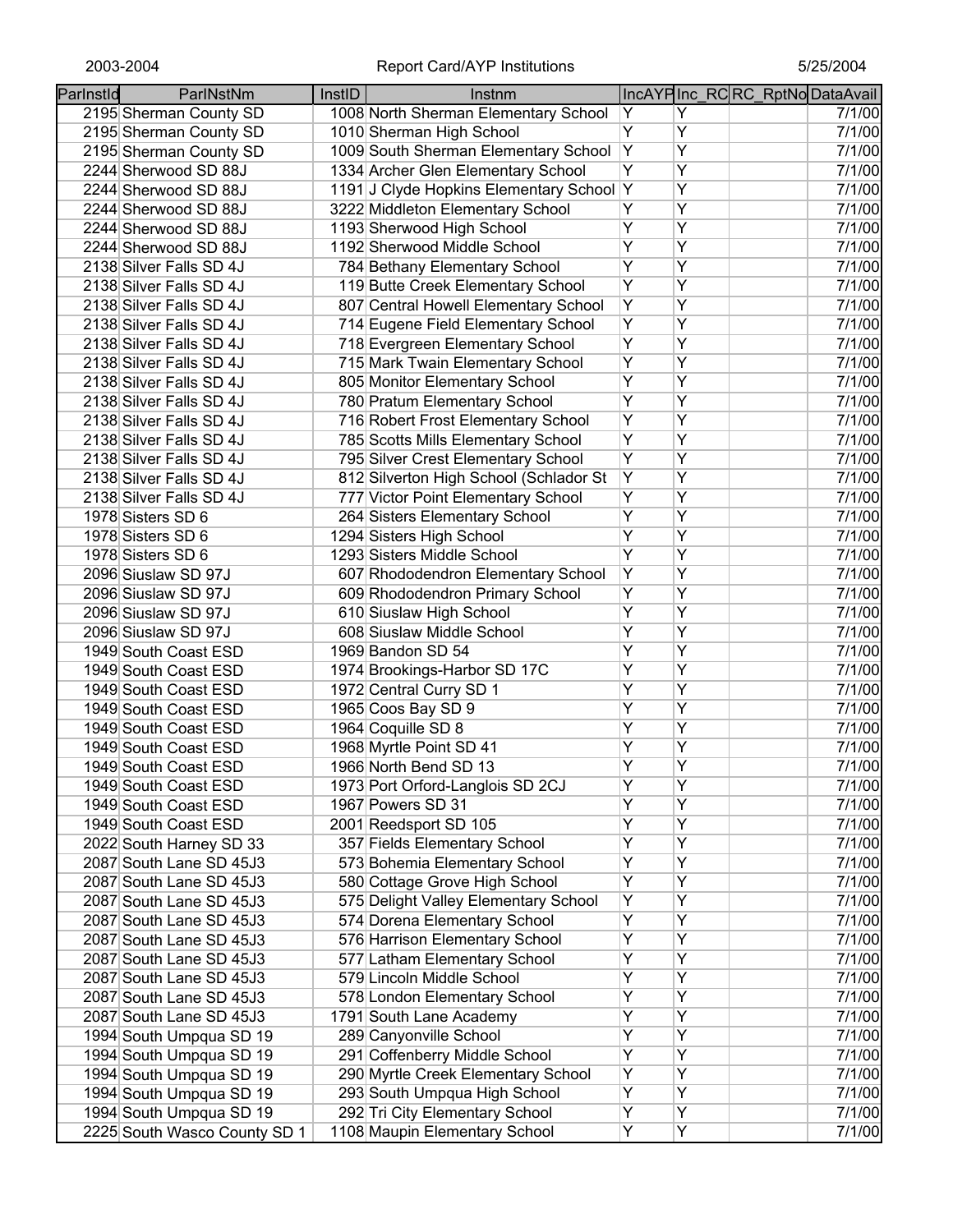| Parlnstld | ParlNstNm                    | InstID | Instnm                                |                |   | IncAYPInc_RCRC_RptNoDataAvail |        |
|-----------|------------------------------|--------|---------------------------------------|----------------|---|-------------------------------|--------|
|           | 2225 South Wasco County SD 1 |        | 1109 Wasco County High School         | Y              | Y |                               | 7/1/00 |
|           | 2025 Southern Oregon ESD     |        | 2041 Ashland SD 5                     | Υ              | Ÿ |                               | 7/1/00 |
|           | 2025 Southern Oregon ESD     |        | 2046 Butte Falls SD 91                | Ÿ              | Ÿ |                               | 7/1/00 |
|           | 2025 Southern Oregon ESD     |        | 2042 Central Point SD 6               | Ÿ              | Ÿ |                               | 7/1/00 |
|           | 2025 Southern Oregon ESD     |        | 2043 Eagle Point SD 9                 | Ÿ              | Ÿ |                               | 7/1/00 |
|           | 2025 Southern Oregon ESD     |        | 2054 Grants Pass SD 7                 | Ÿ              | Y |                               | 7/1/00 |
|           | 2025 Southern Oregon ESD     |        | 2057 Klamath County SD                | Υ              | Y |                               | 7/1/00 |
|           | 2025 Southern Oregon ESD     |        | 2056 Klamath Falls City Schools       | Υ              | Y |                               | 7/1/00 |
|           | 2025 Southern Oregon ESD     |        | 2048 Medford SD 549C                  | Υ              | Y |                               | 7/1/00 |
|           | 2025 Southern Oregon ESD     |        | 2039 Phoenix-Talent SD 4              | Y              | Y |                               | 7/1/00 |
|           | 2025 Southern Oregon ESD     |        | 2047 Pinehurst SD 94                  | Y              | Y |                               | 7/1/00 |
|           | 2025 Southern Oregon ESD     |        | 2045 Prospect SD 59                   | $\overline{Y}$ | Ÿ |                               | 7/1/00 |
|           | 2025 Southern Oregon ESD     |        | 2044 Rogue River SD 35                | Ÿ              | Y |                               | 7/1/00 |
|           | 2025 Southern Oregon ESD     |        | 2055 Three Rivers/Josephine County SD | Υ              | Ÿ |                               | 7/1/00 |
|           | 2247 Spray SD 1              |        | 3403 Spray School                     | Υ              | Y |                               | 7/1/00 |
|           | 2083 Springfield SD 19       |        | 1353 Agnes Stewart Middle School      | Υ              | Ÿ |                               | 7/1/00 |
|           | 2083 Springfield SD 19       |        | 541 Brattain Elementary School        | Υ              | Υ |                               | 7/1/00 |
|           | 2083 Springfield SD 19       |        | 542 Briggs Middle School              | Ÿ              | Ÿ |                               | 7/1/00 |
|           | 2083 Springfield SD 19       |        | 543 Camp Creek Elementary             | Y              | Ÿ |                               | 7/1/00 |
|           | 2083 Springfield SD 19       |        | 544 Centennial Elementary School      | $\overline{Y}$ | Ÿ |                               | 7/1/00 |
|           | 2083 Springfield SD 19       |        | 545 Douglas Gardens Elementary        | Y              | Ÿ |                               | 7/1/00 |
|           | 2083 Springfield SD 19       |        | 546 Elizabeth Page Elementary School  | Y              | Ÿ |                               | 7/1/00 |
|           | 2083 Springfield SD 19       |        | 1354 Gateways Learning Center         | Υ              | Ÿ |                               | 7/1/00 |
|           | 2083 Springfield SD 19       |        | 547 Goshen Elementary School          | Ÿ              | Ÿ |                               | 7/1/00 |
|           | 2083 Springfield SD 19       |        | 548 Guy Lee Elementary School         | Ÿ              | Y |                               | 7/1/00 |
|           | 2083 Springfield SD 19       |        | 549 Hamlin Middle School              | Ÿ              | Y |                               | 7/1/00 |
|           | 2083 Springfield SD 19       |        | 550 Maple Elementary School           | Y              | Y |                               | 7/1/00 |
|           | 2083 Springfield SD 19       |        | 551 Moffitt Elementary School         | Y              | Ÿ |                               | 7/1/00 |
|           | 2083 Springfield SD 19       |        | 552 Mohawk Elementary School          | Y              | Ÿ |                               | 7/1/00 |
|           | 2083 Springfield SD 19       |        | 554 Mt Vernon Elementary School       | Ϋ              | Ÿ |                               | 7/1/00 |
|           | 2083 Springfield SD 19       |        | 553 Ridgeview Elementary School       | Υ              | Υ |                               | 7/1/00 |
|           | 2083 Springfield SD 19       |        | 1352 Riverbend Elementary School      | Υ              | Υ |                               | 7/1/00 |
|           | 2083 Springfield SD 19       |        | 560 Springfield High School           | Υ              | Y |                               | 7/1/00 |
|           | 2083 Springfield SD 19       |        | 555 Springfield Middle School         | Υ              | Υ |                               | 7/1/00 |
|           | 2083 Springfield SD 19       |        | 556 Thurston Elementary School        | Υ              | Ÿ |                               | 7/1/00 |
|           | 2083 Springfield SD 19       |        | 561 Thurston High School              | Y              | Ÿ |                               | 7/1/00 |
|           | 2083 Springfield SD 19       |        | 557 Thurston Middle School            | $\overline{Y}$ | Ÿ |                               | 7/1/00 |
|           | 2083 Springfield SD 19       |        | 558 Walterville Elementary School     | Y              | Ÿ |                               | 7/1/00 |
|           | 2083 Springfield SD 19       |        | 559 Yolanda Elementary School         | Y              | Ÿ |                               | 7/1/00 |
|           | 1948 St Helens SD 502        |        | 4062 Columbia City School             | N              | Ν | New Schod                     | 7/1/03 |
|           | 1948 St Helens SD 502        |        | 4050 Columbia County Education        | Y              | Ÿ |                               | 7/1/00 |
|           | 1948 St Helens SD 502        |        | 3569 Lewis & Clark Elementary School  | N              | N | Boundary d                    | 7/1/03 |
|           | 1948 St Helens SD 502        |        | 182 McBride Elementary School         | N              | N | Boundary of                   | 7/1/03 |
|           | 1948 St Helens SD 502        |        | 185 St Helens High School             | Υ              | Ÿ |                               | 7/1/00 |
|           | 1948 St Helens SD 502        |        | 184 St Helens Middle School           | $\overline{Y}$ | Ÿ | Note 20-40                    | 7/1/00 |
|           | 2144 St Paul SD 45           |        | 778 St Paul Elementary School         | Υ              | Ÿ |                               | 7/1/00 |
|           | 2144 St Paul SD 45           |        | 779 St Paul High School               | Ÿ              | Y |                               | 7/1/00 |
|           | 2209 Stanfield SD 61         |        | 1060 Stanfield Elementary School      | Υ              | Υ |                               | 7/1/00 |
|           | 2209 Stanfield SD 61         |        | 1061 Stanfield Secondary School       | Υ              | Y |                               | 7/1/00 |
|           | 2018 Suntex SD 10            |        | 349 Suntex Elementary School          | Υ              | Υ |                               | 7/1/00 |
|           | 2003 Sutherlin SD 130        |        | 318 East Sutherlin Primary School     | Υ              | Ÿ |                               | 7/1/00 |
|           | 2003 Sutherlin SD 130        |        | 321 Sutherlin High School             | Υ              | Ÿ |                               | 7/1/00 |
|           | 2003 Sutherlin SD 130        |        | 319 Sutherlin Middle School           | Y              | Ÿ |                               | 7/1/00 |
|           | 2003 Sutherlin SD 130        |        | 320 West Sutherlin Intermediate       | Υ              | Y |                               | 7/1/00 |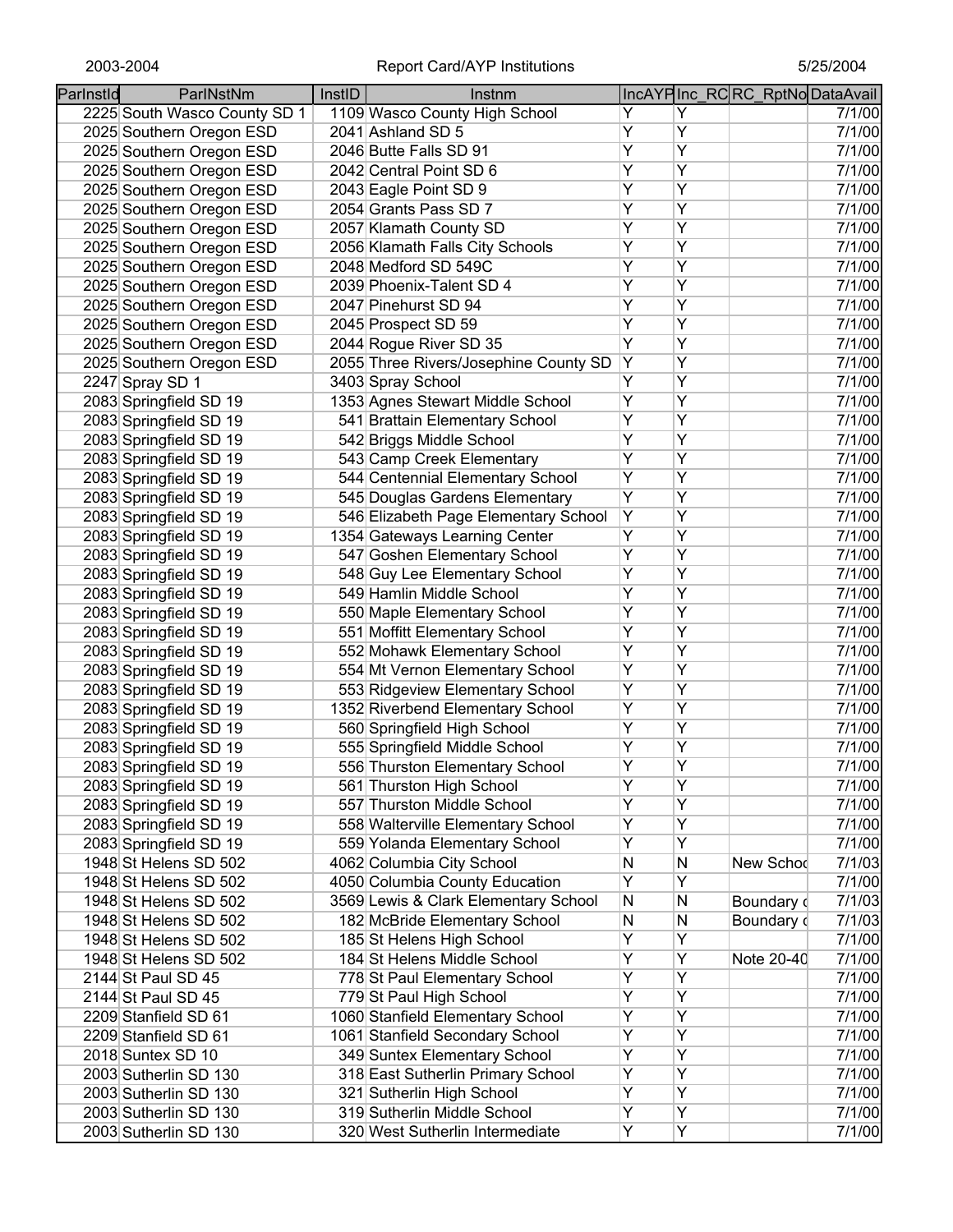| Parlnstld | ParlNstNm                       | InstID | Instnm                                 |   |   | IncAYPInc_RCRC_RptNoDataAvail |        |
|-----------|---------------------------------|--------|----------------------------------------|---|---|-------------------------------|--------|
|           | 2102 Sweet Home SD 55           |        | 661 Crawfordsville Elementary School   | Y | Y |                               | 7/1/00 |
|           | 2102 Sweet Home SD 55           |        | 662 Foster Elementary School           | Υ | Υ |                               | 7/1/00 |
|           | 2102 Sweet Home SD 55           |        | 663 Hawthorne Elementary School        | Υ | Υ |                               | 7/1/00 |
|           | 2102 Sweet Home SD 55           |        | 664 Holley Elementary School           | Υ | Ÿ |                               | 7/1/00 |
|           | 2102 Sweet Home SD 55           |        | 666 Oak Heights Elementary School      | Υ | Ÿ |                               | 7/1/00 |
|           | 2102 Sweet Home SD 55           |        | 669 Sweet Home High School             | Ÿ | Ÿ |                               | 7/1/00 |
|           | 2102 Sweet Home SD 55           |        | 668 Sweet Home Junior High School      | Υ | Y |                               | 7/1/00 |
|           | 2227 The Dalles SD 12           |        | 1097 Colonel Wright Elementary School  | Υ | Y |                               | 7/1/00 |
|           | 2227 The Dalles SD 12           |        | 1098 Dry Hollow Elementary School      | Υ | Y |                               | 7/1/00 |
|           | 2227 The Dalles SD 12           |        | 1101 The Dalles High School            | Υ | Y |                               | 7/1/00 |
|           | 2227 The Dalles SD 12           |        | 1100 The Dalles Middle School          | Ÿ | Ÿ |                               | 7/1/00 |
|           | 2055 Three Rivers/Josephine Col |        | 402 Applegate Elementary School        | Ÿ | Ÿ |                               | 7/1/00 |
|           | 2055 Three Rivers/Josephine Col |        | 443 Evergreen Elementary School        | Y | Y |                               | 7/1/00 |
|           | 2055 Three Rivers/Josephine Col |        | 444 Fleming Middle School              | Y | Y |                               | 7/1/00 |
|           | 2055 Three Rivers/Josephine Col |        | 445 Fruitdale Elementary School        | Y | Ÿ |                               | 7/1/00 |
|           | 2055 Three Rivers/Josephine Col |        | 446 Ft Vannoy Elementary School        | Y | Y |                               | 7/1/00 |
|           | 2055 Three Rivers/Josephine Col |        | 455 Hidden Valley High School          | Y | Ÿ |                               | 7/1/00 |
|           | 2055 Three Rivers/Josephine Col |        | 456 Illinois Valley High School        | Υ | Y |                               | 7/1/00 |
|           | 2055 Three Rivers/Josephine Col |        | 447 Jerome Prairie Elementary School   | Υ | Υ |                               | 7/1/00 |
|           | 2055 Three Rivers/Josephine Col |        | 448 Lincoln Savage Middle School       | Υ | Υ |                               | 7/1/00 |
|           | 2055 Three Rivers/Josephine Col |        | 449 Lorna Byrne Middle School          | Ÿ | Ÿ |                               | 7/1/00 |
|           | 2055 Three Rivers/Josephine Col |        | 450 Madrona Elementary School          | Y | Ÿ |                               | 7/1/00 |
|           | 2055 Three Rivers/Josephine Cor |        | 451 Manzanita Elementary Schoolmerli   | Y | Ÿ |                               | 7/1/00 |
|           | 2055 Three Rivers/Josephine Cor |        | 457 North Valley High School           | Y | Ÿ |                               | 7/1/00 |
|           | 2055 Three Rivers/Josephine Cor |        | 453 Williams Elementary School         | Ÿ | Ÿ |                               | 7/1/00 |
|           | 2055 Three Rivers/Josephine Cor |        | 454 Wolf Creek Elementary School       | Y | Ÿ |                               | 7/1/00 |
|           | 2242 Tigard-Tualatin SD         |        | 3579 MITCH Charter School              | Ÿ | Ÿ | No Impr or                    | 7/1/02 |
|           | 2242 Tigard-Tualatin SD 23J     |        | 1135 Bridgeport Elementary School      | Ÿ | Y |                               | 7/1/00 |
|           | 2242 Tigard-Tualatin SD 23J     |        | 1136 Charles Tigard Elementary School  | Y | Ÿ |                               | 7/1/00 |
|           | 2242 Tigard-Tualatin SD 23J     |        | 1369 Deer Creek Elementary School      | Y | Y |                               | 7/1/00 |
|           | 2242 Tigard-Tualatin SD 23J     |        | 1138 Durham Elementary School          | Y | Y |                               | 7/1/00 |
|           | 2242 Tigard-Tualatin SD 23J     |        | 1142 Edward Byrom Elementary School    | Υ | Y |                               | 7/1/00 |
|           | 2242 Tigard-Tualatin SD 23J     |        | 1300 Hazelbrook Middle School          | Υ | Υ |                               | 7/1/00 |
|           | 2242 Tigard-Tualatin SD 23J     |        | 1139 James Templeton Elementary        | Y | Υ |                               | 7/1/00 |
|           | 2242 Tigard-Tualatin SD 23J     |        | 1137 Mary Woodward Elementary School Y |   | Y |                               | 7/1/00 |
|           | 2242 Tigard-Tualatin SD 23J     |        | 1140 Metzger Elementary School         | Y | Y |                               | 7/1/00 |
|           | 2242 Tigard-Tualatin SD 23J     |        | 1144 Thomas R Fowler Middle School     | Ÿ | Υ |                               | 7/1/00 |
|           | 2242 Tigard-Tualatin SD 23J     |        | 1146 Tigard High School                | Υ | Ÿ |                               | 7/1/00 |
|           | 2242 Tigard-Tualatin SD 23J     |        | 1143 Tualatin Elementary School        | Y | Ÿ |                               | 7/1/00 |
|           | 2242 Tigard-Tualatin SD 23J     |        | 1301 Tualatin High School              | Ÿ | Ÿ |                               | 7/1/00 |
|           | 2242 Tigard-Tualatin SD 23J     |        | 1145 Twality Middle School             | Y | Ÿ |                               | 7/1/00 |
|           | 2197 Tillamook SD 9             |        | 1012 East Elementary School            | Y | Ÿ | No Impr or                    | 7/1/02 |
|           | 2197 Tillamook SD 9             |        | 1013 Liberty Elementary School         | Υ | Υ | No Impr or                    | 7/1/02 |
|           | 2197 Tillamook SD 9             |        | 1014 South Prairie Elementary School   | Υ | Ÿ | No Impr or                    | 7/1/02 |
|           | 2197 Tillamook SD 9             |        | 1017 Tillamook High School             | Ÿ | Ÿ |                               | 7/1/00 |
|           | 2197 Tillamook SD 9             |        | 1016 Tillamook Junior High School      | Ÿ | Ÿ |                               | 7/1/00 |
|           | 2222 Troy SD 54                 |        | 1092 Troy Elementary School            | Υ | Ÿ |                               | 7/1/00 |
|           | 2210 Ukiah SD 80                |        | 3432 Ukiah School                      | Y | Ÿ |                               | 7/1/00 |
|           | 2204 Umatilla SD 6R             |        | 1031 Clara Brownell Middle School      | Υ | Ÿ |                               | 7/1/00 |
|           | 2204 Umatilla SD 6R             |        | 1032 McNary Heights Elementary School  | Y | Υ |                               | 7/1/00 |
|           | 2204 Umatilla SD 6R             |        | 1033 Umatilla High School              | Υ | Υ |                               | 7/1/00 |
|           | 2200 Umatilla-Morrow ESD        |        | 2208 Athena-Weston SD 29RJ             | Υ | Y |                               | 7/1/00 |
|           | 2200 Umatilla-Morrow ESD        |        | 2203 Echo SD 5                         | Υ | Υ |                               | 7/1/00 |
|           | 2200 Umatilla-Morrow ESD        |        | 2201 Helix SD 1                        | Y | Υ |                               | 7/1/00 |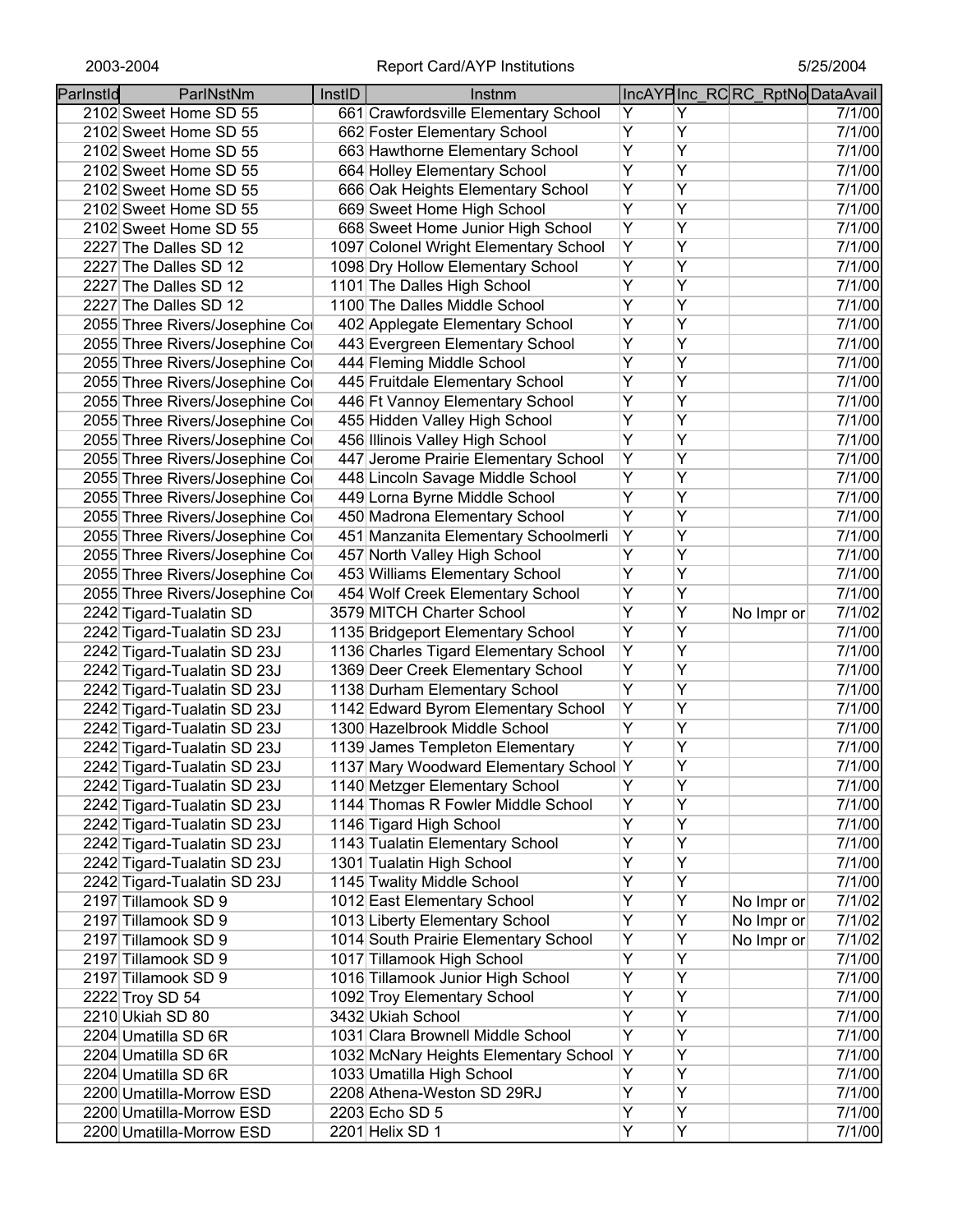| Parlnstld | ParlNstNm                                                            | InstID | Instnm                                                               |                     |                         | IncAYPInc_RCRC_RptNoDataAvail |                  |
|-----------|----------------------------------------------------------------------|--------|----------------------------------------------------------------------|---------------------|-------------------------|-------------------------------|------------------|
|           | 2200 Umatilla-Morrow ESD                                             |        | 2206 Hermiston SD 8                                                  | Y                   | Y                       |                               | 7/1/00           |
|           | 2200 Umatilla-Morrow ESD                                             |        | 3997 Ione SD 2J                                                      | N                   | N                       | <b>NA</b>                     | 7/1/03           |
|           | 2200 Umatilla-Morrow ESD                                             |        | 2205 Milton-Freewater Unified SD 7                                   | Y                   | Ÿ                       |                               | 7/1/00           |
|           | 2200 Umatilla-Morrow ESD                                             |        | 2147 Morrow SD 1                                                     | $\overline{Y}$      | Ÿ                       |                               | 7/1/00           |
|           | 2200 Umatilla-Morrow ESD                                             |        | 2207 Pendleton SD 16                                                 | $\overline{Y}$      | $\overline{Y}$          |                               | 7/1/00           |
|           | 2200 Umatilla-Morrow ESD                                             |        | 2202 Pilot Rock SD 2                                                 | Ÿ                   | $\overline{Y}$          |                               | 7/1/00           |
|           | 2200 Umatilla-Morrow ESD                                             |        | 2209 Stanfield SD 61                                                 | $\overline{Y}$      | Ÿ                       |                               | 7/1/00           |
|           | 2200 Umatilla-Morrow ESD                                             |        | 2210 Ukiah SD 80                                                     | $\overline{Y}$      | $\overline{\mathsf{Y}}$ |                               | 7/1/00           |
|           | 2200 Umatilla-Morrow ESD                                             |        | 2204 Umatilla SD 6R                                                  | $\overline{Y}$      | Ÿ                       |                               | 7/1/00           |
|           | 2213 Union SD 5                                                      |        | 1074 Union Elementary School                                         | $\overline{Y}$      | Ÿ                       |                               | 7/1/00           |
|           | 2213 Union SD 5                                                      |        | 1075 Union High School                                               | $\overline{Y}$      | Ÿ                       |                               | 7/1/00           |
|           | 2211 Union-Baker ESD                                                 |        | 1894 Baker SD 5J                                                     | $\overline{Y}$      | $\overline{\mathsf{Y}}$ |                               | 7/1/00           |
|           | 2211 Union-Baker ESD                                                 |        | 1896 Burnt River SD 30J                                              | $\overline{Y}$      | Ÿ                       |                               | 7/1/00           |
|           | 2211 Union-Baker ESD                                                 |        | 2216 Cove SD 15                                                      | $\overline{Y}$      | Ÿ                       |                               | 7/1/00           |
|           | 2211 Union-Baker ESD                                                 |        | 2217 Elgin SD 23                                                     | $\overline{Y}$      | Ÿ                       |                               | 7/1/00           |
|           | 2211 Union-Baker ESD                                                 |        | 2215 Imbler SD 11                                                    | $\overline{Y}$      | Ÿ                       |                               | 7/1/00           |
|           | 2211 Union-Baker ESD                                                 |        | 2212 La Grande SD 1                                                  | $\overline{Y}$      | Ÿ                       |                               | 7/1/00           |
|           | 2211 Union-Baker ESD                                                 |        | 2214 North Powder SD 8J                                              | $\overline{Y}$      | Ÿ                       |                               | 7/1/00           |
|           | 2211 Union-Baker ESD                                                 |        | 1897 Pine Eagle SD 61                                                | Ÿ                   | Ÿ                       |                               | 7/1/00           |
|           | 2211 Union-Baker ESD                                                 |        | 2213 Union SD 5                                                      | Ÿ                   | Ÿ                       |                               | 7/1/00           |
|           | 2116 Vale SD 84                                                      |        | 701 Vale Elementary School                                           | Ÿ                   | Ÿ                       |                               | 7/1/00           |
|           | 2116 Vale SD 84                                                      |        | 713 Vale High School                                                 | $\overline{Y}$      | Ÿ                       |                               | 7/1/00           |
|           | 2116 Vale SD 84                                                      |        | 1357 Vale Middle School                                              | $\overline{Y}$      | $\overline{Y}$          |                               | 7/1/00           |
|           | 2116 Vale SD 84                                                      |        | 706 Willowcreek Elementary School                                    | $\overline{Y}$      | $\overline{\mathsf{Y}}$ |                               | 7/1/00           |
|           | 1947 Vernonia SD 47J                                                 |        | 175 Lincoln Elementary School                                        | Ÿ                   | Ÿ                       |                               | 7/1/00           |
|           | 1947 Vernonia SD 47J                                                 |        | 176 Mist Elementary School                                           | $\overline{Y}$      | Ÿ                       |                               | 7/1/00           |
|           | 1947 Vernonia SD 47J                                                 |        | 178 Vernonia High School                                             | $\overline{Y}$      | Ÿ                       |                               | 7/1/00           |
|           | 1947 Vernonia SD 47J                                                 |        | 177 Washington Elementary School                                     | $\overline{Y}$      | Ÿ                       |                               | 7/1/00           |
|           | 2220 Wallowa SD 12                                                   |        | 1088 Wallowa Elementary School                                       | Ÿ<br>Ÿ              | Ÿ<br>Ÿ                  |                               | 7/1/00           |
|           | 2220 Wallowa SD 12                                                   |        | 1089 Wallowa High School                                             |                     | Ÿ                       |                               | 7/1/00           |
|           | 1936 Warrenton-Hammond SD 30<br>1936 Warrenton-Hammond SD 3          |        | 156 Warrenton Grade School                                           | Y<br>$\overline{Y}$ | $\overline{\mathsf{Y}}$ |                               | 7/1/00           |
|           |                                                                      |        | 157 Warrenton High School                                            | $\overline{Y}$      | Ÿ                       |                               | 7/1/00<br>7/1/00 |
|           | 1922 West Linn-Wilsonville SD 3.<br>1922 West Linn-Wilsonville SD 3. |        | 1287 Athey Creek Middle School<br>1272 Boeckman Creek Primary School | Υ                   | Ÿ                       |                               | 7/1/00           |
|           | 1922 West Linn-Wilsonville SD 3.                                     |        | 3455 Bolton Primary School                                           | Ÿ                   | Ÿ                       |                               | 7/1/01           |
|           | 1922 West Linn-Wilsonville SD 3.                                     |        | 3913 Boones Ferry Primary School                                     | Y                   | Y                       |                               | 7/1/00           |
|           | 1922 West Linn-Wilsonville SD 3.                                     |        | 45 Cedaroak Park Primary School                                      | Ÿ                   | Ÿ                       |                               | 7/1/00           |
|           | 1922 West Linn-Wilsonville SD 3.                                     |        | 46 Inza R Wood Middle School                                         | Ÿ                   | Ÿ                       |                               | 7/1/00           |
|           | 1922 West Linn-Wilsonville SD 3.                                     |        | 2787 Rosemont Ridge Middle School                                    | Ϋ                   | Ÿ                       |                               | 7/1/00           |
|           | 1922 West Linn-Wilsonville SD 3.                                     |        | 47 Stafford Primary School                                           | Ϋ                   | Y                       |                               | 7/1/00           |
|           | 1922 West Linn-Wilsonville SD 3.                                     |        | 48 Sunset Primary School                                             | $\overline{Y}$      | Ÿ                       |                               | 7/1/00           |
|           | 1922 West Linn-Wilsonville SD 3.                                     |        | 3452 Three Rivers Charter School                                     | Y                   | Ÿ                       |                               | 7/1/01           |
|           | 1922 West Linn-Wilsonville SD 3.                                     |        | 51 West Linn High School                                             | $\overline{Y}$      | Ÿ                       |                               | 7/1/00           |
|           | 1922 West Linn-Wilsonville SD 3.                                     |        | 1286 Willamette Primary School                                       | Y                   | Ÿ                       |                               | 7/1/00           |
|           | 1922 West Linn-Wilsonville SD 3.                                     |        | 1323 Wilsonville High School                                         | Ÿ                   | Ÿ                       |                               | 7/1/00           |
|           | 2117 Willamette ESD                                                  |        | 2139 Cascade SD 5                                                    | Ÿ                   | Ÿ                       |                               | 7/1/00           |
|           | 2117 Willamette ESD                                                  |        | 2191 Central SD 13J                                                  | Ÿ                   | Ÿ                       |                               | 7/1/00           |
|           | 2117 Willamette ESD                                                  |        | 2190 Dallas SD 2                                                     | Y                   | Ÿ                       |                               | 7/1/00           |
|           | 2117 Willamette ESD                                                  |        | 2193 Falls City SD 57                                                | Ÿ                   | Ÿ                       |                               | 7/1/00           |
|           | 2117 Willamette ESD                                                  |        | 2137 Gervais SD 1                                                    | Ÿ                   | Ÿ                       |                               | 7/1/00           |
|           | 2117 Willamette ESD                                                  |        | 2140 Jefferson SD 14J                                                | Ÿ                   | Y                       |                               | 7/1/00           |
|           | 2117 Willamette ESD                                                  |        | 2145 Mt Angel SD 91                                                  | Ϋ                   | Υ                       |                               | 7/1/00           |
|           | 2117 Willamette ESD                                                  |        | 2141 North Marion SD 15                                              | Y                   | Y                       |                               | 7/1/00           |
|           | 2117 Willamette ESD                                                  |        | 2143 North Santiam SD 29J                                            | Y                   | Y                       |                               | 7/1/00           |